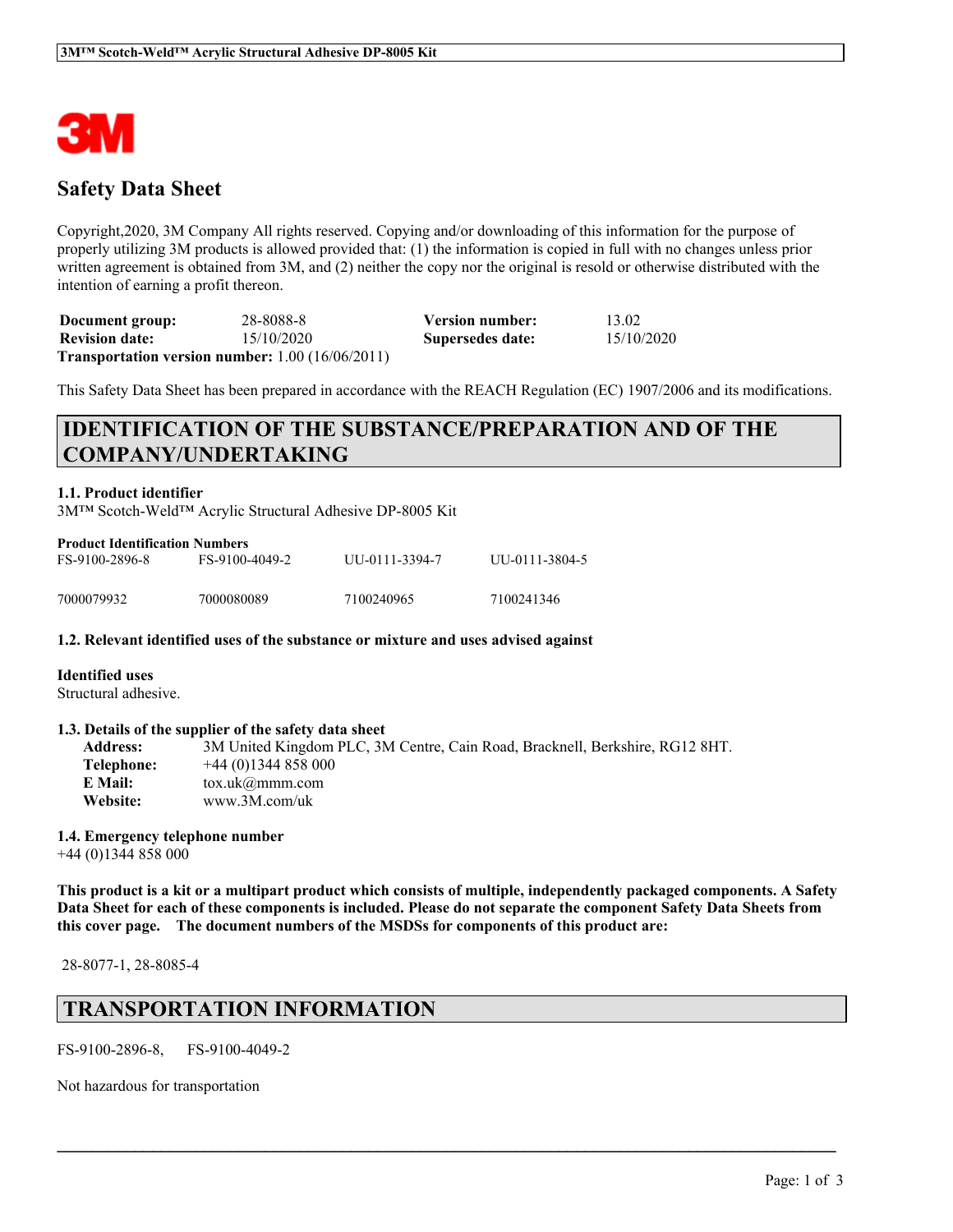UU-0111-3394-7

UU-0111-3804-5

### **KIT LABEL**

#### **2.1. Classification of the substance or mixture CLP REGULATION (EC) No 1272/2008**

#### **CLASSIFICATION:**

Acute Toxicity, Category 4 - Acute Tox. 4; H302 Serious Eye Damage/Eye Irritation, Category 1 - Eye Dam. 1; H318 Respiratory Sensitization, Category 1 - Resp. Sens. 1; H334 Skin Sensitization, Category 1 - Skin Sens. 1; H317 Reproductive Toxicity, Category 1B - Repr. 1B; H360 Germ Cell Mutagenicity, Category 2 - Muta. 2; H341 Hazardous to the Aquatic Environment (Chronic), Category 3 - Aquatic Chronic 3; H412

For full text of H phrases, see Section 16.

**2.2. Label elements CLP REGULATION (EC) No 1272/2008**

**SIGNAL WORD** DANGER.

```
Symbols:
GHS05 (Corrosion) | GHS07 (Exclamation mark) | GHS08 (Health Hazard) |
```
#### **Pictograms**



Contains:

Boron, hexaethyl[mu-(1,6-hexanediamine-kN1:kN6)]di-; Tetrahydrofurfuryl methacrylate; 2-ethyl-2-[[3-(2-methylaziridin-1 yl)propionyl]methyl]propane-1,3-diyl bis(2-methylaziridine-1-propionate); [2-[(2-Methyl-1-oxoallyl)oxy]ethyl] hydrogen succinate; 2-Ethylhexyl methacrylate; succinic anhydride; 2-hydroxyethyl methacrylate

 $\mathcal{L}_\mathcal{L} = \mathcal{L}_\mathcal{L} = \mathcal{L}_\mathcal{L} = \mathcal{L}_\mathcal{L} = \mathcal{L}_\mathcal{L} = \mathcal{L}_\mathcal{L} = \mathcal{L}_\mathcal{L} = \mathcal{L}_\mathcal{L} = \mathcal{L}_\mathcal{L} = \mathcal{L}_\mathcal{L} = \mathcal{L}_\mathcal{L} = \mathcal{L}_\mathcal{L} = \mathcal{L}_\mathcal{L} = \mathcal{L}_\mathcal{L} = \mathcal{L}_\mathcal{L} = \mathcal{L}_\mathcal{L} = \mathcal{L}_\mathcal{L}$ 

#### **HAZARD STATEMENTS:**

| H <sub>3</sub> 02 | Harmful if swallowed.                                                      |
|-------------------|----------------------------------------------------------------------------|
| H318              | Causes serious eye damage.                                                 |
| H334              | May cause allergy or asthma symptoms or breathing difficulties if inhaled. |
| H317              | May cause an allergic skin reaction.                                       |
| H360D             | May damage the unborn child.                                               |
| H341              | Suspected of causing genetic defects.                                      |
| H412              | Harmful to aquatic life with long lasting effects.                         |

### **PRECAUTIONARY STATEMENTS**

# **Prevention:**

P261A Avoid breathing vapours.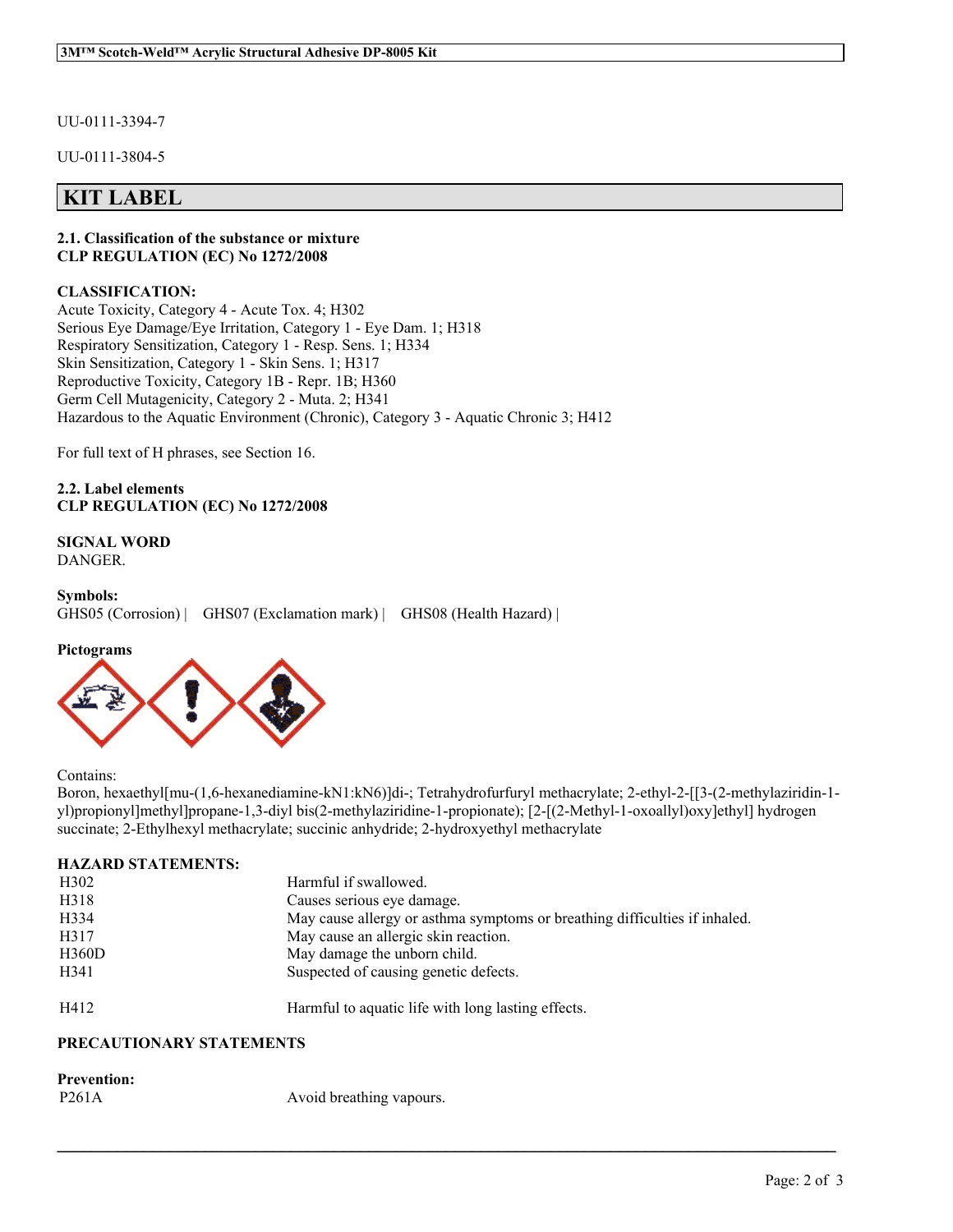| <b>P280B</b>         | Wear protective gloves and eye/face protection.                                                                                     |  |  |
|----------------------|-------------------------------------------------------------------------------------------------------------------------------------|--|--|
| <b>Response:</b>     |                                                                                                                                     |  |  |
| $P304 + P340$        | IF INHALED: Remove person to fresh air and keep comfortable for breathing.                                                          |  |  |
| $P305 + P351 + P338$ | IF IN EYES: Rinse cautiously with water for several minutes. Remove contact lenses, if<br>present and easy to do. Continue rinsing. |  |  |
| P310                 | Immediately call a POISON CENTRE or doctor/physician.                                                                               |  |  |
| $P333 + P313$        | If skin irritation or rash occurs: Get medical advice/attention.                                                                    |  |  |

#### **For containers not exceeding 125 ml the following Hazard and Precautionary statements may be used:**

| $\leq$ 125 ml Hazard statements |                                                                            |
|---------------------------------|----------------------------------------------------------------------------|
| H318                            | Causes serious eye damage.                                                 |
| H334                            | May cause allergy or asthma symptoms or breathing difficulties if inhaled. |
| H317                            | May cause an allergic skin reaction.                                       |
| H360D                           | May damage the unborn child.                                               |
| H341                            | Suspected of causing genetic defects.                                      |
| H412                            | Harmful to aquatic life with long lasting effects.                         |

#### **<=125 ml Precautionary statements**

| <b>Prevention:</b>   |                                                                                                                                     |
|----------------------|-------------------------------------------------------------------------------------------------------------------------------------|
| P <sub>261</sub> A   | Avoid breathing vapours.                                                                                                            |
| <b>P280B</b>         | Wear protective gloves and eye/face protection.                                                                                     |
| <b>Response:</b>     |                                                                                                                                     |
| $P304 + P340$        | IF INHALED: Remove person to fresh air and keep comfortable for breathing.                                                          |
| $P305 + P351 + P338$ | IF IN EYES: Rinse cautiously with water for several minutes. Remove contact lenses, if<br>present and easy to do. Continue rinsing. |
| P310                 | Immediately call a POISON CENTRE or doctor/physician.                                                                               |
| $P333 + P313$        | If skin irritation or rash occurs: Get medical advice/attention.                                                                    |

 $\mathcal{L}_\mathcal{L} = \mathcal{L}_\mathcal{L} = \mathcal{L}_\mathcal{L} = \mathcal{L}_\mathcal{L} = \mathcal{L}_\mathcal{L} = \mathcal{L}_\mathcal{L} = \mathcal{L}_\mathcal{L} = \mathcal{L}_\mathcal{L} = \mathcal{L}_\mathcal{L} = \mathcal{L}_\mathcal{L} = \mathcal{L}_\mathcal{L} = \mathcal{L}_\mathcal{L} = \mathcal{L}_\mathcal{L} = \mathcal{L}_\mathcal{L} = \mathcal{L}_\mathcal{L} = \mathcal{L}_\mathcal{L} = \mathcal{L}_\mathcal{L}$ 

#### **SUPPLEMENTAL INFORMATION:**

#### **Supplemental Precautionary Statements:**

Restricted to professional users.

Refer to Safety Data Sheet for component % unknown values (www.3M.com/msds).

#### **Revision information:**

Label: CLP Ingredients - kit components information was modified. Section 1: Product identification numbers information was modified. Section 01: SAP Material Numbers information was modified.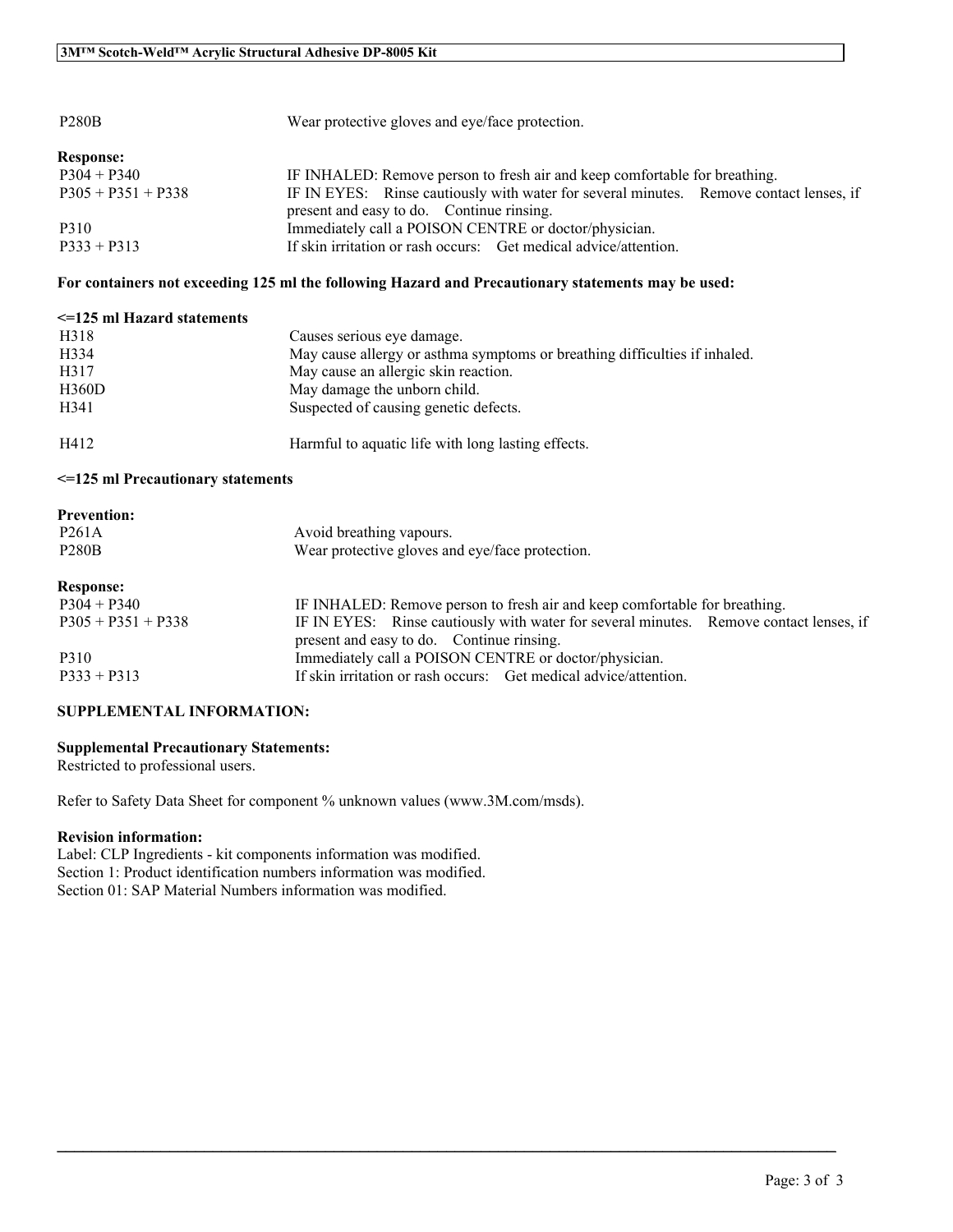

### **Safety Data Sheet**

Copyright,2022, 3M Company All rights reserved. Copying and/or downloading of this information for the purpose of properly utilizing 3M products is allowed provided that: (1) the information is copied in full with no changes unless prior written agreement is obtained from 3M, and (2) neither the copy nor the original is resold or otherwise distributed with the intention of earning a profit thereon.

| Document group:       | 28-8085-4  | <b>Version number:</b> | 10.01      |
|-----------------------|------------|------------------------|------------|
| <b>Revision date:</b> | 09/06/2022 | Supersedes date:       | 07/06/2022 |

This Safety Data Sheet has been prepared in accordance with the REACH Regulation (EC) 1907/2006 and its modifications.

### **SECTION 1: Identification of the substance/mixture and of the company/undertaking**

#### **1.1. Product identifier**

3M™ Scotch-Weld™ Acrylic Structural Adhesive DP-8005 (Part A)

#### **Product Identification Numbers** FS-9100-3812-4

7000080039

#### **1.2. Relevant identified uses of the substance or mixture and uses advised against**

**Identified uses** Structural adhesive.

#### **1.3. Details of the supplier of the safety data sheet**

**Address:** 3M United Kingdom PLC, 3M Centre, Cain Road, Bracknell, Berkshire, RG12 8HT. **Telephone:** +44 (0)1344 858 000 **E Mail:** tox.uk@mmm.com **Website:** www.3M.com/uk

**1.4. Emergency telephone number** +44 (0)1344 858 000

### **SECTION 2: Hazard identification**

#### **2.1. Classification of the substance or mixture CLP REGULATION (EC) No 1272/2008**

The health and environmental classifications of this material have been derived using the calculation method, except in cases where test data are available or the physical form impacts classification. Classification(s) based on test data or physical form are noted below, if applicable.

 $\mathcal{L}_\mathcal{L} = \mathcal{L}_\mathcal{L} = \mathcal{L}_\mathcal{L} = \mathcal{L}_\mathcal{L} = \mathcal{L}_\mathcal{L} = \mathcal{L}_\mathcal{L} = \mathcal{L}_\mathcal{L} = \mathcal{L}_\mathcal{L} = \mathcal{L}_\mathcal{L} = \mathcal{L}_\mathcal{L} = \mathcal{L}_\mathcal{L} = \mathcal{L}_\mathcal{L} = \mathcal{L}_\mathcal{L} = \mathcal{L}_\mathcal{L} = \mathcal{L}_\mathcal{L} = \mathcal{L}_\mathcal{L} = \mathcal{L}_\mathcal{L}$ 

#### **CLASSIFICATION:**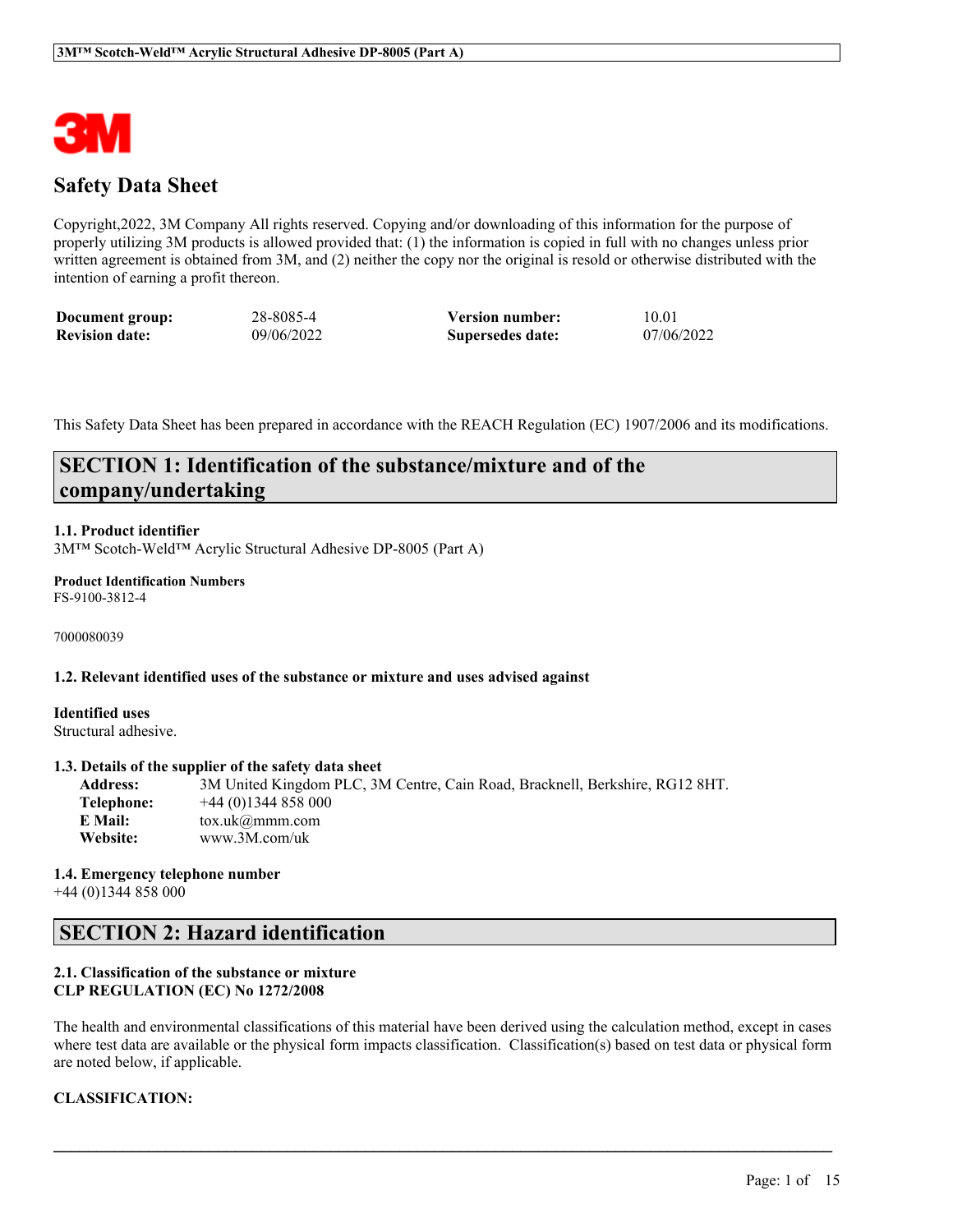Serious Eye Damage/Eye Irritation, Category 1 - Eye Dam. 1; H318 Respiratory Sensitization, Category 1 - Resp. Sens. 1; H334 Skin Sensitization, Category 1 - Skin Sens. 1; H317 Germ Cell Mutagenicity, Category 2 - Muta. 2; H341 Hazardous to the Aquatic Environment (Chronic), Category 2 - Aquatic Chronic 2; H411

For full text of H phrases, see Section 16.

#### **2.2. Label elements CLP REGULATION (EC) No 1272/2008**

# **SIGNAL WORD**

DANGER.

#### **Symbols**

GHS05 (Corrosion) |GHS08 (Health Hazard) |GHS09 (Environment) |

#### **Pictograms**



| Ingredients:<br>Ingredient                                                                                              | CAS Nbr     | EC No.          | $\%$ by Wt     |
|-------------------------------------------------------------------------------------------------------------------------|-------------|-----------------|----------------|
| $2$ -ethyl-2- $[3-(2-methylaziridin-1-$<br>yl)propionyl]methyl]propane-1,3-divl bis(2-<br>methylaziridine-1-propionate) | 64265-57-2  | 264-763-3       | - 40<br>$20 -$ |
| Boron, hexaethyl[mu-(1,6-hexanediamine-<br>$kN1:kN6$ ) $di-$                                                            | 223674-50-8 | $426 - 100 - 8$ | $5 - 20$       |

#### **HAZARD STATEMENTS:**

| H318             | Causes serious eve damage.                                                 |
|------------------|----------------------------------------------------------------------------|
| H334             | May cause allergy or asthma symptoms or breathing difficulties if inhaled. |
| H317             | May cause an allergic skin reaction.                                       |
| H <sub>341</sub> | Suspected of causing genetic defects.                                      |
| H411             | Toxic to aquatic life with long lasting effects.                           |

#### **PRECAUTIONARY STATEMENTS**

| <b>Prevention:</b><br>P <sub>261</sub> A<br><b>P280B</b> | Avoid breathing vapours.<br>Wear protective gloves and eye/face protection.                                                         |  |  |
|----------------------------------------------------------|-------------------------------------------------------------------------------------------------------------------------------------|--|--|
| <b>Response:</b>                                         |                                                                                                                                     |  |  |
| $P304 + P340$                                            | IF INHALED: Remove person to fresh air and keep comfortable for breathing.                                                          |  |  |
| $P305 + P351 + P338$                                     | IF IN EYES: Rinse cautiously with water for several minutes. Remove contact lenses, if<br>present and easy to do. Continue rinsing. |  |  |
| P310                                                     | Immediately call a POISON CENTRE or doctor/physician.                                                                               |  |  |
| $P342 + P311$                                            | If experiencing respiratory symptoms: Call a POISON CENTRE or doctor/physician.                                                     |  |  |

 $\mathcal{L}_\mathcal{L} = \mathcal{L}_\mathcal{L} = \mathcal{L}_\mathcal{L} = \mathcal{L}_\mathcal{L} = \mathcal{L}_\mathcal{L} = \mathcal{L}_\mathcal{L} = \mathcal{L}_\mathcal{L} = \mathcal{L}_\mathcal{L} = \mathcal{L}_\mathcal{L} = \mathcal{L}_\mathcal{L} = \mathcal{L}_\mathcal{L} = \mathcal{L}_\mathcal{L} = \mathcal{L}_\mathcal{L} = \mathcal{L}_\mathcal{L} = \mathcal{L}_\mathcal{L} = \mathcal{L}_\mathcal{L} = \mathcal{L}_\mathcal{L}$ 

#### **For containers not exceeding 125 ml the following Hazard and Precautionary statements may be used:**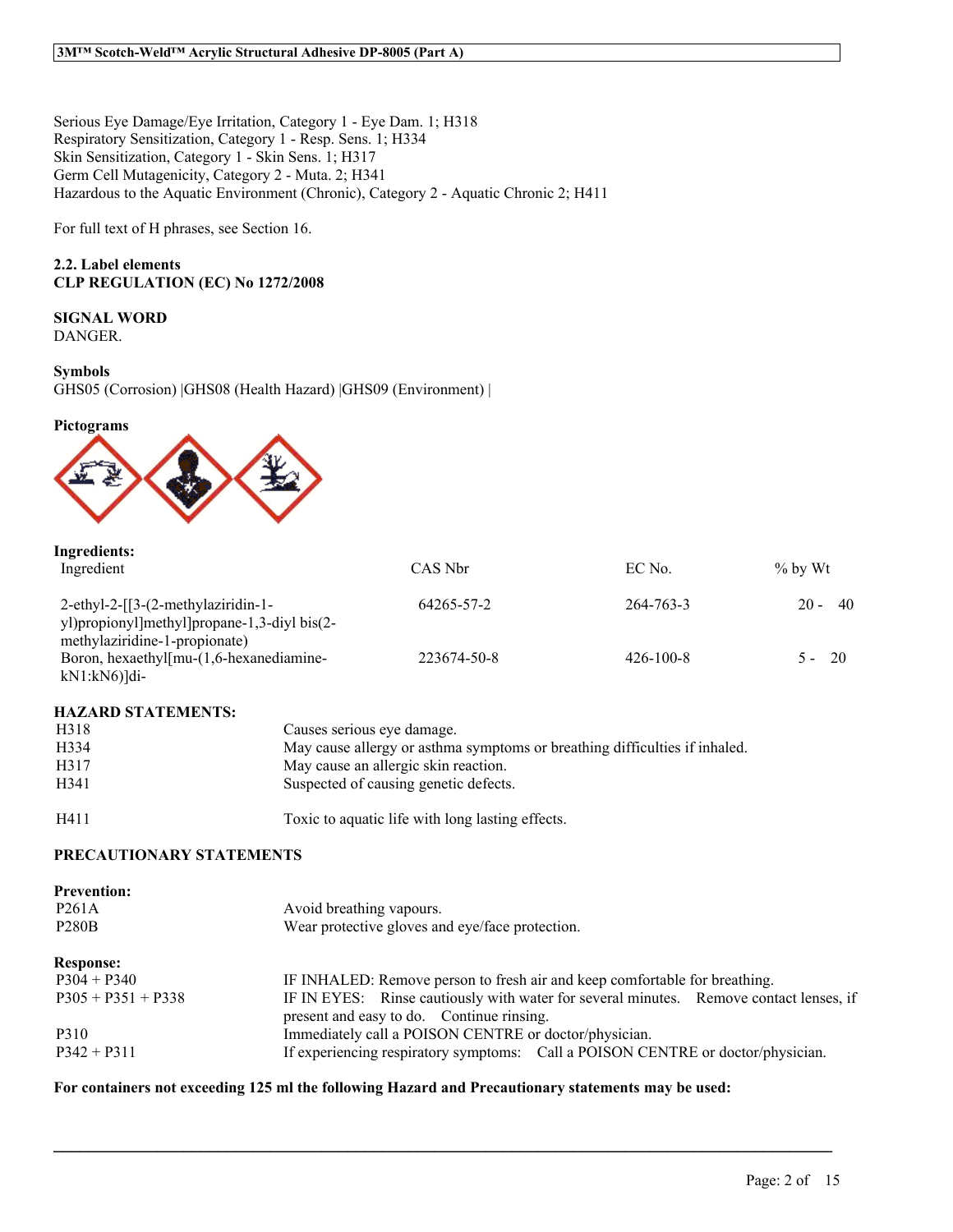#### **<=125 ml Hazard statements** H318 Causes serious eye damage. H334 May cause allergy or asthma symptoms or breathing difficulties if inhaled. H317 May cause an allergic skin reaction. H341 Suspected of causing genetic defects.

#### **<=125 ml Precautionary statements**

| <b>Prevention:</b><br>P <sub>261</sub> A<br><b>P280B</b> | Avoid breathing vapours.<br>Wear protective gloves and eye/face protection.                                                         |
|----------------------------------------------------------|-------------------------------------------------------------------------------------------------------------------------------------|
| <b>Response:</b>                                         |                                                                                                                                     |
| $P304 + P340$                                            | IF INHALED: Remove person to fresh air and keep comfortable for breathing.                                                          |
| $P305 + P351 + P338$                                     | IF IN EYES: Rinse cautiously with water for several minutes. Remove contact lenses, if<br>present and easy to do. Continue rinsing. |
| P310                                                     | Immediately call a POISON CENTRE or doctor/physician.                                                                               |
| $P342 + P311$                                            | If experiencing respiratory symptoms: Call a POISON CENTRE or doctor/physician.                                                     |

44% of the mixture consists of components of unknown acute oral toxicity.

Contains 100% of components with unknown hazards to the aquatic environment.

#### **Notes on labelling**

Polyfunctional aziridine is classified as Acute Tox. 2 (H330) based on dust/mist (aerosol) data.

When incorporated into this product, this substance cannot become aerosolized. Based on available toxicology data and this substance's very low vapour pressure, the saturated vapour of polyfunctional aziridine is not expected to be acutely toxic. Therefore, the classification is not applicable for this material when used as intended.

#### **2.3. Other hazards**

None known. This material does not contain any substances that are assessed to be a PBT or vPvB

### **SECTION 3: Composition/information on ingredients**

#### **3.1. Substances**

Not applicable

#### **3.2. Mixtures**

| Ingredient                                                                                                        | Identifier(s)                                              | $\frac{6}{6}$ | <b>Classification according to Regulation</b><br>(EC) No. 1272/2008 [CLP]                                                         |
|-------------------------------------------------------------------------------------------------------------------|------------------------------------------------------------|---------------|-----------------------------------------------------------------------------------------------------------------------------------|
| Polyester plasticizer                                                                                             | Trade Secret                                               | $40 -$<br>60  | Substance not classified as hazardous                                                                                             |
| 2-ethyl-2-[[3-(2-methylaziridin-1-<br>yl)propionyl]methyl]propane-1,3-diyl<br>bis(2-methylaziridine-1-propionate) | $(CAS-N0.) 64265-57-2$<br>(EC-No.) 264-763-3               | $20 -$<br>40  | Acute Tox. 2, $H330$<br>Eye Dam. 1, H318<br>Resp. Sens. 1, H334<br>Skin Sens. 1, H317<br>Muta. 2, H341<br>Aquatic Chronic 2, H411 |
| Boron, hexaethyl $\lceil \text{mu} - (1, 6 - \text{h} \rceil)$<br>hexanediamine-kN1:kN6)]di-                      | $(CAS-No.) 223674-50-8$<br>(EC-No.) ELINCS 426-<br>$100-8$ | $5 - 20$      | Acute Tox. $4, H302$<br>Eye Irrit. 2, H319<br>Skin Sens. 1, H317                                                                  |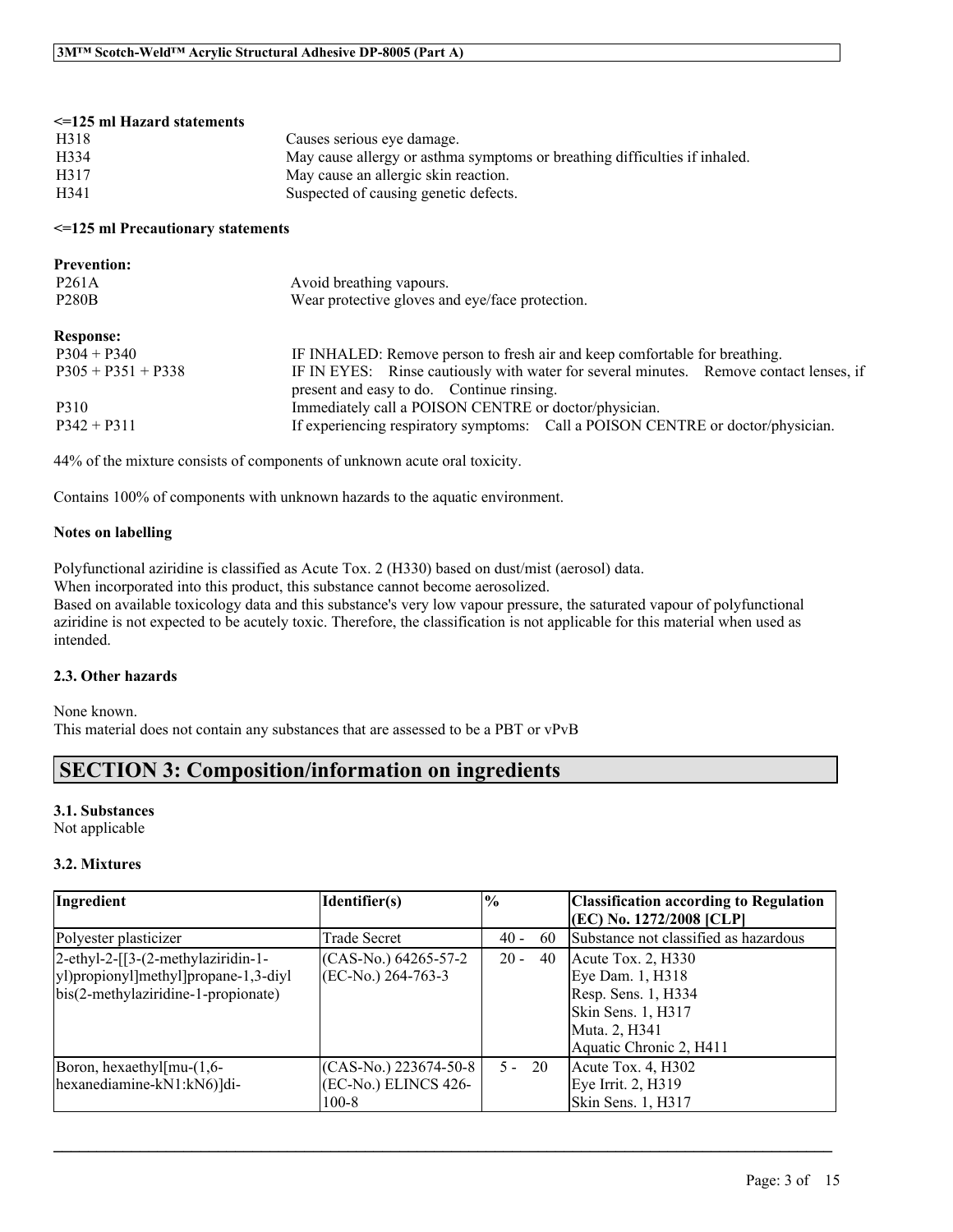| Siloxanes and Silicones, di-Me, reaction (CAS-No.) 67762-90-7<br>products with silica |                                                | $0.5 - 1.5$ Substance with a national occupational<br>exposure limit |
|---------------------------------------------------------------------------------------|------------------------------------------------|----------------------------------------------------------------------|
| Titanium dioxide                                                                      | $(CAS-N0)$ 13463-67-7<br>$[(EC-N0) 236-675-5]$ | $0.1 - 0.5$ Carc. 2, H351 (inhalation)                               |

Please see section 16 for the full text of any H statements referred to in this section

For information on ingredient occupational exposure limits or PBT or vPvB status, see sections 8 and 12 of this SDS

### **SECTION 4: First aid measures**

#### **4.1. Description of first aid measures**

#### **Inhalation**

Remove person to fresh air. If you feel unwell, get medical attention.

#### **Skin contact**

Immediately wash with soap and water. Remove contaminated clothing and wash before reuse. If signs/symptoms develop, get medical attention.

#### **Eye contact**

Immediately flush with large amounts of water for at least 15 minutes. Remove contact lenses if easy to do. Continue rinsing. Immediately get medical attention.

#### **If swallowed**

Rinse mouth. If you feel unwell, get medical attention.

#### **4.2. Most important symptoms and effects, both acute and delayed**

The most important symptoms and effects based on the CLP classification include: Allergic respiratory reaction (difficulty breathing, wheezing, cough, and tightness of chest). Allergic skin reaction (redness, swelling, blistering, and itching). Serious damage to the eyes (corneal cloudiness, severe pain, tearing, ulcerations, and significantly impaired or loss of vision).

#### **4.3. Indication of any immediate medical attention and special treatment required**

Not applicable

### **SECTION 5: Fire-fighting measures**

#### **5.1. Extinguishing media**

In case of fire: Use a fire fighting agent suitable for ordinary combustible material such as water or foam to extinguish.

 $\mathcal{L}_\mathcal{L} = \mathcal{L}_\mathcal{L} = \mathcal{L}_\mathcal{L} = \mathcal{L}_\mathcal{L} = \mathcal{L}_\mathcal{L} = \mathcal{L}_\mathcal{L} = \mathcal{L}_\mathcal{L} = \mathcal{L}_\mathcal{L} = \mathcal{L}_\mathcal{L} = \mathcal{L}_\mathcal{L} = \mathcal{L}_\mathcal{L} = \mathcal{L}_\mathcal{L} = \mathcal{L}_\mathcal{L} = \mathcal{L}_\mathcal{L} = \mathcal{L}_\mathcal{L} = \mathcal{L}_\mathcal{L} = \mathcal{L}_\mathcal{L}$ 

#### **5.2. Special hazards arising from the substance or mixture**

Closed containers exposed to heat from fire may build pressure and explode.

#### **Hazardous Decomposition or By-Products**

| <b>Substance</b>           | Condition          |
|----------------------------|--------------------|
| Aldehydes.                 | During combustion. |
| Carbon monoxide            | During combustion. |
| Carbon dioxide.            | During combustion. |
| Irritant vapours or gases. | During combustion. |
| Oxides of nitrogen.        | During combustion. |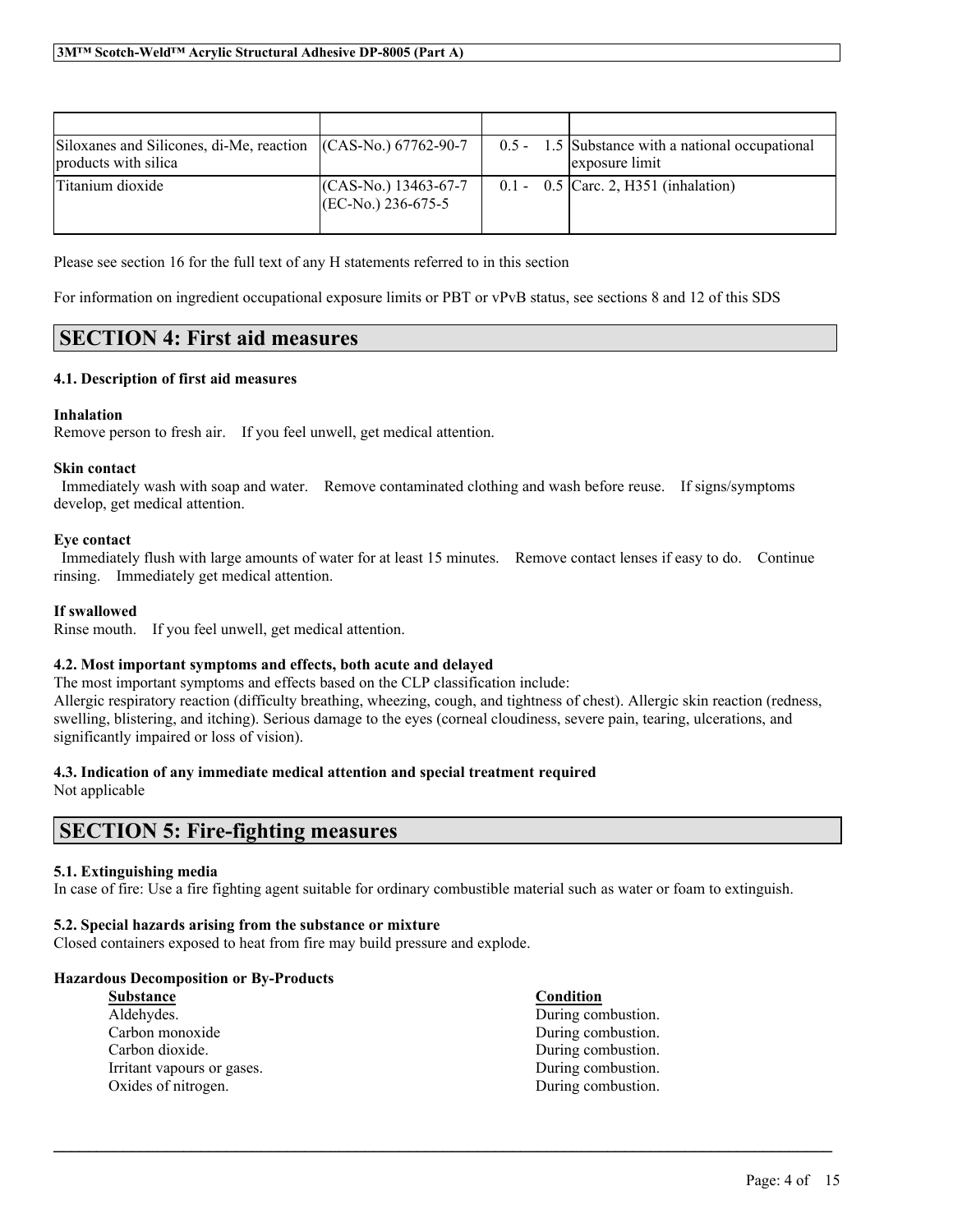#### **5.3. Advice for fire-fighters**

Water may not effectively extinguish fire; however, it should be used to keep fire-exposed containers and surfaces cool and prevent explosive rupture. Wear full protective clothing, including helmet, self-contained, positive pressure or pressure demand breathing apparatus, bunker coat and pants, bands around arms, waist and legs, face mask, and protective covering for exposed areas of the head.

### **SECTION 6: Accidental release measures**

#### **6.1. Personal precautions, protective equipment and emergency procedures**

Evacuate area. Ventilate the area with fresh air. For large spill, or spills in confined spaces, provide mechanical ventilation to disperse or exhaust vapours, in accordance with good industrial hygiene practice. Refer to other sections of this SDS for information regarding physical and health hazards, respiratory protection, ventilation, and personal protective equipment.

#### **6.2. Environmental precautions**

Avoid release to the environment. For larger spills, cover drains and build dykes to prevent entry into sewer systems or bodies of water.

#### **6.3. Methods and material for containment and cleaning up**

Working from around the edges of the spill inward, cover with bentonite, vermiculite, or commercially available inorganic absorbent material. Mix in sufficient absorbent until it appears dry. Remember, adding an absorbent material does not remove a physical, health, or environmental hazard. Collect as much of the spilled material as possible. Place in a closed container approved for transportation by appropriate authorities. Clean up residue with an appropriate solvent selected by a qualified and authorised person. Ventilate the area with fresh air. Read and follow safety precautions on the solvent label and Safety Data Sheet. Seal the container. Dispose of collected material as soon as possible.

#### **6.4. Reference to other sections**

Refer to Section 8 and Section 13 for more information

### **SECTION 7: Handling and storage**

#### **7.1. Precautions for safe handling**

For industrial/occupational use only. Not for consumer sale or use. Do not use in a confined area with minimal air exchange. Do not handle until all safety precautions have been read and understood. Avoid breathing dust/fume/gas/mist/vapours/spray. Do not get in eyes, on skin, or on clothing. Do not eat, drink or smoke when using this product. Wash thoroughly after handling. Contaminated work clothing should not be allowed out of the workplace. Avoid release to the environment. Wash contaminated clothing before reuse. Avoid contact with oxidising agents (eg. chlorine, chromic acid etc.) Use personal protective equipment (eg. gloves, respirators…) as required.

#### **7.2. Conditions for safe storage including any incompatibilities**

Store away from heat. Store away from acids. Store away from strong bases. Store away from oxidising agents. Store away from amines.

#### **7.3. Specific end use(s)**

See information in Section 7.1 and 7.2 for handling and storage recommendations. See Section 8 for exposure controls and personal protection recommendations.

### **SECTION 8: Exposure controls/personal protection**

#### **8.1 Control parameters**

#### **Occupational exposure limits**

If a component is disclosed in section 3 but does not appear in the table below, an occupational exposure limit is not available for the component.

| Ingredient | <b>CAS Nbr</b> | Agency | Limit type | <b>Additional comments</b> |
|------------|----------------|--------|------------|----------------------------|
|------------|----------------|--------|------------|----------------------------|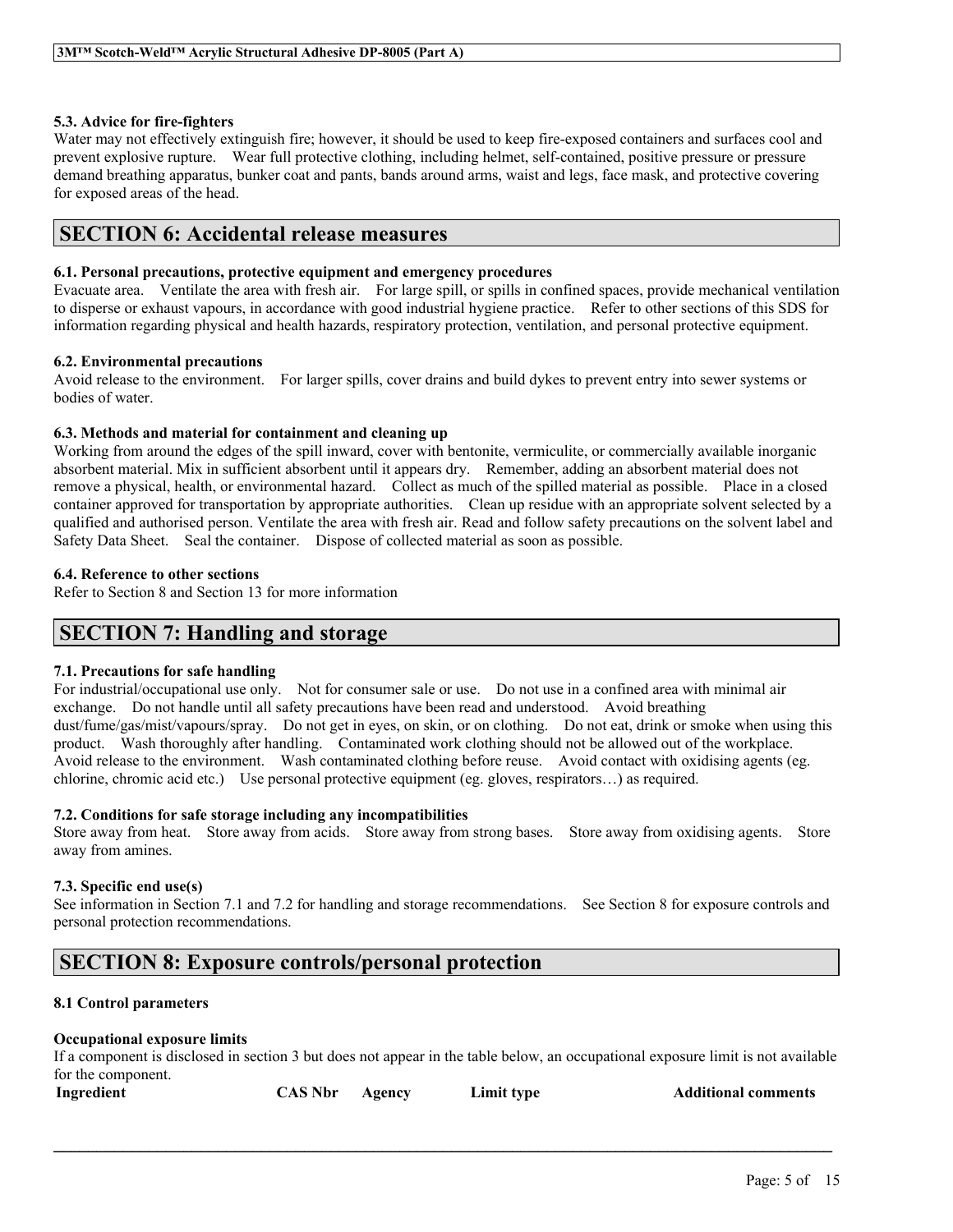| Titanium dioxide                                                                                                                                                                                                                                                   | 13463-67-7 UK HSC | TWA(respirable):4<br>$mg/m3$ ; TWA(Inhalable): 10                                |
|--------------------------------------------------------------------------------------------------------------------------------------------------------------------------------------------------------------------------------------------------------------------|-------------------|----------------------------------------------------------------------------------|
| Silicon dioxide                                                                                                                                                                                                                                                    | 67762-90-7 UK HSC | $m\Omega/m3$<br>TWA(as respirable dust): $2.4$<br>$mg/m3$ ; TWA $(as)$ inhalable |
| $IIPZ$ $IIPQ$ $IIPZ$ $IIPZ$ $IIPZ$ $IIPZ$ $IIPZ$ $IIPZ$ $IIPZ$ $IIPZ$ $IIPZ$ $IIPZ$ $IIPZ$ $IIPZ$ $IIPZ$ $IIPZ$ $IIPZ$ $IIPZ$ $IIPZ$ $IIPZ$ $IIPZ$ $IIPZ$ $IIPZ$ $IIPZ$ $IIPZ$ $IIPZ$ $IIPZ$ $IIPZ$ $IIPZ$ $IIPZ$ $IIPZ$ $IIPZ$ $IIPZ$ $IIPZ$ $IIPZ$ $IIPZ$ $IIPZ$ |                   | dust):6 mg/m3                                                                    |

UK HSC : UK Health and Safety Commission TWA: Time-Weighted-Average STEL: Short Term Exposure Limit CEIL: Ceiling

#### **Biological limit values**

No biological limit values exist for any of the components listed in Section 3 of this safety data sheet.

**Recommended monitoring procedures:**Information on recommended monitoring procedures can be obtained from UK **HSC** 

#### **8.2. Exposure controls**

#### **8.2.1. Engineering controls**

Provide appropriate local exhaust ventilation for cutting, grinding, sanding or machining. Use general dilution ventilation and/or local exhaust ventilation to control airborne exposures to below relevant Exposure Limits and/or control dust/fume/gas/mist/vapours/spray. If ventilation is not adequate, use respiratory protection equipment.

#### **8.2.2. Personal protective equipment (PPE)**

#### **Eye/face protection**

Select and use eve/face protection to prevent contact based on the results of an exposure assessment. The following eve/face protection(s) are recommended: Full face shield. Indirect vented goggles.

*Applicable Norms/Standards* Use eye/face protection conforming to EN 166

#### **Skin/hand protection**

Select and use gloves and/or protective clothing approved to relevant local standards to prevent skin contact based on the results of an exposure assessment. Selection should be based on use factors such as exposure levels, concentration of the substance or mixture, frequency and duration, physical challenges such as temperature extremes, and other use conditions. Consult with your glove and/or protective clothing manufacturer for selection of appropriate compatible gloves/protective clothing. Note: Nitrile gloves may be worn over polymer laminate gloves to improve dexterity. Gloves made from the following material(s) are recommended:

**Material Thickness (mm) Breakthrough Time** Polymer laminate No data available No data available

*Applicable Norms/Standards* Use gloves tested to EN 374

If this product is used in a manner that presents a higher potential for exposure (eg. spraying, high splash potential etc.), then use of protective coveralls may be necessary. Select and use body protection to prevent contact based on the results of an exposure assessment. The following protective clothing material(s) are recommended: Apron - polymer laminate

 $\mathcal{L}_\mathcal{L} = \mathcal{L}_\mathcal{L} = \mathcal{L}_\mathcal{L} = \mathcal{L}_\mathcal{L} = \mathcal{L}_\mathcal{L} = \mathcal{L}_\mathcal{L} = \mathcal{L}_\mathcal{L} = \mathcal{L}_\mathcal{L} = \mathcal{L}_\mathcal{L} = \mathcal{L}_\mathcal{L} = \mathcal{L}_\mathcal{L} = \mathcal{L}_\mathcal{L} = \mathcal{L}_\mathcal{L} = \mathcal{L}_\mathcal{L} = \mathcal{L}_\mathcal{L} = \mathcal{L}_\mathcal{L} = \mathcal{L}_\mathcal{L}$ 

#### **Respiratory protection**

In case of inadequate ventilation wear respiratory protection.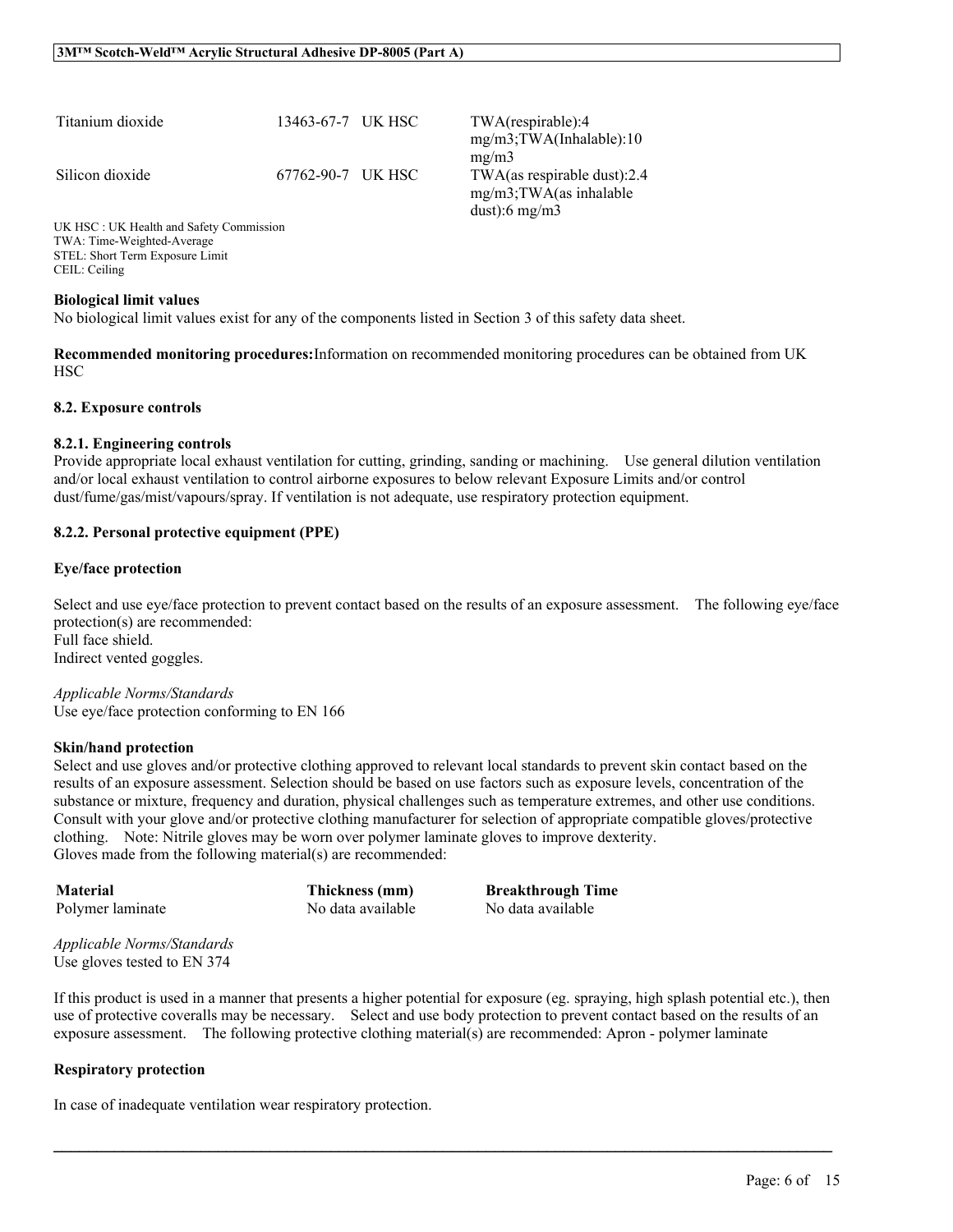An exposure assessment may be needed to decide if a respirator is required. If a respirator is needed, use respirators as part of a full respiratory protection program. Based on the results of the exposure assessment, select from the following respirator type(s) to reduce inhalation exposure:

Half facepiece or full facepiece air-purifying respirator suitable for organic vapours and particulates

For questions about suitability for a specific application, consult with your respirator manufacturer.

#### *Applicable Norms/Standards*

Use a respirator conforming to EN 140 or EN 136: filter types A & P

### **SECTION 9: Physical and chemical properties**

#### **9.1. Information on basic physical and chemical properties**

| <b>Physical state</b>                         | Liquid.                                     |
|-----------------------------------------------|---------------------------------------------|
| <b>Specific Physical Form:</b>                | Paste                                       |
| Colour                                        | White                                       |
| Odor                                          | Mild Odor                                   |
| <b>Odour threshold</b>                        | No data available.                          |
| Melting point/freezing point                  | No data available.                          |
| <b>Boiling point/boiling range</b>            | $>=181 °C$ [ <i>Details:</i> 758 mmHg]      |
| <b>Flammability (solid, gas)</b>              | Not applicable.                             |
| <b>Flammable Limits(LEL)</b>                  | Not applicable.                             |
| <b>Flammable Limits(UEL)</b>                  | Not applicable.                             |
| <b>Flash point</b>                            | >=93.3 °C [Test Method: Closed Cup]         |
| <b>Autoignition temperature</b>               | No data available                           |
| <b>Decomposition temperature</b>              | No data available.                          |
| pН                                            | substance/mixture is non-soluble (in water) |
| <b>Kinematic Viscosity</b>                    | $33,333$ mm <sup>2</sup> /sec               |
| <b>Water solubility</b>                       | Slight (less than $10\%$ )                  |
| Solubility- non-water                         | No data available.                          |
| <b>Partition coefficient: n-octanol/water</b> | No data available.                          |
| Vapour pressure                               | No data available.                          |
| <b>Density</b>                                | $1.05 - 1.09$ g/ml                          |
| <b>Relative density</b>                       | 1.05 - 1.09 $[RefStd:WATER=1]$              |
| <b>Relative Vapor Density</b>                 | No data available.                          |
|                                               |                                             |

#### **9.2. Other information**

#### **9.2.2 Other safety characteristics EU Volatile Organic Compounds** *No data available.*

**Evaporation rate** *Not applicable.*

### **SECTION 10: Stability and reactivity**

#### **10.1 Reactivity**

This material may be reactive with certain agents under certain conditions - see the remaining headings in this section

 $\mathcal{L}_\mathcal{L} = \mathcal{L}_\mathcal{L} = \mathcal{L}_\mathcal{L} = \mathcal{L}_\mathcal{L} = \mathcal{L}_\mathcal{L} = \mathcal{L}_\mathcal{L} = \mathcal{L}_\mathcal{L} = \mathcal{L}_\mathcal{L} = \mathcal{L}_\mathcal{L} = \mathcal{L}_\mathcal{L} = \mathcal{L}_\mathcal{L} = \mathcal{L}_\mathcal{L} = \mathcal{L}_\mathcal{L} = \mathcal{L}_\mathcal{L} = \mathcal{L}_\mathcal{L} = \mathcal{L}_\mathcal{L} = \mathcal{L}_\mathcal{L}$ 

#### **10.2 Chemical stability** Stable.

### **10.3 Possibility of hazardous reactions**

Hazardous polymerisation will not occur.

#### **10.4 Conditions to avoid**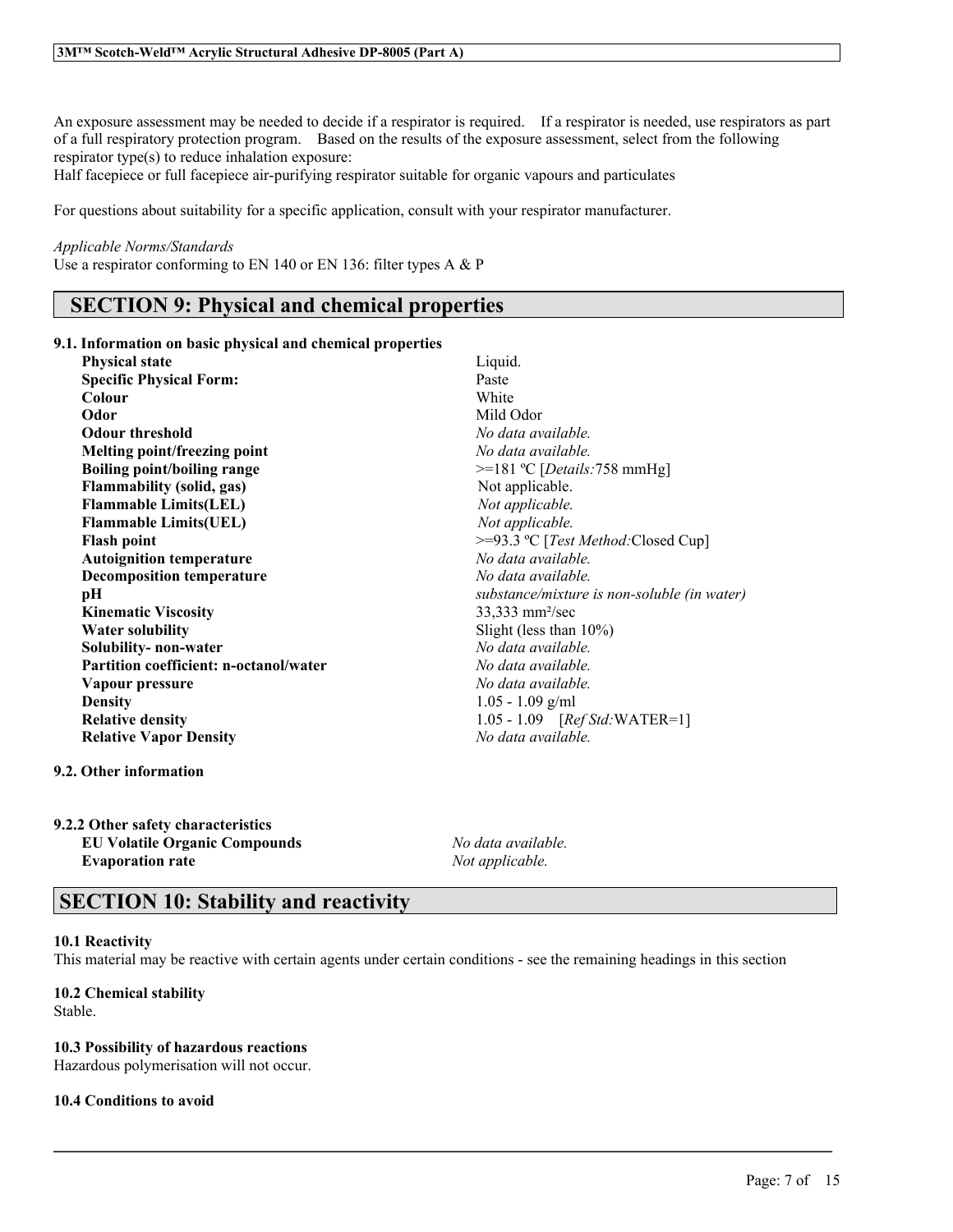Heat.

#### **10.5 Incompatible materials**

Strong acids. Strong bases. Strong oxidising agents. Amines.

#### **10.6 Hazardous decomposition products Substance Condition**

None known.

Refer to section 5.2 for hazardous decomposition products during combustion.

### **SECTION 11: Toxicological information**

The information below may not agree with the EU material classification in Section 2 and/or the ingredient classifications in Section 3 if specific ingredient classifications are mandated by a competent authority. In addition, statements and data presented in Section 11 are based on UN GHS calculation rules and classifications derived from **internal hazard assessments.**

**11.1. Information on hazard classes as defined in Regulation (EC) No 1272/2008**

**Signs and Symptoms of Exposure**

#### Based on test data and/or information on the components, this material may produce the following health effects:

#### **Inhalation**

Respiratory tract irritation: Signs/symptoms may include cough, sneezing, nasal discharge, headache, hoarseness, and nose and throat pain. Allergic respiratory reaction: Signs/symptoms may include difficulty breathing, wheezing, cough, and tightness of chest. May cause additional health effects (see below).

#### **Skin contact**

Mild Skin Irritation: Signs/symptoms may include localised redness, swelling, itching, and dryness. Allergic skin reaction (non-photo induced): Signs/symptoms may include redness, swelling, blistering, and itching.

#### **Eye contact**

Corrosive (eye burns): Signs/symptoms may include cloudy appearance of the cornea, chemical burns, severe pain, tearing, ulcerations, significantly impaired vision or complete loss of vision. Vapours released during curing may cause eye irritation: Signs/symptoms may include redness, swelling, pain, tearing, and blurred or hazy vision.

#### **Ingestion**

Harmful if swallowed.

Gastrointestinal irritation: Signs/symptoms may include abdominal pain, stomach upset, nausea, vomiting and diarrhoea.

#### **Additional Health Effects:**

#### **Genotoxicity:**

Genotoxicity and Mutagenicity: May interact with genetic material and possibly alter gene expression.

#### **Carcinogenicity:**

Contains a chemical or chemicals which can cause cancer.

#### **Toxicological Data**

If a component is disclosed in section 3 but does not appear in a table below, either no data are available for that endpoint or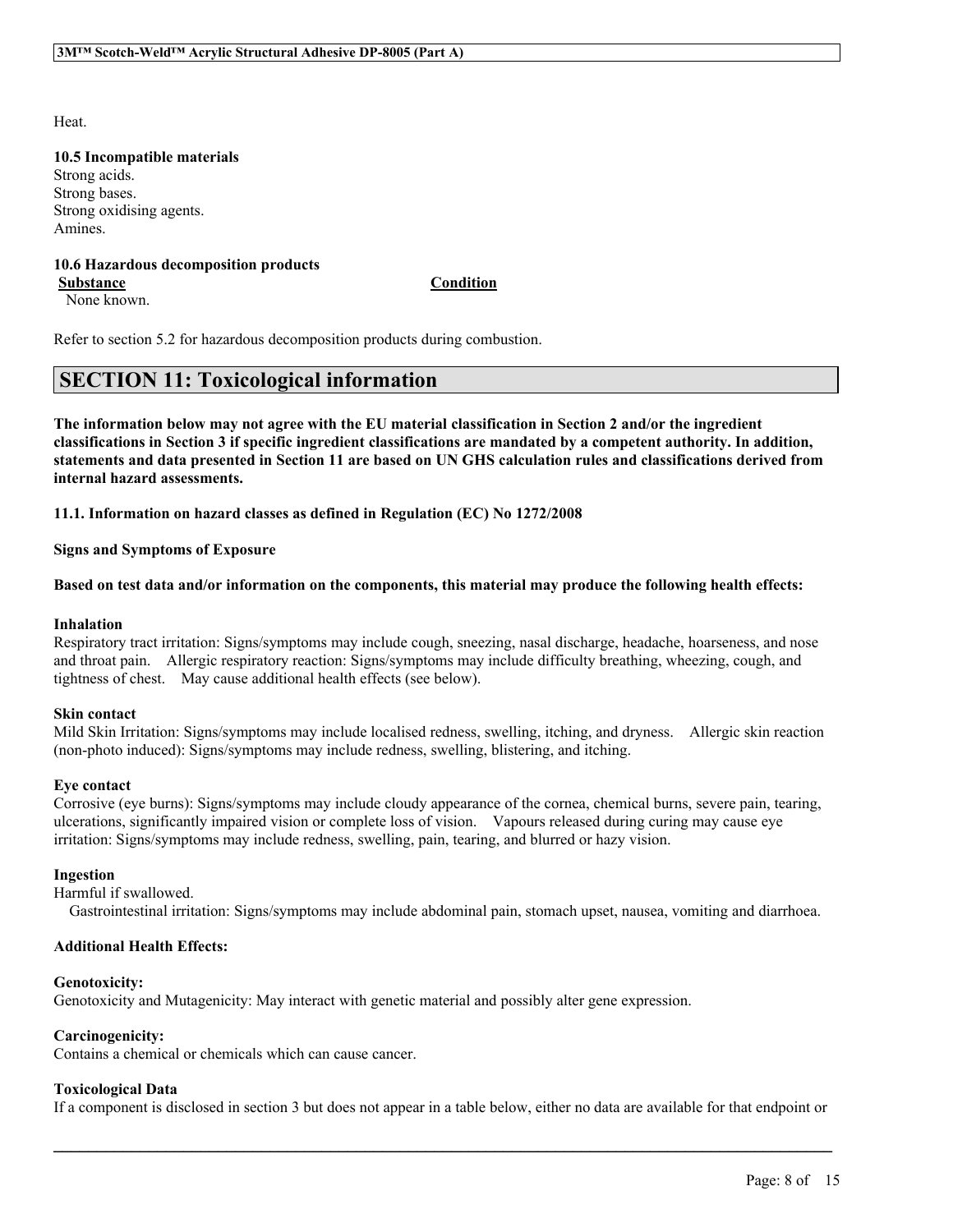the data are not sufficient for classification.

#### **Acute Toxicity**

| Name                                                           | Route       | <b>Species</b> | Value                                               |
|----------------------------------------------------------------|-------------|----------------|-----------------------------------------------------|
| Overall product                                                | Ingestion   |                | No data available; calculated ATE $>300$ - $=2,000$ |
|                                                                |             |                | mg/kg                                               |
| 2-ethyl-2-[[3-(2-methylaziridin-1-yl)propionyl]methyl]propane- | Dermal      | Rabbit         | $LD50 > 3,000$ mg/kg                                |
| 1,3-divl bis(2-methylaziridine-1-propionate)                   |             |                |                                                     |
| 2-ethyl-2-[[3-(2-methylaziridin-1-yl)propionyl]methyl]propane- | Inhalation- | Rat            | $0.252 \text{ mg/l}$<br>LC50                        |
| 1,3-diyl bis(2-methylaziridine-1-propionate)                   | Dust/Mist   |                |                                                     |
|                                                                | (4 hours)   |                |                                                     |
| 2-ethyl-2-[[3-(2-methylaziridin-1-yl)propionyl]methyl]propane- | Ingestion   | Rat            | LD50<br>$3.038$ mg/kg                               |
| 1,3-diyl bis(2-methylaziridine-1-propionate)                   |             |                |                                                     |
| Boron, hexaethyl[mu-(1,6-hexanediamine-kN1:kN6)]di-            | Ingestion   | Rat            | LD50<br>$693$ mg/kg                                 |
| Siloxanes and Silicones, di-Me, reaction products with silica  | Dermal      | Rabbit         | $LD50 > 5,000$ mg/kg                                |
| Siloxanes and Silicones, di-Me, reaction products with silica  | Inhalation- | Rat            | $LC50 > 0.691$ mg/l                                 |
|                                                                | Dust/Mist   |                |                                                     |
|                                                                | (4 hours)   |                |                                                     |
| Siloxanes and Silicones, di-Me, reaction products with silica  | Ingestion   | Rat            | $LD50 > 5,110$ mg/kg                                |
| Titanium dioxide                                               | Dermal      | Rabbit         | $LD50 > 10,000$ mg/kg                               |
| Titanium dioxide                                               | Inhalation- | Rat            | $LC50 > 6.82$ mg/l                                  |
|                                                                | Dust/Mist   |                |                                                     |
|                                                                | (4 hours)   |                |                                                     |
| Titanium dioxide                                               | Ingestion   | Rat            | $LD50 > 10,000$ mg/kg                               |

ATE = acute toxicity estimate

#### **Skin Corrosion/Irritation**

| Name<br><b>Species</b>                                                        |        | Value                     |
|-------------------------------------------------------------------------------|--------|---------------------------|
|                                                                               |        |                           |
| 2-ethyl-2-[[3-(2-methylaziridin-1-yl)propionyl]methyl]propane-1,3-divl bis(2- | Rabbit | Mild irritant             |
| methylaziridine-1-propionate)                                                 |        |                           |
| Boron, hexaethyl[mu-(1,6-hexanediamine-kN1:kN6)]di-                           | Rabbit | No significant irritation |
| Siloxanes and Silicones, di-Me, reaction products with silica                 | Rabbit | No significant irritation |
| Titanium dioxide                                                              | Rabbit | No significant irritation |

#### **Serious Eye Damage/Irritation**

| Name                                                                                                           | <b>Species</b>               | Value                     |
|----------------------------------------------------------------------------------------------------------------|------------------------------|---------------------------|
|                                                                                                                |                              |                           |
| 2-ethyl-2-[[3-(2-methylaziridin-1-yl)propionyl]methyl]propane-1,3-divl bis(2-<br>methylaziridine-1-propionate) | Rabbit                       | Corrosive                 |
| Boron, hexaethyl[mu-(1,6-hexanediamine-kN1:kN6)]di-                                                            | Professio<br>nal<br>judgemen | Severe irritant           |
| Siloxanes and Silicones, di-Me, reaction products with silica                                                  | Rabbit                       | No significant irritation |
| Titanium dioxide                                                                                               | Rabbit                       | No significant irritation |

#### **Skin Sensitisation**

| Name                                                                          | <b>Species</b> | Value          |
|-------------------------------------------------------------------------------|----------------|----------------|
|                                                                               |                |                |
| 2-ethyl-2-[[3-(2-methylaziridin-1-yl)propionyl]methyl]propane-1,3-diyl bis(2- | Human          | Sensitising    |
| methylaziridine-1-propionate)                                                 | and            |                |
|                                                                               | animal         |                |
| Boron, hexaethyl[mu-(1,6-hexanediamine-kN1:kN6)]di-                           | Guinea         | Sensitising    |
|                                                                               | pig            |                |
| Siloxanes and Silicones, di-Me, reaction products with silica                 | Human          | Not classified |
|                                                                               | and            |                |
|                                                                               | animal         |                |
| Titanium dioxide                                                              | Human          | Not classified |
|                                                                               | and            |                |
|                                                                               | animal         |                |

 $\mathcal{L}_\mathcal{L} = \mathcal{L}_\mathcal{L} = \mathcal{L}_\mathcal{L} = \mathcal{L}_\mathcal{L} = \mathcal{L}_\mathcal{L} = \mathcal{L}_\mathcal{L} = \mathcal{L}_\mathcal{L} = \mathcal{L}_\mathcal{L} = \mathcal{L}_\mathcal{L} = \mathcal{L}_\mathcal{L} = \mathcal{L}_\mathcal{L} = \mathcal{L}_\mathcal{L} = \mathcal{L}_\mathcal{L} = \mathcal{L}_\mathcal{L} = \mathcal{L}_\mathcal{L} = \mathcal{L}_\mathcal{L} = \mathcal{L}_\mathcal{L}$ 

### **Respiratory Sensitisation**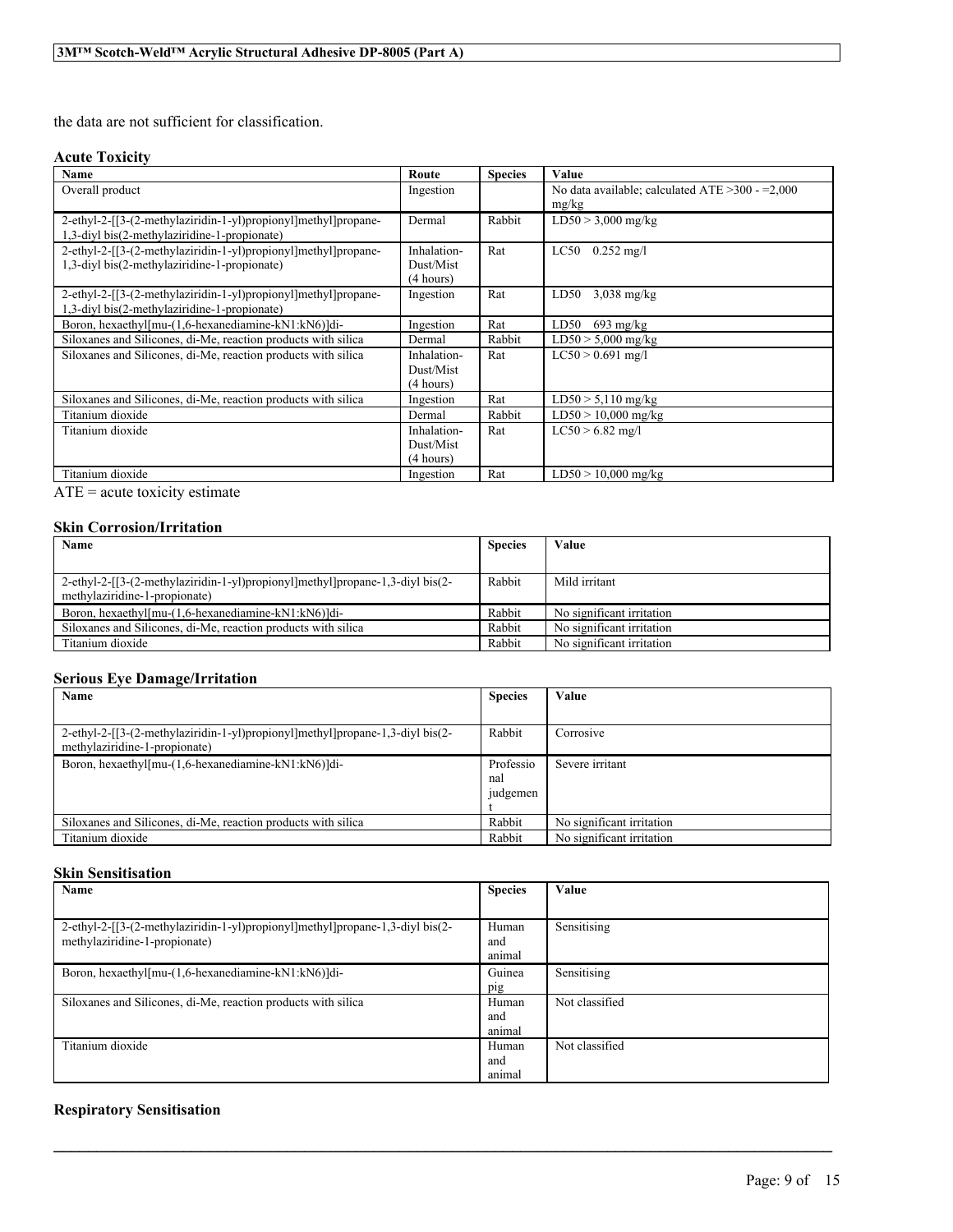| Name                                                                          | <b>Species</b> | Value       |
|-------------------------------------------------------------------------------|----------------|-------------|
| 2-ethyl-2-[[3-(2-methylaziridin-1-yl)propionyl]methyl]propane-1,3-diyl bis(2- | Human          | Sensitising |
| methylaziridine-1-propionate)                                                 |                |             |

#### **Germ Cell Mutagenicity**

| Name                                                                                                           | Route    | Value         |
|----------------------------------------------------------------------------------------------------------------|----------|---------------|
|                                                                                                                |          |               |
| 2-ethyl-2-[[3-(2-methylaziridin-1-yl)propionyl]methyl]propane-1,3-divl bis(2-<br>methylaziridine-1-propionate) | In vivo  | Mutagenic     |
| Boron, hexaethyl[mu-(1,6-hexanediamine-kN1:kN6)]di-                                                            | In Vitro | Not mutagenic |
| Siloxanes and Silicones, di-Me, reaction products with silica                                                  | In Vitro | Not mutagenic |
| Titanium dioxide                                                                                               | In Vitro | Not mutagenic |
| Titanium dioxide                                                                                               | In vivo  | Not mutagenic |

#### **Carcinogenicity**

| Name                                                          | Route      | <b>Species</b> | Value                                          |
|---------------------------------------------------------------|------------|----------------|------------------------------------------------|
| Siloxanes and Silicones, di-Me, reaction products with silica | Not        | Mouse          | Some positive data exist, but the data are not |
|                                                               | specified. |                | sufficient for classification                  |
| Titanium dioxide                                              | Ingestion  | Multiple       | Not carcinogenic                               |
|                                                               |            | animal         |                                                |
|                                                               |            | species        |                                                |
| Titanium dioxide                                              | Inhalation | Rat            | Carcinogenic.                                  |

### **Reproductive Toxicity**

#### **Reproductive and/or Developmental Effects**

| Name                                                             | Route     | Value                                  | <b>Species</b> | <b>Test result</b>            | <b>Exposure</b><br><b>Duration</b> |
|------------------------------------------------------------------|-----------|----------------------------------------|----------------|-------------------------------|------------------------------------|
| Siloxanes and Silicones, di-Me, reaction<br>products with silica | Ingestion | Not classified for female reproduction | Rat            | <b>NOAEL 509</b><br>mg/kg/day | generation                         |
| Siloxanes and Silicones, di-Me, reaction<br>products with silica | Ingestion | Not classified for male reproduction   | Rat            | NOAEL 497<br>mg/kg/day        | l generation                       |
| Siloxanes and Silicones, di-Me, reaction<br>products with silica | Ingestion | Not classified for development         | Rat            | NOAEL<br>1,350<br>mg/kg/day   | during<br>organogenesis            |

### **Target Organ(s)**

#### **Specific Target Organ Toxicity - single exposure**

| Name                      | Route      | Target Organ(s)        | Value                             | <b>Species</b> | <b>Test result</b> | <b>Exposure</b> |
|---------------------------|------------|------------------------|-----------------------------------|----------------|--------------------|-----------------|
|                           |            |                        |                                   |                |                    | <b>Duration</b> |
| 2-ethyl-2- $[3-(2-$       | Inhalation | respiratory irritation | Some positive data exist, but the | Rat            | <b>NOAEL Not</b>   | 4 hours         |
| methylaziridin-1-         |            |                        | data are not sufficient for       |                | available          |                 |
| yl)propionyl]methyl]propa |            |                        | classification                    |                |                    |                 |
| $ne-1,3$ -divl bis $(2-$  |            |                        |                                   |                |                    |                 |
| methylaziridine-1-        |            |                        |                                   |                |                    |                 |
| propionate)               |            |                        |                                   |                |                    |                 |

#### **Specific Target Organ Toxicity - repeated exposure**

| Name                                                                | Route      | Target Organ(s)                 | Value                                                                              | <b>Species</b> | <b>Test result</b>            | Exposure<br><b>Duration</b> |
|---------------------------------------------------------------------|------------|---------------------------------|------------------------------------------------------------------------------------|----------------|-------------------------------|-----------------------------|
| Siloxanes and Silicones.<br>di-Me, reaction products<br>with silica | Inhalation | respiratory system<br>silicosis | Not classified                                                                     | Human          | <b>NOAEL Not</b><br>available | occupational<br>exposure    |
| Titanium dioxide                                                    | Inhalation | respiratory system              | Some positive data exist, but the<br>data are not sufficient for<br>classification | Rat            | LOAEL 0.01<br>mg/l            | 2 years                     |
| Titanium dioxide                                                    | Inhalation | pulmonary fibrosis              | Not classified                                                                     | Human          | <b>NOAEL Not</b><br>available | occupational<br>exposure    |

 $\mathcal{L}_\mathcal{L} = \mathcal{L}_\mathcal{L} = \mathcal{L}_\mathcal{L} = \mathcal{L}_\mathcal{L} = \mathcal{L}_\mathcal{L} = \mathcal{L}_\mathcal{L} = \mathcal{L}_\mathcal{L} = \mathcal{L}_\mathcal{L} = \mathcal{L}_\mathcal{L} = \mathcal{L}_\mathcal{L} = \mathcal{L}_\mathcal{L} = \mathcal{L}_\mathcal{L} = \mathcal{L}_\mathcal{L} = \mathcal{L}_\mathcal{L} = \mathcal{L}_\mathcal{L} = \mathcal{L}_\mathcal{L} = \mathcal{L}_\mathcal{L}$ 

### **Aspiration Hazard**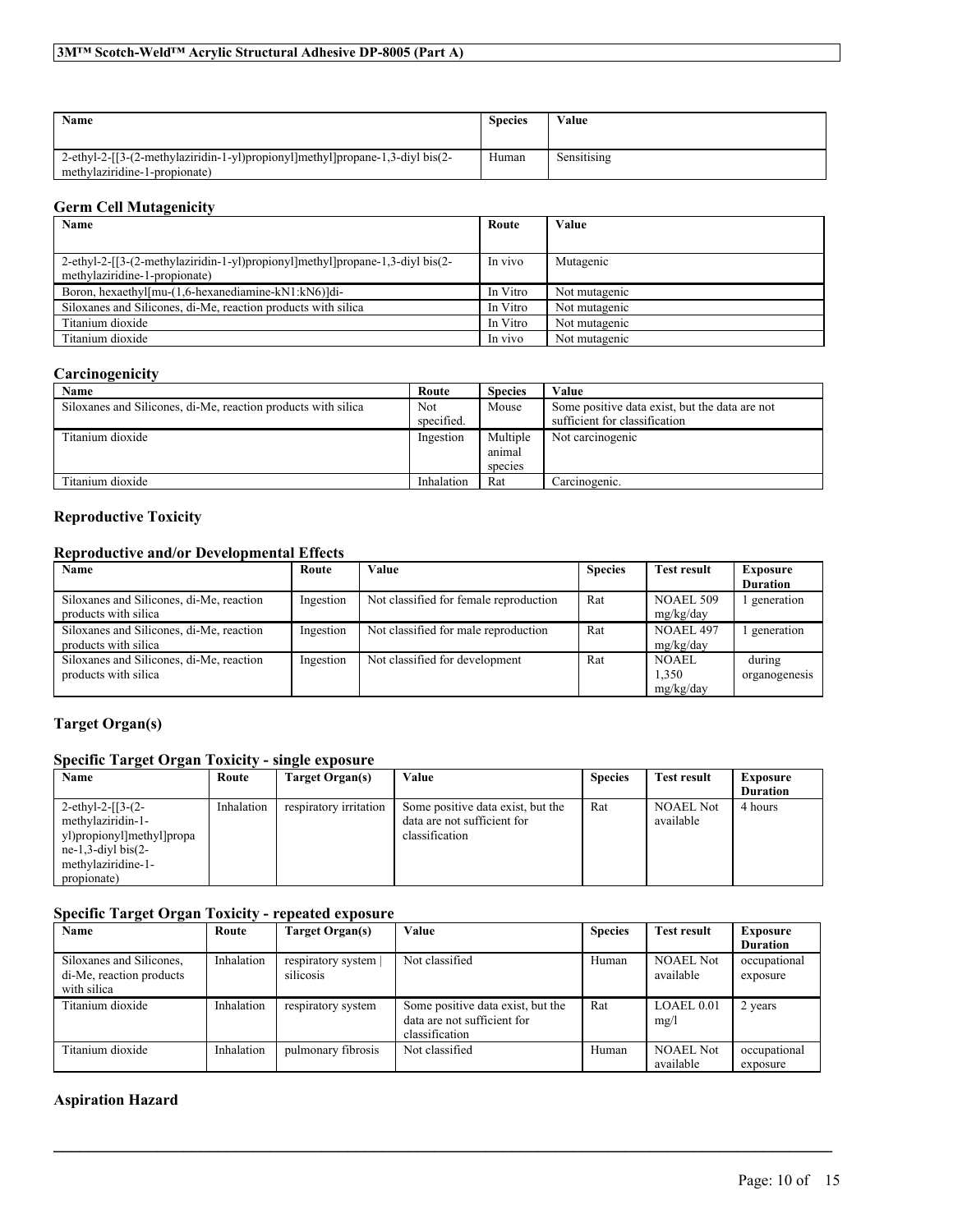For the component/components, either no data is currently available or the data is not sufficient for classification.

#### Please contact the address or phone number listed on the first page of the SDS for additional toxicological information **on this material and/or its components.**

#### **11.2. Information on other hazards**

This material does not contain any substances that are assessed to be an endocrine disruptor for human health.

### **SECTION 12: Ecological information**

The information below may not agree with the EU material classification in Section 2 and/or the ingredient classifications in Section 3 if specific ingredient classifications are mandated by a competent authority. In addition, statements and data presented in Section 12 are based on UN GHS calculation rules and classifications derived from **3M assessments.**

#### **12.1. Toxicity**

No product test data available.

| <b>Material</b>                                                                                                                | CAS#             | Organism                         | <b>Type</b>                                                 | <b>Exposure</b>       | <b>Test endpoint</b> | <b>Test result</b>     |
|--------------------------------------------------------------------------------------------------------------------------------|------------------|----------------------------------|-------------------------------------------------------------|-----------------------|----------------------|------------------------|
| 2-ethyl-2-[[3-(2-<br>methylaziridin-1-<br>yl)propionyl]methyl]pr<br>opane-1,3-diyl bis(2-<br>methylaziridine-1-<br>propionate) | 64265-57-2       | Algae or other<br>aquatic plants | Unknown                                                     | 72 hours              | <b>EC50</b>          | $3.8 \text{ mg}/l$     |
| 2-ethyl-2-[[3-(2-<br>methylaziridin-1-<br>yl)propionyl]methyl]pr<br>opane-1,3-diyl bis(2-<br>methylaziridine-1-<br>propionate) | $64265 - 57 - 2$ | Fish                             | Unknown                                                     | 96 hours              | LC50                 | $2.35$ mg/l            |
| 2-ethyl-2-[[3-(2-<br>methylaziridin-1-<br>yl)propionyl]methyl]pr<br>opane-1,3-diyl bis(2-<br>methylaziridine-1-<br>propionate) | 64265-57-2       | Invertebrate                     | Unknown                                                     | 48 hours              | <b>EC50</b>          | $6.96$ mg/l            |
| Boron, hexaethyl[mu-<br>$(1.6$ -hexanediamine-<br>$kN1:kN6$ ]di-                                                               | 223674-50-8      |                                  | Data not available<br>or insufficient for<br>classification |                       |                      | N/A                    |
| Siloxanes and<br>Silicones, di-Me,<br>reaction products with<br>silica                                                         | 67762-90-7       |                                  | Data not available<br>or insufficient for<br>classification |                       |                      | N/A                    |
| Titanium dioxide                                                                                                               | 13463-67-7       | Activated sludge                 | Experimental                                                | 3 hours               | <b>NOEC</b>          | $>=1,000 \text{ mg/l}$ |
| Titanium dioxide                                                                                                               | 13463-67-7       | Diatom                           | Experimental                                                | $\overline{72}$ hours | <b>EC50</b>          | $>10,000$ mg/l         |
| Titanium dioxide                                                                                                               | 13463-67-7       | Fathead minnow                   | Experimental                                                | 96 hours              | LC50                 | $>100$ mg/l            |
| Titanium dioxide                                                                                                               | 13463-67-7       | Water flea                       | Experimental                                                | 48 hours              | <b>EC50</b>          | $>100$ mg/l            |
| Titanium dioxide                                                                                                               | 13463-67-7       | Diatom                           | Experimental                                                | 72 hours              | <b>NOEC</b>          | $5,600 \text{ mg/l}$   |

#### **12.2. Persistence and degradability**

| <b>Material</b>        | $\bigcap$ AS Nbr | fest type             | Duration | <b>Study Type</b>         | `Test result⊔                | <b>Protocol</b>       |
|------------------------|------------------|-----------------------|----------|---------------------------|------------------------------|-----------------------|
| $2$ -ethyl-2- $[3-(2-$ | 164265-57-2      | Experimental          | 28 days  | CO <sub>2</sub> evolution | <60 %CO2                     | lOECD 301B - Modified |
| methylaziridin-1-      |                  | <b>Biodegradation</b> |          |                           | levolution/THC 1sturm or CO2 |                       |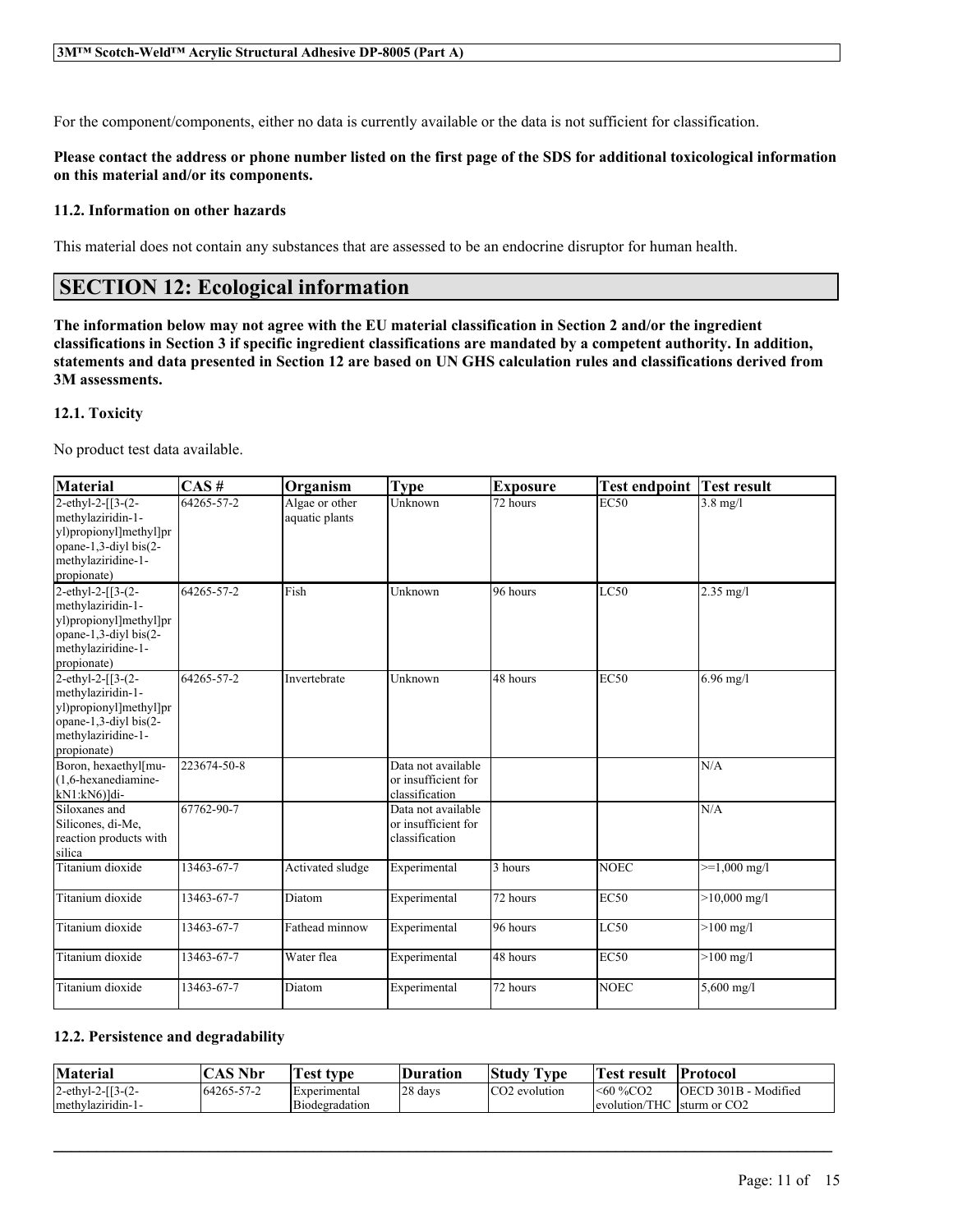| yl)propionyl]methyl]propan<br>$\left e-1,3-\text{div}\right $ bis(2-<br>methylaziridine-1-<br>propionate) |             |                                   |         |                           | O2 evolution                                                |                         |
|-----------------------------------------------------------------------------------------------------------|-------------|-----------------------------------|---------|---------------------------|-------------------------------------------------------------|-------------------------|
| Boron, hexaethyl $\lceil \text{mu} - (1, 6 - \text{h} \rceil)$<br>hexanediamine-<br>$kN1:kN6$ ]di-        | 223674-50-8 | Experimental<br>Biodegradation    | 28 days | CO <sub>2</sub> evolution | 44 %CO <sub>2</sub><br>levolution/THC lTest<br>O2 evolution | EC C.4.C. CO2 Evolution |
| Siloxanes and Silicones, di- 67762-90-7<br>Me, reaction products with<br>silica                           |             | Data not availbl-<br>insufficient | N/A     | N/A                       | N/A                                                         | IN/A                    |
| Titanium dioxide                                                                                          | 13463-67-7  | Data not availbl-<br>insufficient | N/A     | N/A                       | N/A                                                         | IN/A                    |

#### **12.3 : Bioaccumulative potential**

| <b>Material</b>                                                                                                                        | Cas No.    | Test type                                                   | Duration | <b>Study Type</b>         | Test result      | Protocol                             |
|----------------------------------------------------------------------------------------------------------------------------------------|------------|-------------------------------------------------------------|----------|---------------------------|------------------|--------------------------------------|
| 2-ethyl-2- $[3-(2-$<br>methylaziridin-1-<br>yl)propionyl]methyl]propa<br>$ne-1,3$ -diyl bis $(2-$<br>methylaziridine-1-<br>propionate) | 64265-57-2 | Modeled<br>Bioconcentration                                 |          | Log Kow                   | $\overline{0.5}$ | ACD/Labs ChemSketch™                 |
| Boron, hexaethyl[mu-(1,6- 223674-50-8<br>hexanediamine-<br>$kN1:kN6$ ]di-                                                              |            | Experimental<br><b>Bioconcentration</b>                     |          | Log Kow                   | >5.99            | <b>IEC A.8 Partition Coefficient</b> |
| Siloxanes and Silicones, di-167762-90-7<br>Me, reaction products with<br>silica                                                        |            | Data not available<br>or insufficient for<br>classification | N/A      | N/A                       | N/A              | N/A                                  |
| Titanium dioxide                                                                                                                       | 13463-67-7 | Experimental BCF - 42 days<br>Carp                          |          | Bioaccumulation<br>factor | 9.6              | Non-standard method                  |

#### **12.4. Mobility in soil**

| <b>Material</b>           | Cas No.     | Test type            | <b>Study Type</b> | Test result   | Protocol  |
|---------------------------|-------------|----------------------|-------------------|---------------|-----------|
| $2-ethyl-2-[3-(2-$        | 164265-57-2 | Modeled Mobility Koc |                   | $19,000$ l/kg | Episuite™ |
| methylaziridin-1-         |             | in Soil              |                   |               |           |
| yl)propionyl]methyl]propa |             |                      |                   |               |           |
| $ne-1,3$ -divl bis $(2-$  |             |                      |                   |               |           |
| methylaziridine-1-        |             |                      |                   |               |           |
| propionate)               |             |                      |                   |               |           |

#### **12.5. Results of the PBT and vPvB assessment**

This material does not contain any substances that are assessed to be a PBT or vPvB

#### **12.6. Endocrine disrupting properties**

This material does not contain any substances that are assessed to be an endocrine disruptor for environmental effects

#### **12.7. Other adverse effects**

No information available.

### **SECTION 13: Disposal considerations**

#### **13.1 Waste treatment methods**

Dispose of contents/ container in accordance with the local/regional/national/international regulations.

Dispose of completely cured (or polymerized) material in a permitted industrial waste facility. As a disposal alternative, incinerate uncured product in a permitted waste incineration facility. Proper destruction may require the use of additional fuel during incineration processes. If no other disposal options are available, waste product that has been completely cured or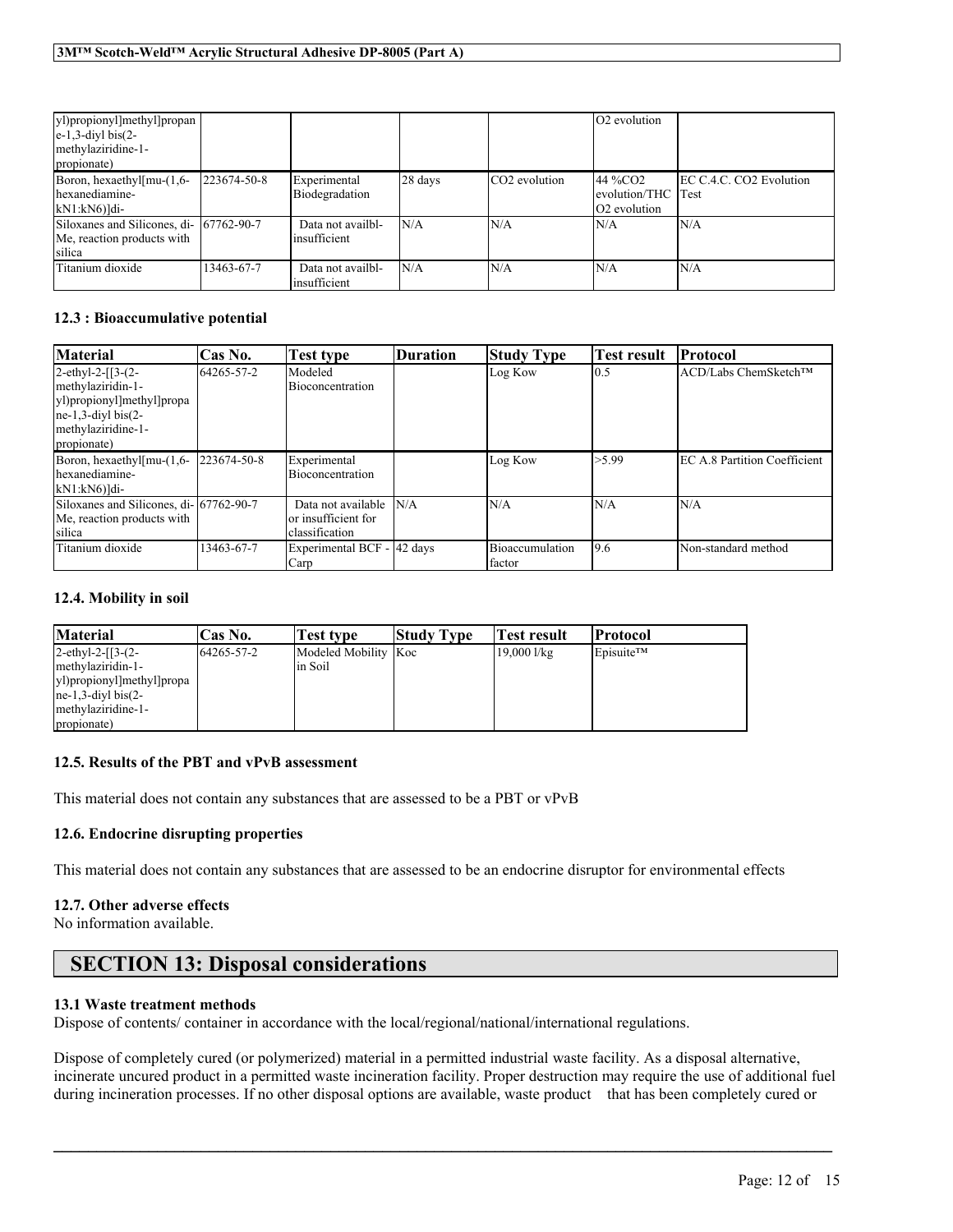polymerised may be placed in a landfill properly designed for industrial waste. Empty drums/barrels/containers used for transporting and handling hazardous chemicals (chemical substances/mixtures/preparations classified as Hazardous as per applicable regulations) shall be considered, stored, treated  $\&$  disposed of as hazardous wastes unless otherwise defined by applicable waste regulations. Consult with the respective regulating authorities to determine the available treatment and disposal facilities.

The coding of a waste stream is based on the application of the product by the consumer. Since this is out of the control of 3M, no waste code(s) for products after use will be provided. Please refer to the European Waste Code (EWC - 2000/532/EC and amendments) to assign the correct waste code to your waste stream. Ensure national and/or regional regulations are complied with and always use a licensed waste contractor.

#### **EU waste code (product as sold)**

| $080409*$ | Waste adhesives and sealants containing organic solvents or other dangerous substances |
|-----------|----------------------------------------------------------------------------------------|
| $200127*$ | Paint, inks, adhesives and resins containing dangerous substances                      |

### **SECTION 14: Transportation information**

Not hazardous for transportation.

|                                                                   | <b>Ground Transport</b><br>(ADR)                                             | <b>Air Transport (IATA)</b>                                                  | <b>Marine</b><br><b>Transport</b><br>(IMDG)                                  |
|-------------------------------------------------------------------|------------------------------------------------------------------------------|------------------------------------------------------------------------------|------------------------------------------------------------------------------|
| 14.1 UN number or ID<br>number                                    | No data available.                                                           | No data available                                                            | No data available.                                                           |
| 14.2 UN proper shipping<br>name                                   | No data available.                                                           | No data available.                                                           | No data available.                                                           |
| 14.3 Transport hazard<br>class(es)                                | No data available.                                                           | No data available.                                                           | No data available.                                                           |
| 14.4 Packing group                                                | No data available.                                                           | No data available.                                                           | No data available.                                                           |
| <b>14.5 Environmental hazards</b>                                 | No data available.                                                           | No data available.                                                           | No data available.                                                           |
| 14.6 Special precautions for<br>user                              | Please refer to the other<br>sections of the SDS for<br>further information. | Please refer to the other<br>sections of the SDS for further<br>information. | Please refer to the other<br>sections of the SDS for<br>further information. |
| 14.7 Marine Transport in<br>bulk according to IMO<br>linstruments | No data available.                                                           | No data available.                                                           | No data available.                                                           |
| <b>Control Temperature</b>                                        | No data available.                                                           | No data available.                                                           | No data available.                                                           |
| <b>Emergency Temperature</b>                                      | No data available.                                                           | No data available.                                                           | No data available.                                                           |
| <b>ADR Classification Code</b>                                    | No data available.                                                           | No data available.                                                           | No data available.                                                           |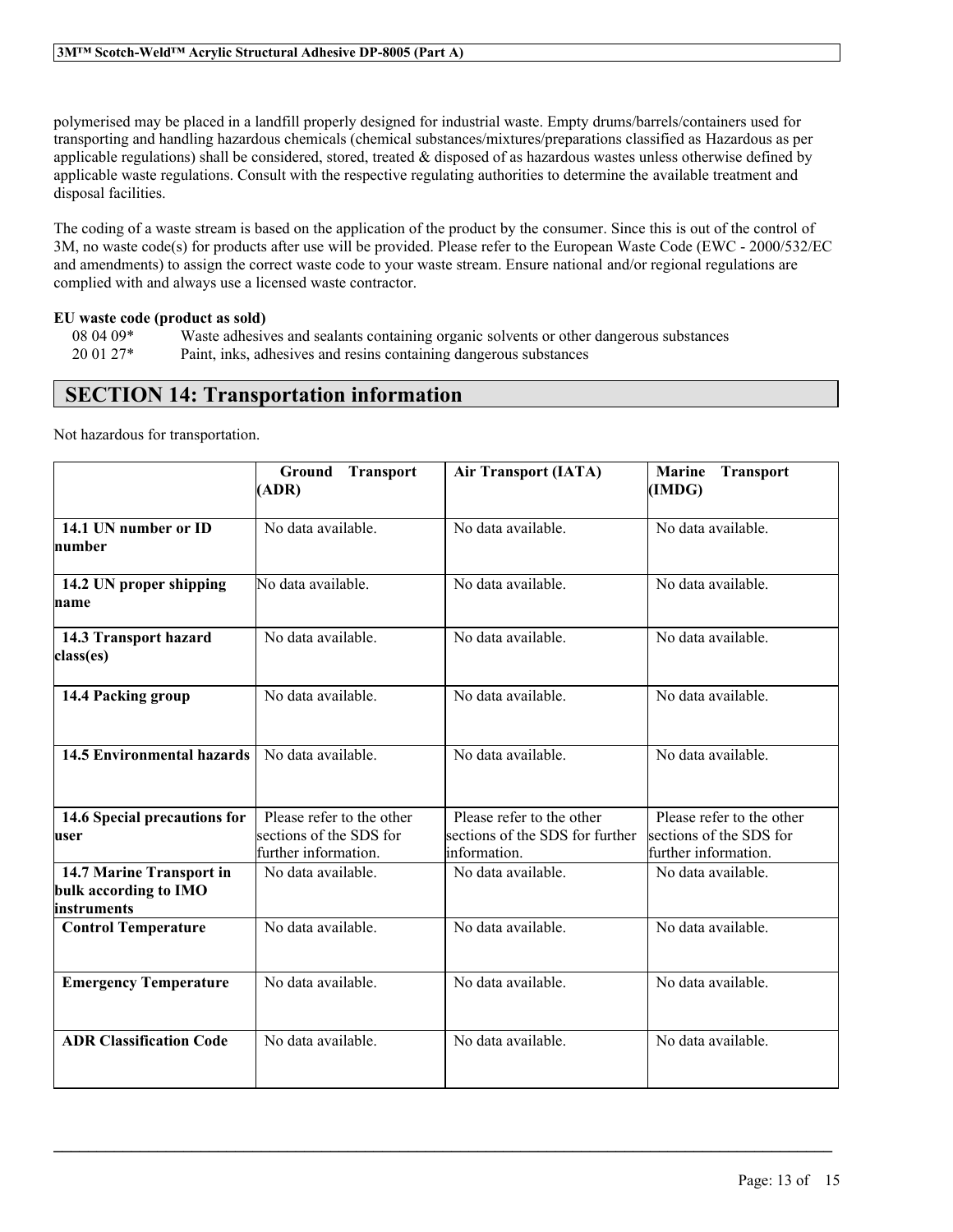| <b>IMDG Segregation Code</b> | No data available. | No data available. | No data available. |
|------------------------------|--------------------|--------------------|--------------------|
|                              |                    |                    |                    |

Please contact the address or phone number listed on the first page of the SDS for additional information on the transport/shipment of the material by rail (RID) or inland waterways (ADN).

### **SECTION 15: Regulatory information**

#### **15.1. Safety, health and environmental regulations/legislation specific for the substance or mixture**

#### **Carcinogenicity**

| енгодениет       |                |                                              |                        |
|------------------|----------------|----------------------------------------------|------------------------|
| Ingredient       | <b>CAS Nbr</b> | <b>Classification</b>                        | Regulation             |
| Titanium dioxide | 13463-67-7     | Grp. 2B: Possible human International Agency |                        |
|                  |                | carc.                                        | for Research on Cancer |

**Global inventory status**

Contact 3M for more information.

#### **DIRECTIVE 2012/18/EU**

Seveso hazard categories, Annex 1, Part 1

| <b>Hazard Categories</b>    | Qualifying quantity (tonnes) for the application of |                         |
|-----------------------------|-----------------------------------------------------|-------------------------|
|                             | Lower-tier requirements                             | Upper-tier requirements |
| E2 Hazardous to the Aquatic | 200                                                 | 500                     |
| environment                 |                                                     |                         |

Seveso named dangerous substances, Annex 1, Part 2 None

#### **15.2. Chemical Safety Assessment**

A chemical safety assessment has not been carried out for this substance/mixture in accordance with Regulation (EC) No 1907/2006, as amended.

 $\mathcal{L}_\mathcal{L} = \mathcal{L}_\mathcal{L} = \mathcal{L}_\mathcal{L} = \mathcal{L}_\mathcal{L} = \mathcal{L}_\mathcal{L} = \mathcal{L}_\mathcal{L} = \mathcal{L}_\mathcal{L} = \mathcal{L}_\mathcal{L} = \mathcal{L}_\mathcal{L} = \mathcal{L}_\mathcal{L} = \mathcal{L}_\mathcal{L} = \mathcal{L}_\mathcal{L} = \mathcal{L}_\mathcal{L} = \mathcal{L}_\mathcal{L} = \mathcal{L}_\mathcal{L} = \mathcal{L}_\mathcal{L} = \mathcal{L}_\mathcal{L}$ 

### **SECTION 16: Other information**

#### **List of relevant H statements**

| H <sub>3</sub> 02 | Harmful if swallowed.                                                      |
|-------------------|----------------------------------------------------------------------------|
| H317              | May cause an allergic skin reaction.                                       |
| H318              | Causes serious eye damage.                                                 |
| H319              | Causes serious eye irritation.                                             |
| H330              | Fatal if inhaled.                                                          |
| H334              | May cause allergy or asthma symptoms or breathing difficulties if inhaled. |
| H341              | Suspected of causing genetic defects.                                      |
| H351i             | Suspected of causing cancer by inhalation.                                 |
| H411              | Toxic to aquatic life with long lasting effects.                           |
|                   |                                                                            |

#### **Revision information:**

No revision information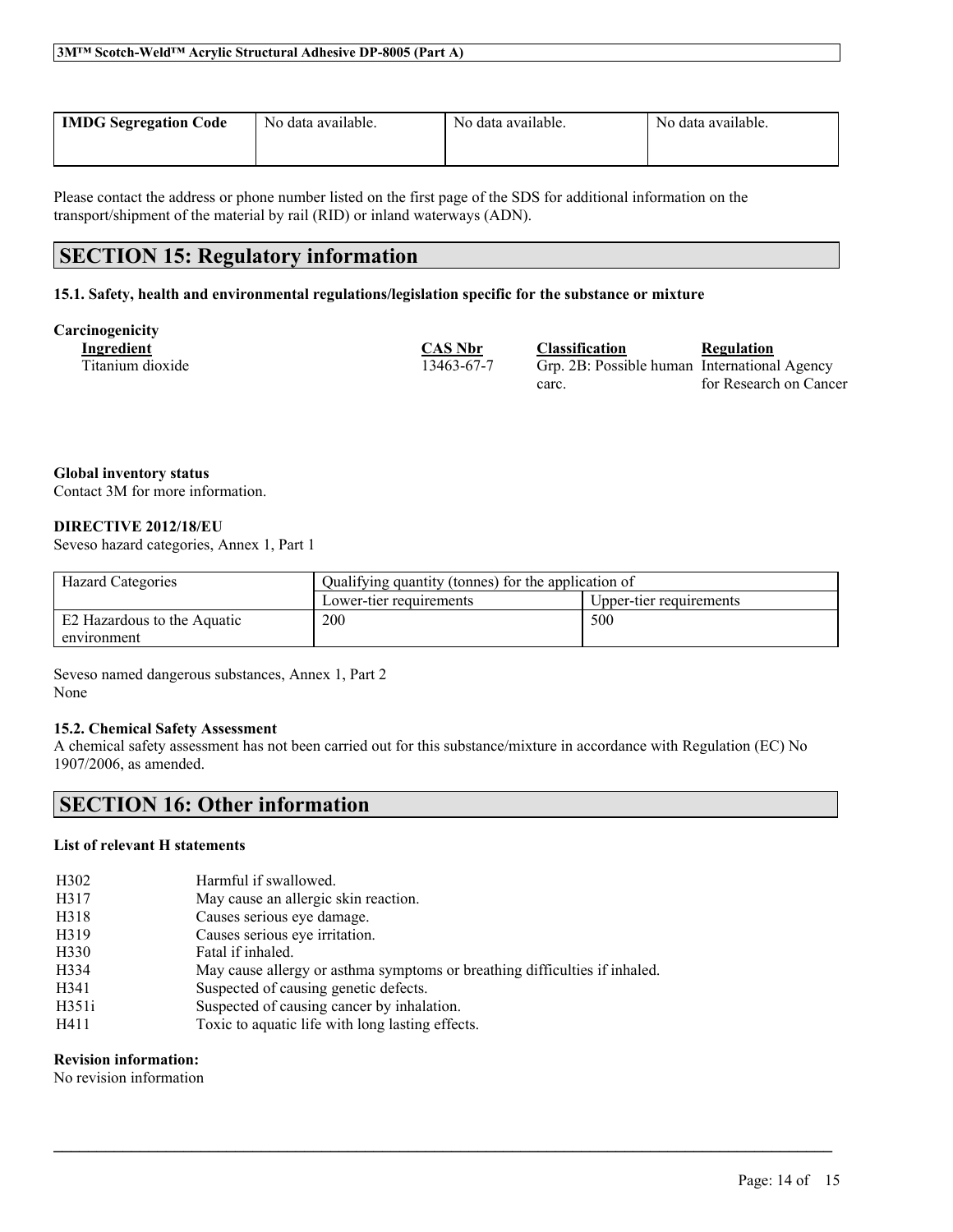DISCLAIMER: The information on this Safety Data Sheet is based on our experience and is correct to the best of our knowledge at the date of publication, but we do not accept any liability for any loss, damage or injury resulting from its use (except as required by law). The information may not be valid for any use not referred to in this Data Sheet or use of the product in combination with other materials. For these reasons, it is important that customers carry out their own test to satisfy themselves as to the suitability of the product for their own intended applications. In addition, this SDS is being provided to convey health and safety information. If you are the importer of record of this product into the European Union, you are responsible for all regulatory requirements, including, but not limited to, product registrations/notifications, substance volume tracking, and potential substance registration.

 $\mathcal{L}_\mathcal{L} = \mathcal{L}_\mathcal{L} = \mathcal{L}_\mathcal{L} = \mathcal{L}_\mathcal{L} = \mathcal{L}_\mathcal{L} = \mathcal{L}_\mathcal{L} = \mathcal{L}_\mathcal{L} = \mathcal{L}_\mathcal{L} = \mathcal{L}_\mathcal{L} = \mathcal{L}_\mathcal{L} = \mathcal{L}_\mathcal{L} = \mathcal{L}_\mathcal{L} = \mathcal{L}_\mathcal{L} = \mathcal{L}_\mathcal{L} = \mathcal{L}_\mathcal{L} = \mathcal{L}_\mathcal{L} = \mathcal{L}_\mathcal{L}$ 

#### **3M United Kingdom MSDSs are available at www.3M.com/uk**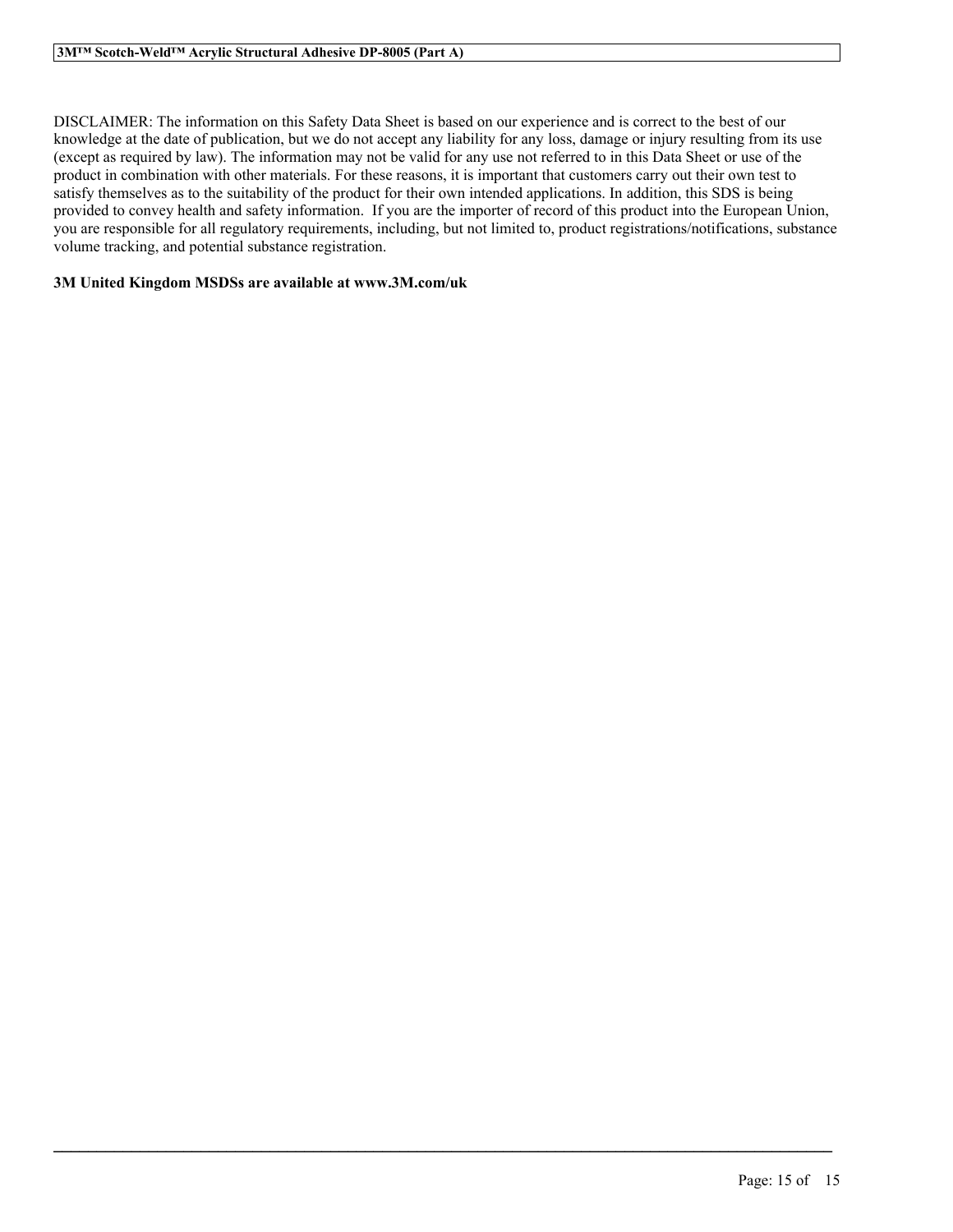

### **Safety Data Sheet**

Copyright,2022, 3M Company All rights reserved. Copying and/or downloading of this information for the purpose of properly utilizing 3M products is allowed provided that: (1) the information is copied in full with no changes unless prior written agreement is obtained from 3M, and (2) neither the copy nor the original is resold or otherwise distributed with the intention of earning a profit thereon.

| Document group:       | 28-8077-1  | <b>Version number:</b> | 11.00      |
|-----------------------|------------|------------------------|------------|
| <b>Revision date:</b> | 07/06/2022 | Supersedes date:       | 17/02/2020 |

This Safety Data Sheet has been prepared in accordance with the REACH Regulation (EC) 1907/2006 and its modifications.

### **SECTION 1: Identification of the substance/mixture and of the company/undertaking**

#### **1.1. Product identifier**

3M™ Scotch-Weld™ Acrylic Structural Adhesive DP-8005 (Part B)

### **Product Identification Numbers**

FS-9100-3811-6

7000080038

#### **1.2. Relevant identified uses of the substance or mixture and uses advised against**

**Identified uses** Structural adhesive.

#### **1.3. Details of the supplier of the safety data sheet**

**Address:** 3M United Kingdom PLC, 3M Centre, Cain Road, Bracknell, Berkshire, RG12 8HT. **Telephone:** +44 (0)1344 858 000 **E Mail:** tox.uk@mmm.com **Website:** www.3M.com/uk

**1.4. Emergency telephone number** +44 (0)1344 858 000

### **SECTION 2: Hazard identification**

#### **2.1. Classification of the substance or mixture CLP REGULATION (EC) No 1272/2008**

The health and environmental classifications of this material have been derived using the calculation method, except in cases where test data are available or the physical form impacts classification. Classification(s) based on test data or physical form are noted below, if applicable.

 $\mathcal{L}_\mathcal{L} = \mathcal{L}_\mathcal{L} = \mathcal{L}_\mathcal{L} = \mathcal{L}_\mathcal{L} = \mathcal{L}_\mathcal{L} = \mathcal{L}_\mathcal{L} = \mathcal{L}_\mathcal{L} = \mathcal{L}_\mathcal{L} = \mathcal{L}_\mathcal{L} = \mathcal{L}_\mathcal{L} = \mathcal{L}_\mathcal{L} = \mathcal{L}_\mathcal{L} = \mathcal{L}_\mathcal{L} = \mathcal{L}_\mathcal{L} = \mathcal{L}_\mathcal{L} = \mathcal{L}_\mathcal{L} = \mathcal{L}_\mathcal{L}$ 

#### **CLASSIFICATION:**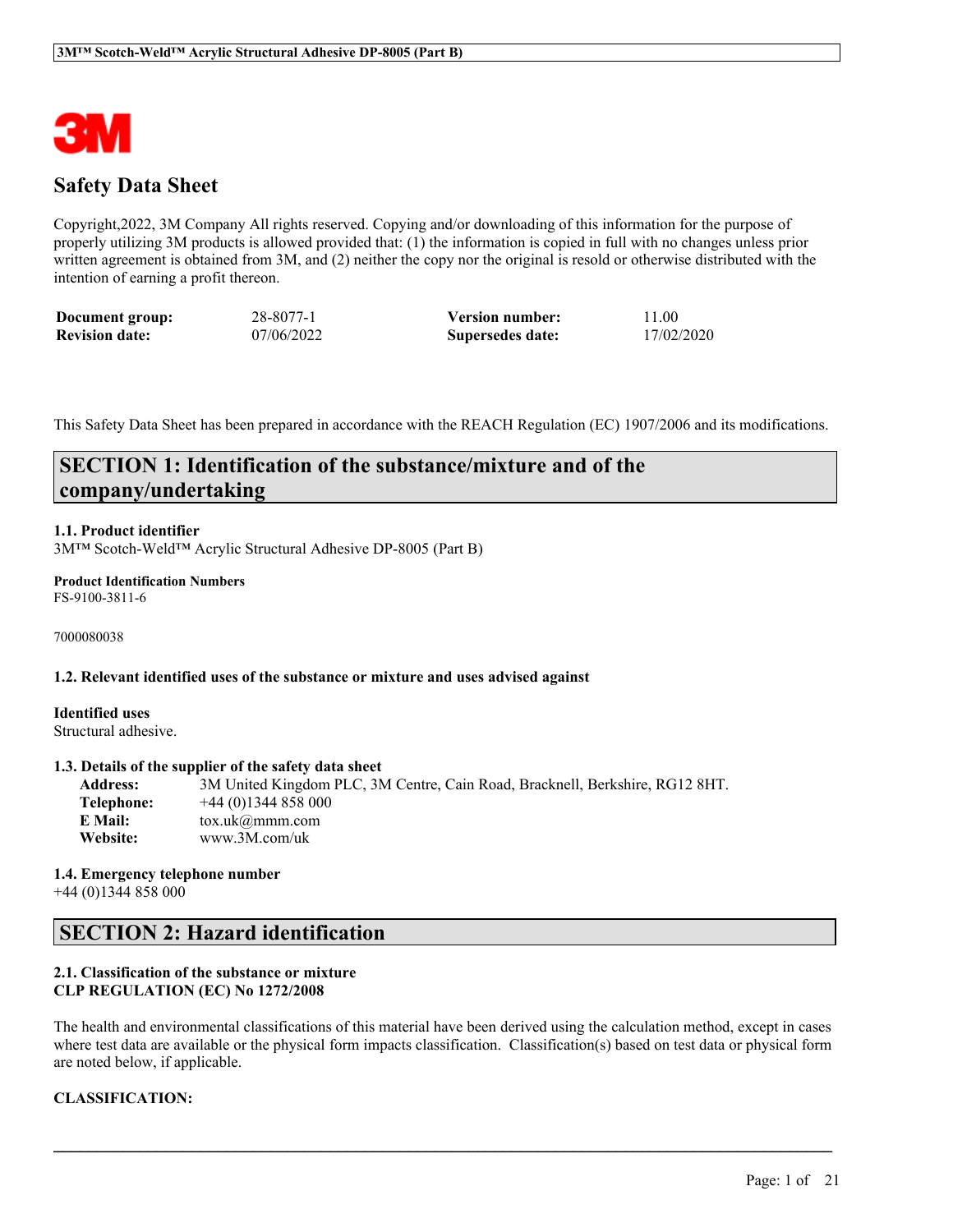Skin Sensitization, Category 1 - Skin Sens. 1; H317 Reproductive Toxicity, Category 1B - Repr. 1B; H360D Hazardous to the Aquatic Environment (Chronic), Category 3 - Aquatic Chronic 3; H412

For full text of H phrases, see Section 16.

#### **2.2. Label elements CLP REGULATION (EC) No 1272/2008**

#### **SIGNAL WORD**

DANGER.

#### **Symbols**

GHS07 (Exclamation mark) |GHS08 (Health Hazard) |

#### **Pictograms**



| CAS Nbr        | EC No.          | $%$ by Wt               |
|----------------|-----------------|-------------------------|
| 2455-24-5      | 219-529-5       | - 50<br>$40 -$          |
| 688-84-6       | 211-708-6       | $10 - 20$               |
| 20882-04-6     | 244-096-4       | $3 -$<br>$\overline{7}$ |
| $108 - 30 - 5$ | $203 - 570 - 0$ | $\leq$ 1                |
| 868-77-9       | 212-782-2       | ${}_{0.2}$              |
| $80 - 62 - 6$  | $201 - 297 - 1$ | ${}_{0.2}$              |
|                |                 |                         |

#### **HAZARD STATEMENTS:**

| H317  | May cause an allergic skin reaction. |
|-------|--------------------------------------|
| H360D | May damage the unborn child.         |

### H412 Harmful to aquatic life with long lasting effects.

#### **PRECAUTIONARY STATEMENTS**

| <b>Prevention:</b><br>P <sub>201</sub><br><b>P280E</b> | Obtain special instructions before use.<br>Wear protective gloves.                                                         |
|--------------------------------------------------------|----------------------------------------------------------------------------------------------------------------------------|
| <b>Response:</b><br>$P308 + P313$<br>$P333 + P313$     | IF exposed or concerned: Get medical advice/attention.<br>If skin irritation or rash occurs: Get medical advice/attention. |

#### **For containers not exceeding 125 ml the following Hazard and Precautionary statements may be used:**

| $\leq$ =125 ml Hazard statements |                                      |
|----------------------------------|--------------------------------------|
| H317                             | May cause an allergic skin reaction. |
| H360D                            | May damage the unborn child.         |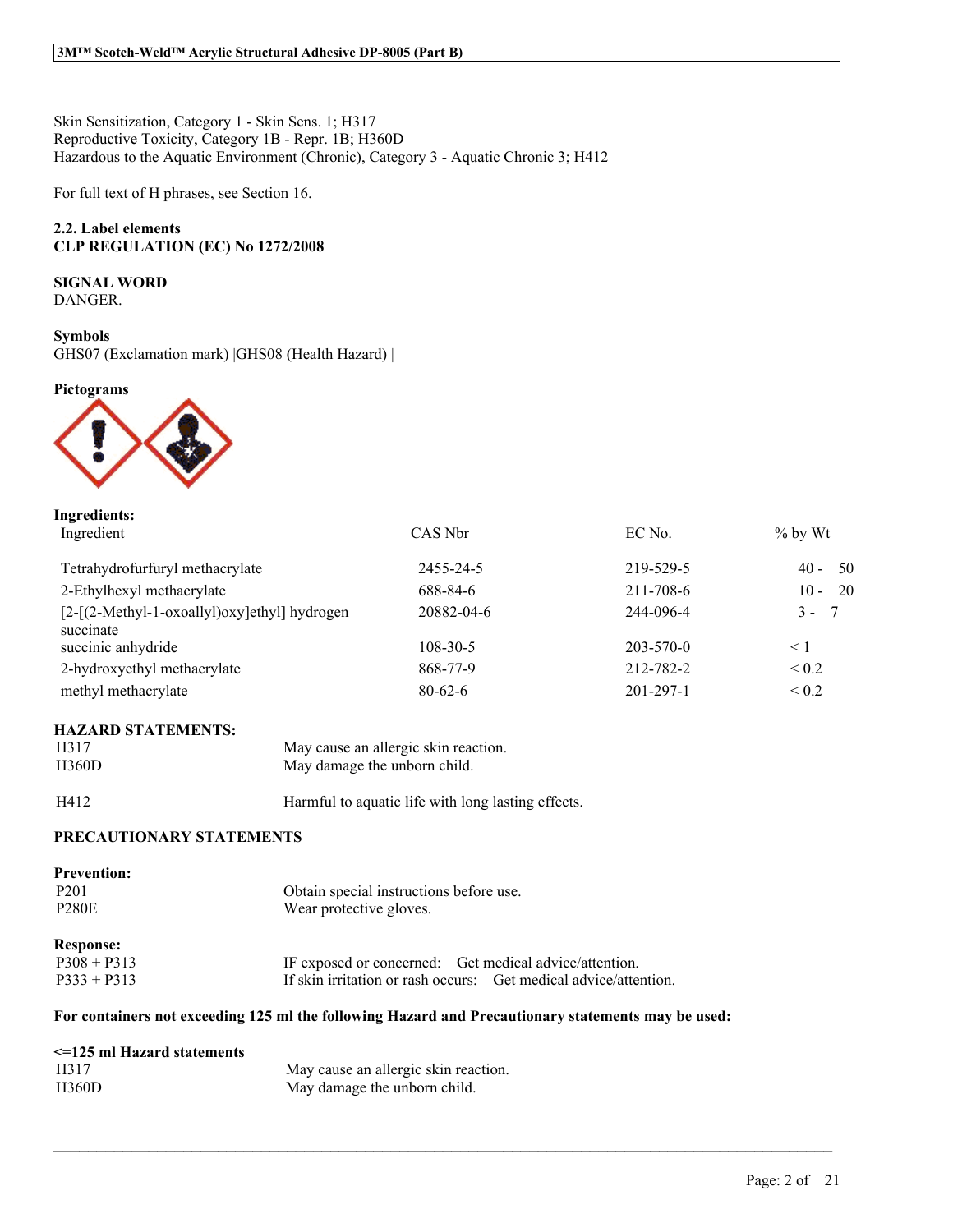H412 Harmful to aquatic life with long lasting effects.

#### **<=125 ml Precautionary statements**

| Obtain special instructions before use.                          |
|------------------------------------------------------------------|
| Wear protective gloves.                                          |
|                                                                  |
| IF exposed or concerned: Get medical advice/attention.           |
| If skin irritation or rash occurs: Get medical advice/attention. |
|                                                                  |

#### **SUPPLEMENTAL INFORMATION:**

#### **Supplemental Precautionary Statements:**

Restricted to professional users.

32% of the mixture consists of components of unknown acute oral toxicity.

#### **2.3. Other hazards**

None known. This material does not contain any substances that are assessed to be a PBT or vPvB

### **SECTION 3: Composition/information on ingredients**

#### **3.1. Substances**

Not applicable

#### **3.2. Mixtures**

| Ingredient                                                                 | Identifier(s)                                                                  | $\frac{0}{0}$            | <b>Classification according to Regulation</b><br>(EC) No. 1272/2008 [CLP] |
|----------------------------------------------------------------------------|--------------------------------------------------------------------------------|--------------------------|---------------------------------------------------------------------------|
| Tetrahydrofurfuryl methacrylate                                            | (CAS-No.) 2455-24-5<br>(EC-No.) 219-529-5                                      | $40 -$<br>50             | Skin Sens. 1, H317<br>Repr. 1B, H360D<br>Aquatic Chronic 3, H412          |
| Acrylate polymer                                                           | <b>Trade Secret</b>                                                            | $20 -$<br>30             | Substance not classified as hazardous                                     |
| 2-Ethylhexyl methacrylate                                                  | (CAS-No.) 688-84-6<br>(EC-No.) 211-708-6<br>(REACH-No.) 01-<br>2119490166-35   | $10 -$<br>20             | Skin Sens. 1B, H317<br>Aquatic Chronic 3, H412                            |
| Butanoic acid, 3-oxo-, 2-[(2-methyl-1-<br>oxo-2-propenyl) oxy lethyl ester | (CAS-No.) 21282-97-3<br>(EC-No.) 244-311-1                                     | $3 -$<br>$7\phantom{.0}$ | Substance not classified as hazardous                                     |
| $[2-[2-Methyl-1-oxoallyl)oxy]ethyl]$<br>hydrogen succinate                 | (CAS-No.) 20882-04-6<br>(EC-No.) 244-096-4                                     | $3 - 7$                  | Skin Irrit. 2, H315<br>Eye Irrit. 2, H319<br>Skin Sens. 1, H317           |
| Ashes (residues), cenospheres                                              | (CAS-No.) 93924-19-7<br>(EC-No.) 300-212-6<br>(REACH-No.) 01-<br>2119563688-21 | $1 - 5$                  | Substance not classified as hazardous                                     |
| succinic anhydride                                                         | (CAS-No.) 108-30-5<br>(EC-No.) 203-570-0<br>(REACH-No.) 01-                    | < 1                      | <b>EUH071</b><br>Acute Tox. $4, H302$<br>Skin Corr. 1, H314               |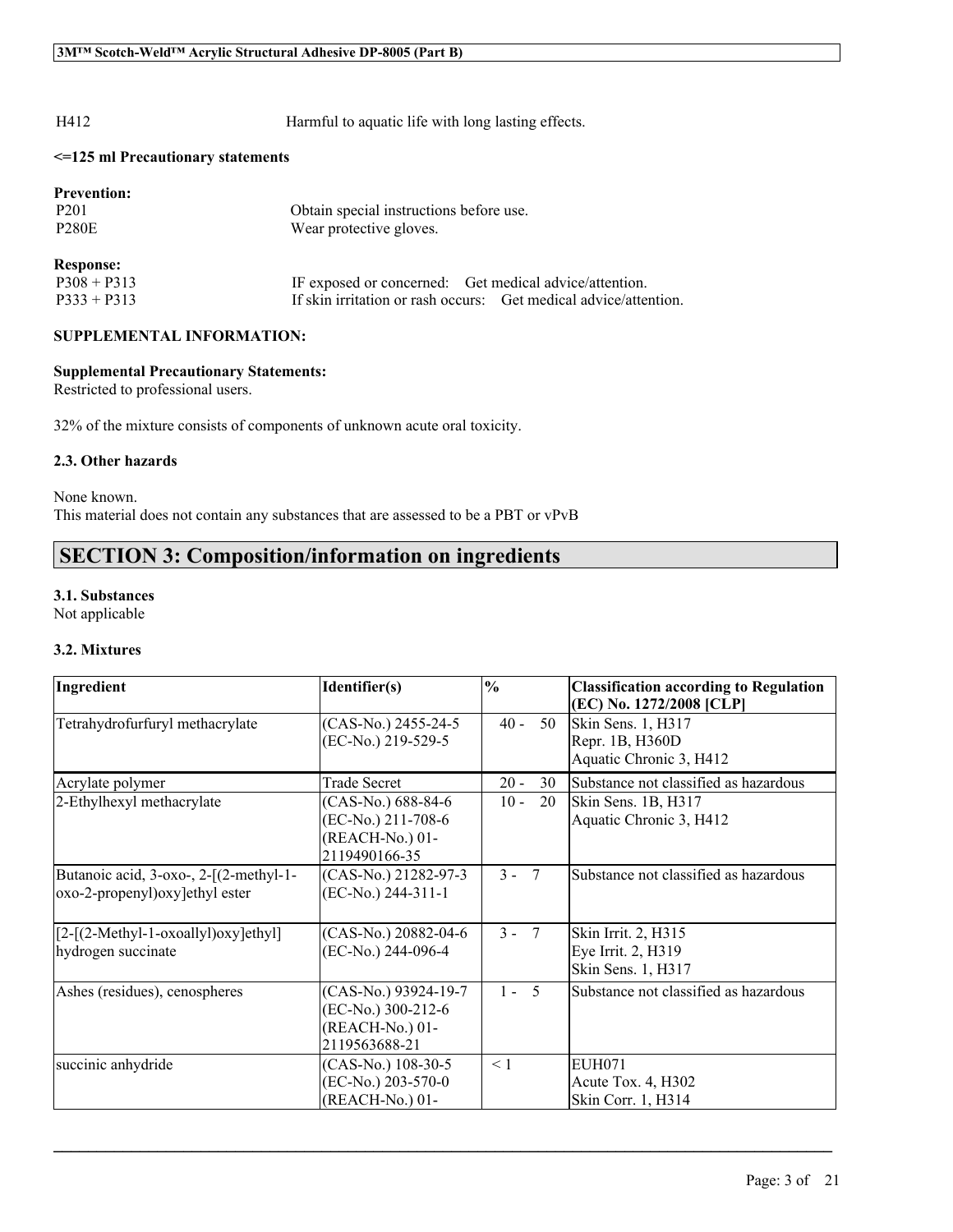|                             | 2119485841-30                            |            | Eye Dam. 1, H318<br>Resp. Sens. 1, H334<br>Skin Sens. 1, H317                                                                                                                                                   |
|-----------------------------|------------------------------------------|------------|-----------------------------------------------------------------------------------------------------------------------------------------------------------------------------------------------------------------|
| methyl methacrylate         | (CAS-No.) 80-62-6<br>(EC-No.) 201-297-1  | ${}_{0.2}$ | Flam. Liq. 2, H225<br>Skin Irrit. 2, H315<br>Skin Sens. 1, H317<br><b>STOT SE 3, H335</b><br> Nota D                                                                                                            |
| styrene                     | (CAS-No.) 100-42-5<br>(EC-No.) 202-851-5 | ${}_{0.2}$ | Flam. Liq. 3, H226<br>Acute Tox. 4, H332<br>Skin Irrit. 2, H315<br>Eye Irrit. 2, H319<br>Repr. 2, H361d<br><b>STOT RE 1, H372</b><br> Nota D<br>Aquatic Chronic 3, H412<br>Asp. Tox. 1, H304<br>STOT SE 3, H335 |
| 2-hydroxyethyl methacrylate | (CAS-No.) 868-77-9<br>(EC-No.) 212-782-2 | ${}_{0.2}$ | Skin Irrit. 2, H315<br>Eye Irrit. 2, H319<br>Skin Sens. 1, H317<br>Nota D                                                                                                                                       |

Please see section 16 for the full text of any H statements referred to in this section

For information on ingredient occupational exposure limits or PBT or vPvB status, see sections 8 and 12 of this SDS

### **SECTION 4: First aid measures**

#### **4.1. Description of first aid measures**

#### **Inhalation**

Remove person to fresh air. If you feel unwell, get medical attention.

#### **Skin contact**

Immediately wash with soap and water. Remove contaminated clothing and wash before reuse. If signs/symptoms develop, get medical attention.

 $\mathcal{L}_\mathcal{L} = \mathcal{L}_\mathcal{L} = \mathcal{L}_\mathcal{L} = \mathcal{L}_\mathcal{L} = \mathcal{L}_\mathcal{L} = \mathcal{L}_\mathcal{L} = \mathcal{L}_\mathcal{L} = \mathcal{L}_\mathcal{L} = \mathcal{L}_\mathcal{L} = \mathcal{L}_\mathcal{L} = \mathcal{L}_\mathcal{L} = \mathcal{L}_\mathcal{L} = \mathcal{L}_\mathcal{L} = \mathcal{L}_\mathcal{L} = \mathcal{L}_\mathcal{L} = \mathcal{L}_\mathcal{L} = \mathcal{L}_\mathcal{L}$ 

#### **Eye contact**

No need for first aid is anticipated.

#### **If swallowed**

Rinse mouth. If you feel unwell, get medical attention.

#### **4.2. Most important symptoms and effects, both acute and delayed**

The most important symptoms and effects based on the CLP classification include: Allergic skin reaction (redness, swelling, blistering, and itching).

### **4.3. Indication of any immediate medical attention and special treatment required**

Not applicable

### **SECTION 5: Fire-fighting measures**

#### **5.1. Extinguishing media**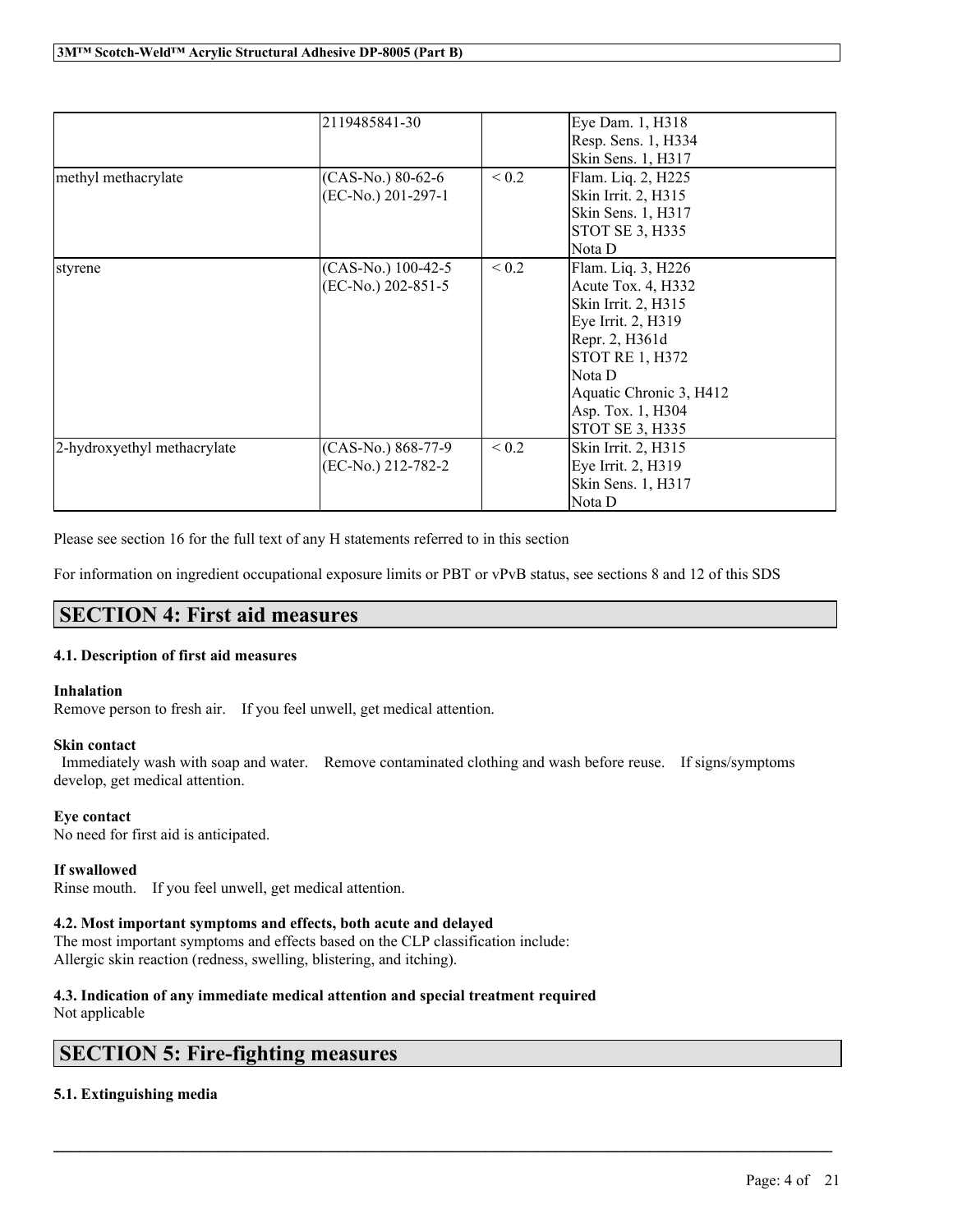In case of fire: Use a fire fighting agent suitable for ordinary combustible material such as water or foam to extinguish.

#### **5.2. Special hazards arising from the substance or mixture**

None inherent in this product.

#### **Hazardous Decomposition or By-Products**

**Substance Condition**

Hydrocarbons.<br>
Carbon monoxide Carbon and Carbon and Carbon and Carbon and Carbon and Carbon and Carbon and Carbon and Carbon and Carbon and Carbon and Carbon and Carbon and Carbon and Carbon and Carbon and Carbon and Carb Carbon monoxide During combustion.<br>
Carbon dioxide.<br>
Carbon dioxide. During combustion. Hydrogen cyanide. During combustion. Oxides of nitrogen. During combustion.

#### **5.3. Advice for fire-fighters**

Wear full protective clothing, including helmet, self-contained, positive pressure or pressure demand breathing apparatus, bunker coat and pants, bands around arms, waist and legs, face mask, and protective covering for exposed areas of the head.

### **SECTION 6: Accidental release measures**

#### **6.1. Personal precautions, protective equipment and emergency procedures**

Evacuate area. Ventilate the area with fresh air. For large spill, or spills in confined spaces, provide mechanical ventilation to disperse or exhaust vapours, in accordance with good industrial hygiene practice. Refer to other sections of this SDS for information regarding physical and health hazards, respiratory protection, ventilation, and personal protective equipment.

#### **6.2. Environmental precautions**

Avoid release to the environment. For larger spills, cover drains and build dykes to prevent entry into sewer systems or bodies of water.

#### **6.3. Methods and material for containment and cleaning up**

Contain spill. Working from around the edges of the spill inward, cover with bentonite, vermiculite, or commercially available inorganic absorbent material. Mix in sufficient absorbent until it appears dry. Remember, adding an absorbent material does not remove a physical, health, or environmental hazard. Collect as much of the spilled material as possible. Place in a closed container approved for transportation by appropriate authorities. Clean up residue with an appropriate solvent selected by a qualified and authorised person. Ventilate the area with fresh air. Read and follow safety precautions on the solvent label and Safety Data Sheet. Seal the container. Dispose of collected material as soon as possible.

#### **6.4. Reference to other sections**

Refer to Section 8 and Section 13 for more information

### **SECTION 7: Handling and storage**

#### **7.1. Precautions for safe handling**

Do not use in a confined area with minimal air exchange. Do not handle until all safety precautions have been read and understood. Do not breathe dust/fume/gas/mist/vapours/spray. Do not get in eyes, on skin, or on clothing. Do not eat, drink or smoke when using this product. Wash thoroughly after handling. Contaminated work clothing should not be allowed out of the workplace. Avoid release to the environment. Wash contaminated clothing before reuse. Avoid contact with oxidising agents (eg. chlorine, chromic acid etc.) Use personal protective equipment (eg. gloves, respirators…) as required.

#### **7.2. Conditions for safe storage including any incompatibilities**

Store in a well-ventilated place. Keep cool. Protect from sunlight. Store away from heat. Store away from acids. Store away from oxidising agents.

#### **7.3. Specific end use(s)**

See information in Section 7.1 and 7.2 for handling and storage recommendations. See Section 8 for exposure controls and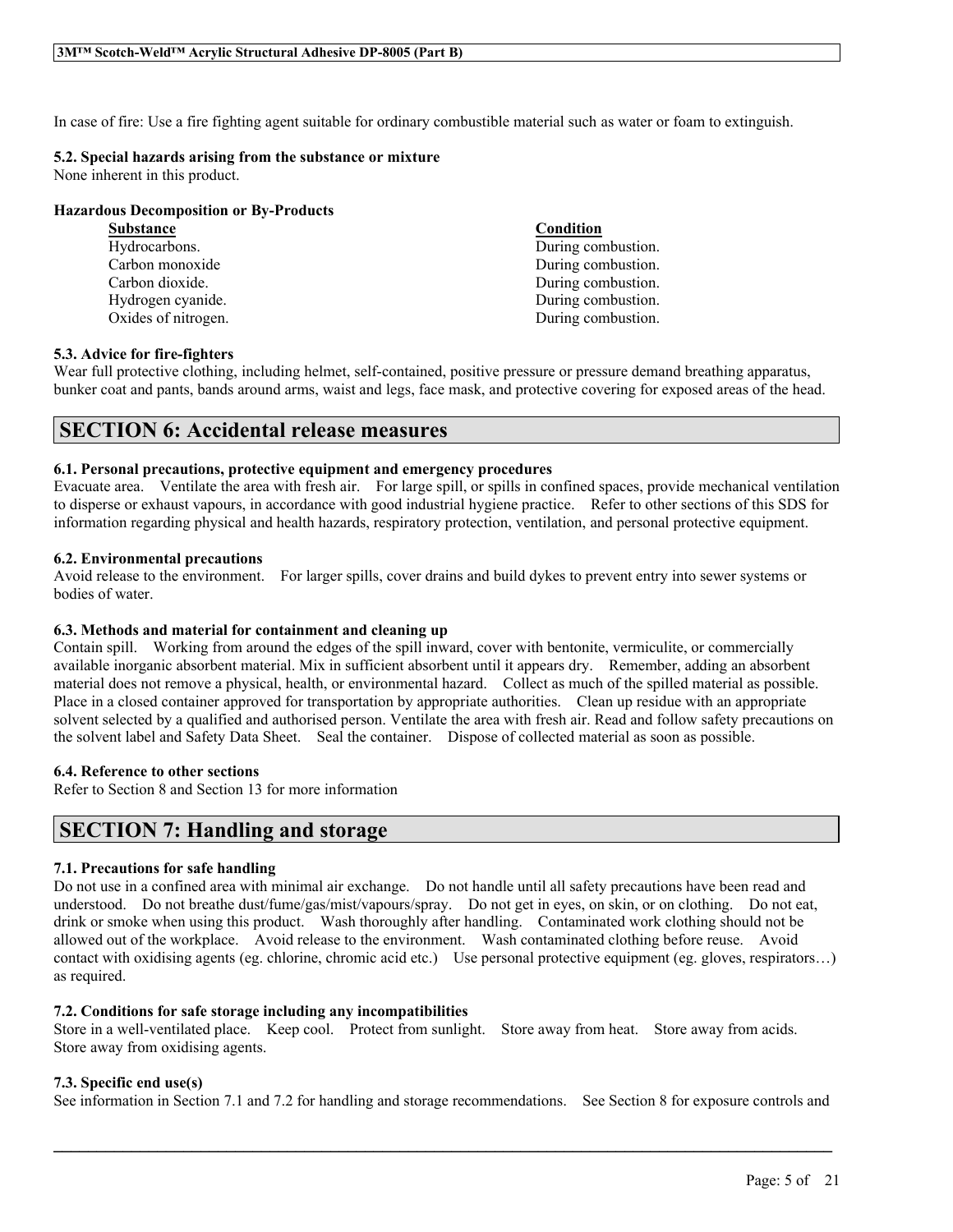personal protection recommendations.

### **SECTION 8: Exposure controls/personal protection**

#### **8.1 Control parameters**

#### **Occupational exposure limits**

If a component is disclosed in section 3 but does not appear in the table below, an occupational exposure limit is not available for the component.

| Ingredient                                | <b>CAS Nbr</b> | Agency | Limit type                                                      | <b>Additional comments</b> |
|-------------------------------------------|----------------|--------|-----------------------------------------------------------------|----------------------------|
| stvrene                                   | $100-42-5$     | UK HSC | $TWA:430 \text{ mg/m}3(100)$<br>ppm); $STEL:1080$ mg/m $3(250)$ |                            |
| methyl methacrylate                       | $80-62-6$      | UK HSC | ppm)<br>TWA:208 mg/m3(50<br>ppm); $STEL:416$ mg/m $3(100$       |                            |
| IV HSC · IIV Health and Safety Commission |                |        | ppm)                                                            |                            |

UK HSC : UK Health and Safety Commission TWA: Time-Weighted-Average STEL: Short Term Exposure Limit CEIL: Ceiling

#### **Biological limit values**

No biological limit values exist for any of the components listed in Section 3 of this safety data sheet.

**Recommended monitoring procedures:**Information on recommended monitoring procedures can be obtained from UK HSC

#### **8.2. Exposure controls**

#### **8.2.1. Engineering controls**

Use general dilution ventilation and/or local exhaust ventilation to control airborne exposures to below relevant Exposure Limits and/or control dust/fume/gas/mist/vapours/spray. If ventilation is not adequate, use respiratory protection equipment.

#### **8.2.2. Personal protective equipment (PPE)**

**Eye/face protection** None required.

#### **Skin/hand protection**

Select and use gloves and/or protective clothing approved to relevant local standards to prevent skin contact based on the results of an exposure assessment. Selection should be based on use factors such as exposure levels, concentration of the substance or mixture, frequency and duration, physical challenges such as temperature extremes, and other use conditions. Consult with your glove and/or protective clothing manufacturer for selection of appropriate compatible gloves/protective clothing. Note: Nitrile gloves may be worn over polymer laminate gloves to improve dexterity. Gloves made from the following material(s) are recommended:

Polymer laminate No data available No data available

**Material Thickness (mm) Breakthrough Time**

*Applicable Norms/Standards* Use gloves tested to EN 374

If this product is used in a manner that presents a higher potential for exposure (eg. spraying, high splash potential etc.), then use of protective coveralls may be necessary. Select and use body protection to prevent contact based on the results of an exposure assessment. The following protective clothing material(s) are recommended: Apron - polymer laminate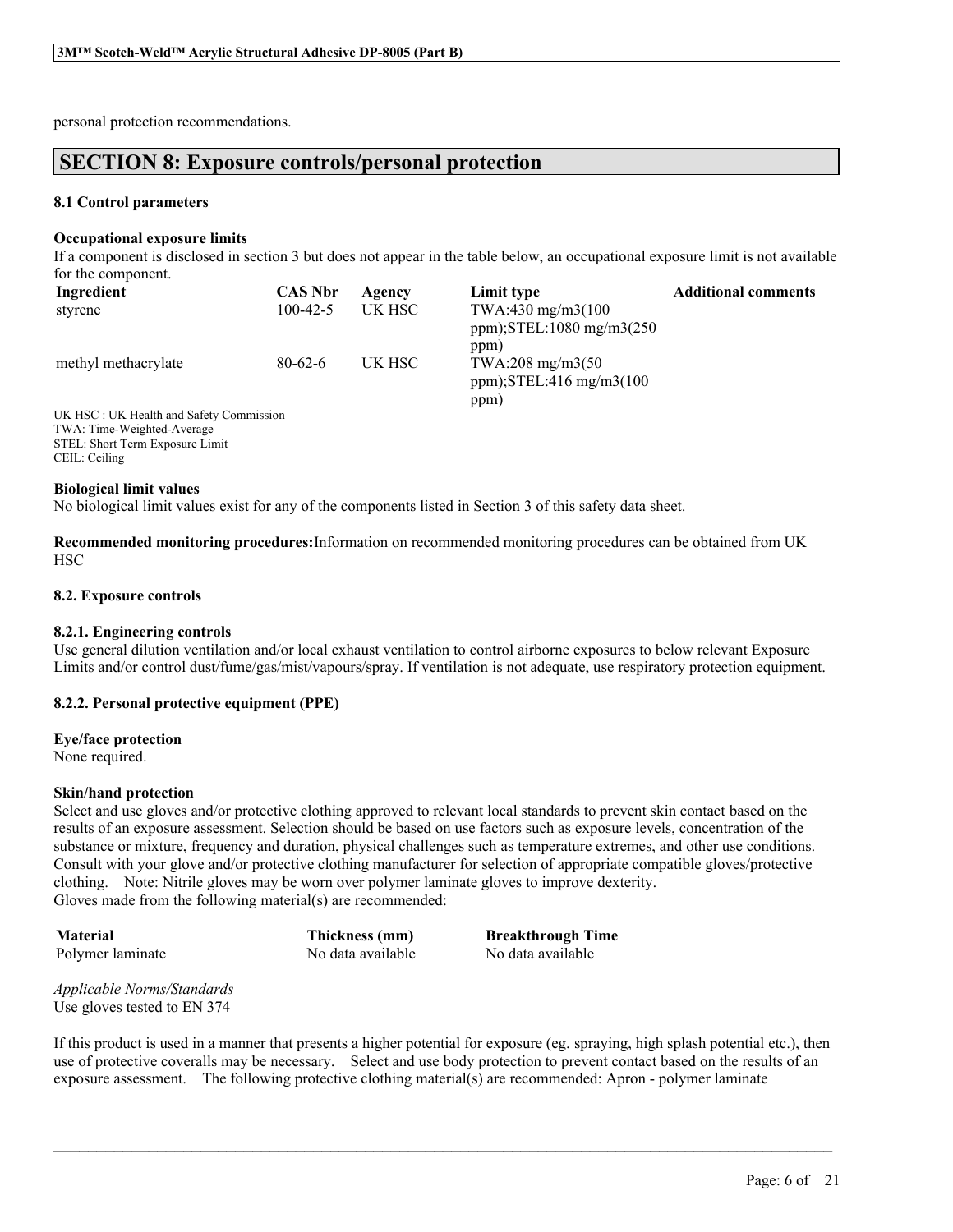#### **Respiratory protection**

An exposure assessment may be needed to decide if a respirator is required. If a respirator is needed, use respirators as part of a full respiratory protection program. Based on the results of the exposure assessment, select from the following respirator type(s) to reduce inhalation exposure:

Half facepiece or full facepiece air-purifying respirator suitable for organic vapours and particulates

For questions about suitability for a specific application, consult with your respirator manufacturer.

#### *Applicable Norms/Standards*

Use a respirator conforming to EN 140 or EN 136: filter types A & P

### **SECTION 9: Physical and chemical properties**

#### **9.1. Information on basic physical and chemical properties**

| <b>Physical state</b>                         | Liquid.                                     |
|-----------------------------------------------|---------------------------------------------|
| <b>Specific Physical Form:</b>                | Paste                                       |
| Colour                                        | Off-White                                   |
| Odor                                          | Acrylic                                     |
| <b>Odour threshold</b>                        | No data available.                          |
| Melting point/freezing point                  | Not applicable.                             |
| <b>Boiling point/boiling range</b>            | $>=110 °C$ [Details: CAS #688-84-6]         |
| <b>Flammability (solid, gas)</b>              | Not applicable.                             |
| <b>Flammable Limits(LEL)</b>                  | No data available.                          |
| <b>Flammable Limits(UEL)</b>                  | No data available.                          |
| <b>Flash point</b>                            | $>=$ 94 °C [ <i>Details</i> :CAS #688-84-6] |
| <b>Autoignition temperature</b>               | No data available.                          |
| <b>Decomposition temperature</b>              | No data available.                          |
| pН                                            | substance/mixture is non-soluble (in water) |
| <b>Kinematic Viscosity</b>                    | $17,708$ mm <sup>2</sup> /sec               |
| <b>Water solubility</b>                       | Not applicable.                             |
| Solubility- non-water                         | No data available.                          |
| <b>Partition coefficient: n-octanol/water</b> | No data available.                          |
| Vapour pressure                               | No data available.                          |
| <b>Density</b>                                | $0.96 - 1$ g/ml                             |
| <b>Relative density</b>                       | $0.96 - 1$ [ <i>Ref Std:</i> WATER=1]       |
| <b>Relative Vapor Density</b>                 | No data available.                          |
|                                               |                                             |

#### **9.2. Other information**

**9.2.2 Other safety characteristics EU Volatile Organic Compounds** *No data available.* **Evaporation rate** *Not applicable.* **Percent volatile** 1 %

### **SECTION 10: Stability and reactivity**

#### **10.1 Reactivity**

This material may be reactive with certain agents under certain conditions - see the remaining headings in this section

 $\mathcal{L}_\mathcal{L} = \mathcal{L}_\mathcal{L} = \mathcal{L}_\mathcal{L} = \mathcal{L}_\mathcal{L} = \mathcal{L}_\mathcal{L} = \mathcal{L}_\mathcal{L} = \mathcal{L}_\mathcal{L} = \mathcal{L}_\mathcal{L} = \mathcal{L}_\mathcal{L} = \mathcal{L}_\mathcal{L} = \mathcal{L}_\mathcal{L} = \mathcal{L}_\mathcal{L} = \mathcal{L}_\mathcal{L} = \mathcal{L}_\mathcal{L} = \mathcal{L}_\mathcal{L} = \mathcal{L}_\mathcal{L} = \mathcal{L}_\mathcal{L}$ 

#### **10.2 Chemical stability**

Stable.

#### **10.3 Possibility of hazardous reactions**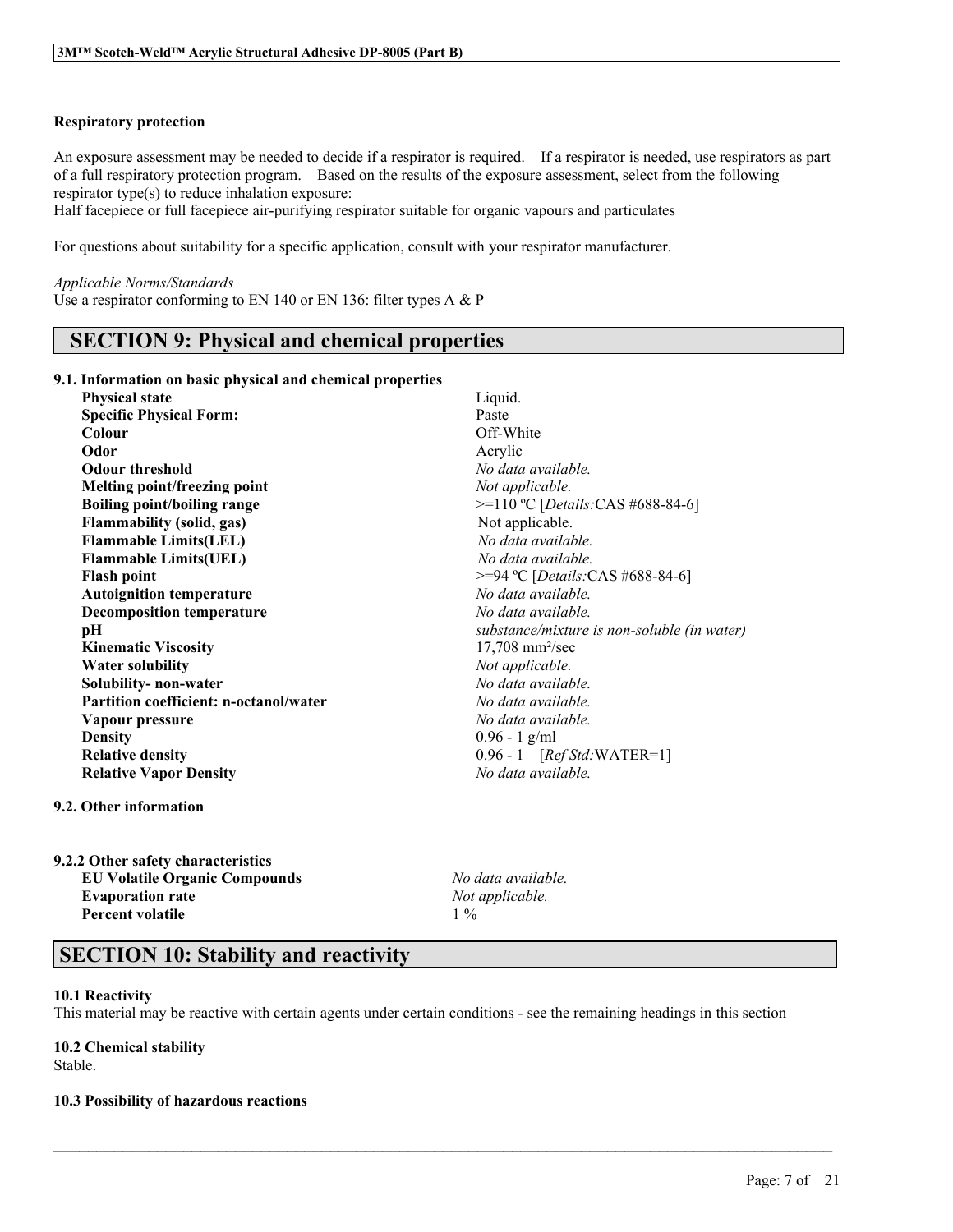Hazardous polymerisation will not occur.

**10.4 Conditions to avoid** Heat. Sparks and/or flames. Light.

**10.5 Incompatible materials** Strong acids. Strong oxidising agents.

#### **10.6 Hazardous decomposition products**

**Substance Condition**

None known.

Refer to section 5.2 for hazardous decomposition products during combustion.

### **SECTION 11: Toxicological information**

The information below may not agree with the EU material classification in Section 2 and/or the ingredient classifications in Section 3 if specific ingredient classifications are mandated by a competent authority. In addition, statements and data presented in Section 11 are based on UN GHS calculation rules and classifications derived from **internal hazard assessments.**

**11.1. Information on hazard classes as defined in Regulation (EC) No 1272/2008**

**Signs and Symptoms of Exposure**

#### Based on test data and/or information on the components, this material may produce the following health effects:

#### **Inhalation**

Respiratory tract irritation: Signs/symptoms may include cough, sneezing, nasal discharge, headache, hoarseness, and nose and throat pain. Allergic respiratory reaction: Signs/symptoms may include difficulty breathing, wheezing, cough, and tightness of chest. May cause additional health effects (see below).

#### **Skin contact**

May be harmful in contact with skin. Mild Skin Irritation: Signs/symptoms may include localised redness, swelling, itching, and dryness. Allergic skin reaction (non-photo induced): Signs/symptoms may include redness, swelling, blistering, and itching.

#### **Eye contact**

Contact with the eyes during product use is not expected to result in significant irritation.

#### **Ingestion**

May be harmful if swallowed.

Gastrointestinal irritation: Signs/symptoms may include abdominal pain, stomach upset, nausea, vomiting and diarrhoea. May cause additional health effects (see below).

 $\mathcal{L}_\mathcal{L} = \mathcal{L}_\mathcal{L} = \mathcal{L}_\mathcal{L} = \mathcal{L}_\mathcal{L} = \mathcal{L}_\mathcal{L} = \mathcal{L}_\mathcal{L} = \mathcal{L}_\mathcal{L} = \mathcal{L}_\mathcal{L} = \mathcal{L}_\mathcal{L} = \mathcal{L}_\mathcal{L} = \mathcal{L}_\mathcal{L} = \mathcal{L}_\mathcal{L} = \mathcal{L}_\mathcal{L} = \mathcal{L}_\mathcal{L} = \mathcal{L}_\mathcal{L} = \mathcal{L}_\mathcal{L} = \mathcal{L}_\mathcal{L}$ 

#### **Additional Health Effects:**

#### **Reproductive/Developmental Toxicity:**

Contains a chemical or chemicals which can cause birth defects or other reproductive harm.

#### **Carcinogenicity:**

Contains a chemical or chemicals which can cause cancer.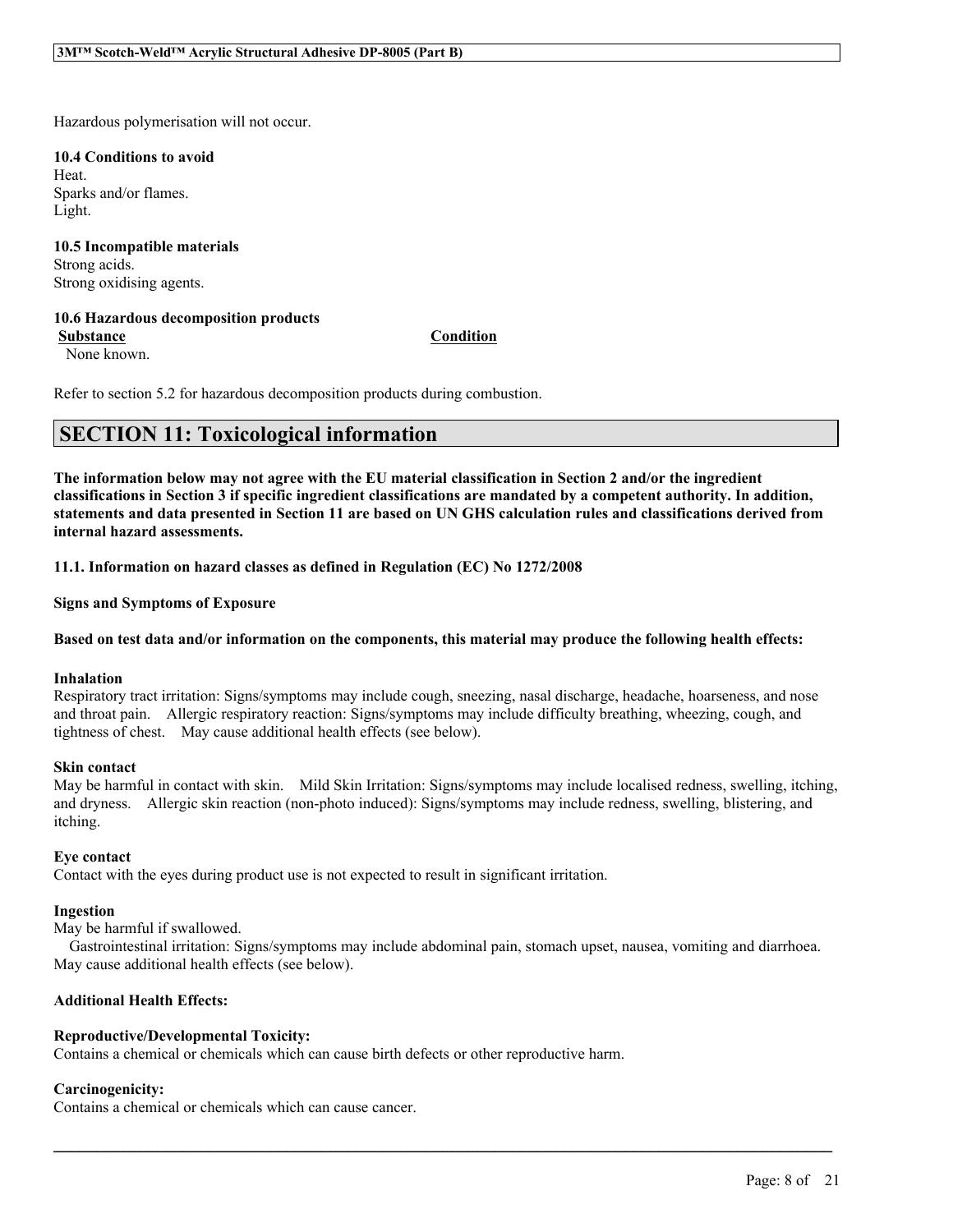#### **Toxicological Data**

If a component is disclosed in section 3 but does not appear in a table below, either no data are available for that endpoint or the data are not sufficient for classification.

#### **Acute Toxicity**

| Name                                                           | Route       | <b>Species</b> | <b>Value</b>                                            |
|----------------------------------------------------------------|-------------|----------------|---------------------------------------------------------|
| Overall product                                                | Dermal      |                | No data available; calculated ATE $\geq$ 2,000 - =5,000 |
|                                                                |             |                | mg/kg                                                   |
| Overall product                                                | Ingestion   |                | No data available; calculated ATE $\geq 2,000 - 5,000$  |
|                                                                |             |                | mg/kg                                                   |
| Tetrahydrofurfuryl methacrylate                                | Ingestion   | Rat            | LD50<br>$4,000$ mg/kg                                   |
| Tetrahydrofurfuryl methacrylate                                | Dermal      | similar        | LD50 estimated to be $2,000 - 5,000$ mg/kg              |
|                                                                |             | health         |                                                         |
|                                                                |             | hazards        |                                                         |
| 2-Ethylhexyl methacrylate                                      | Dermal      |                | LD50 estimated to be $> 5,000$ mg/kg                    |
| 2-Ethylhexyl methacrylate                                      | Ingestion   | Rat            | $LD50 > 2,000$ mg/kg                                    |
| [2-[(2-Methyl-1-oxoallyl)oxy]ethyl] hydrogen succinate         | Dermal      |                | LD50 estimated to be $2,000 - 5,000$ mg/kg              |
| [2-[(2-Methyl-1-oxoallyl)oxy]ethyl] hydrogen succinate         | Ingestion   |                | LD50 estimated to be $2,000 - 5,000$ mg/kg              |
| Butanoic acid, 3-oxo-, 2-[(2-methyl-1-oxo-2-propenyl)oxy]ethyl | Dermal      | Rat            | $LD50 > 2,000$ mg/kg                                    |
| ester                                                          |             |                |                                                         |
| Butanoic acid, 3-oxo-, 2-[(2-methyl-1-oxo-2-propenyl)oxy]ethyl | Ingestion   | Rat            | $LD50 > 5,000$ mg/kg                                    |
| ester                                                          |             |                |                                                         |
| succinic anhydride                                             | Dermal      | Rat            | $LD50 > 2,000$ mg/kg                                    |
| succinic anhydride                                             | Ingestion   | Rat            | LD50 $1,510$ mg/kg                                      |
| methyl methacrylate                                            | Dermal      | Rabbit         | $LD50 > 5,000$ mg/kg                                    |
| methyl methacrylate                                            | Inhalation- | Rat            | $LC50$ 29 mg/l                                          |
|                                                                | Vapour (4   |                |                                                         |
|                                                                | hours)      |                |                                                         |
| methyl methacrylate                                            | Ingestion   | Rat            | LD50<br>$7,900$ mg/kg                                   |
| 2-hydroxyethyl methacrylate                                    | Dermal      | Rabbit         | $LD50 > 5,000$ mg/kg                                    |
| 2-hydroxyethyl methacrylate                                    | Ingestion   | Rat            | LD50 $5,564$ mg/kg                                      |
| styrene                                                        | Dermal      | Rat            | $LD50 > 2,000$ mg/kg                                    |
| styrene                                                        | Inhalation- | Rat            | $LC50$ 11.8 mg/l                                        |
|                                                                | Vapour (4   |                |                                                         |
|                                                                | hours)      |                |                                                         |
| styrene                                                        | Ingestion   | Rat            | LD50 $5,000$ mg/kg                                      |

ATE = acute toxicity estimate

### **Skin Corrosion/Irritation**

| Name                                                                 | <b>Species</b>   | Value                     |
|----------------------------------------------------------------------|------------------|---------------------------|
|                                                                      |                  |                           |
| Tetrahydrofurfuryl methacrylate                                      | Rabbit           | No significant irritation |
| 2-Ethylhexyl methacrylate                                            | Rabbit           | Minimal irritation        |
| [2-[(2-Methyl-1-oxoallyl)oxy]ethyl] hydrogen succinate               | Not<br>applicabl | Irritant                  |
|                                                                      | e                |                           |
| Butanoic acid, 3-oxo-, 2-[(2-methyl-1-oxo-2-propenyl)oxy]ethyl ester | Rabbit           | No significant irritation |
| succinic anhydride                                                   | In vitro         | Corrosive                 |
|                                                                      | data             |                           |
| methyl methacrylate                                                  | Human            | Mild irritant             |
|                                                                      | and              |                           |
|                                                                      | animal           |                           |
| 2-hydroxyethyl methacrylate                                          | Rabbit           | Minimal irritation        |
| styrene                                                              | Professio        | Mild irritant             |
|                                                                      | nal              |                           |
|                                                                      | judgemen         |                           |
|                                                                      |                  |                           |

#### **Serious Eye Damage/Irritation**

| $\rightarrow$<br><b>Name</b> | <b>Species</b><br>$\sim$ | $\mathbf{X}$<br>∕alue |
|------------------------------|--------------------------|-----------------------|
|                              |                          |                       |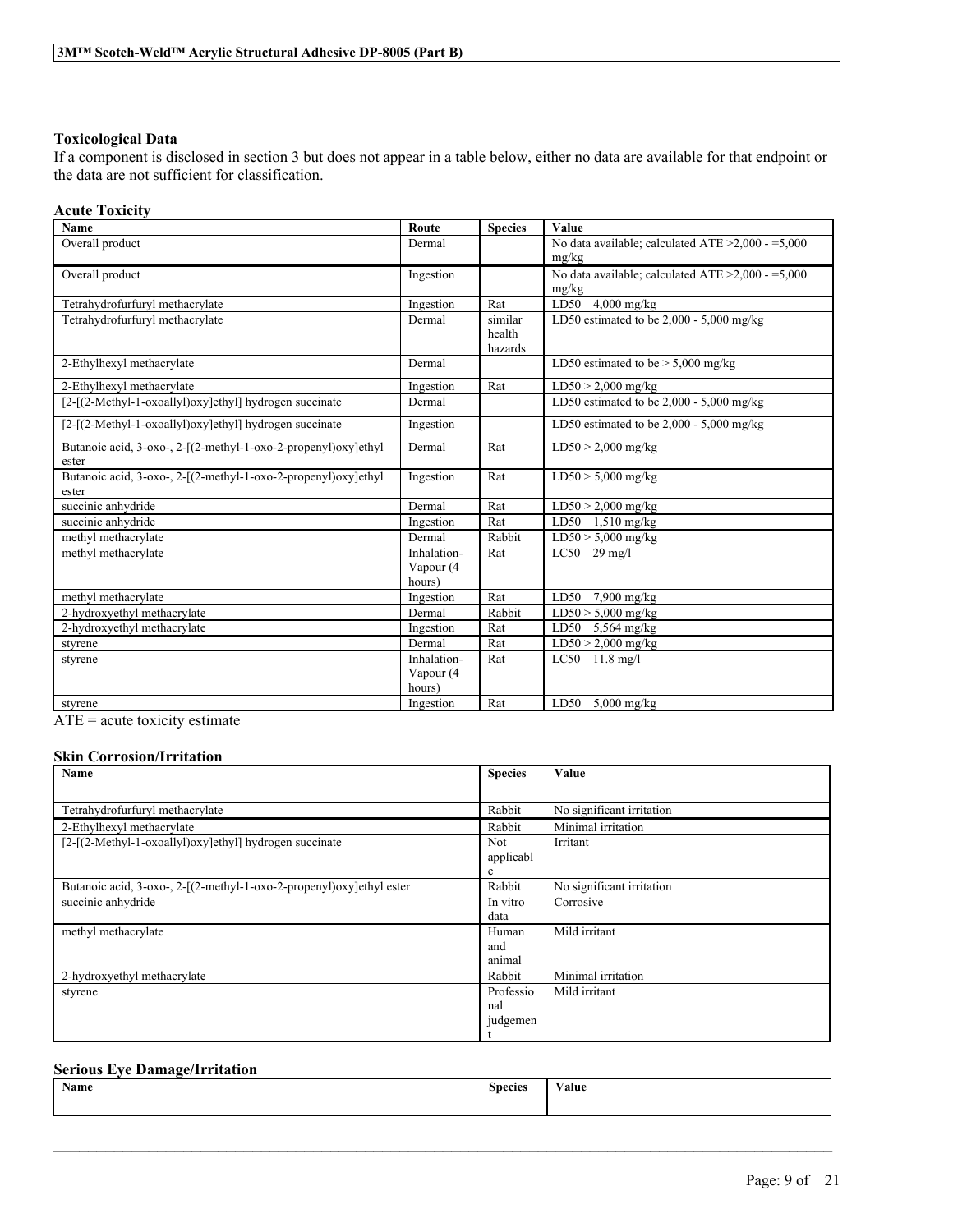| Tetrahydrofurfuryl methacrylate                                      | Rabbit    | No significant irritation |
|----------------------------------------------------------------------|-----------|---------------------------|
| 2-Ethylhexyl methacrylate                                            | Rabbit    | No significant irritation |
| [2-[(2-Methyl-1-oxoallyl)oxy]ethyl] hydrogen succinate               | Not.      | Severe irritant           |
|                                                                      | available |                           |
| Butanoic acid, 3-oxo-, 2-[(2-methyl-1-oxo-2-propenyl)oxy]ethyl ester | Rabbit    | No significant irritation |
| succinic anhydride                                                   | similar   | Corrosive                 |
|                                                                      | health    |                           |
|                                                                      | hazards   |                           |
| methyl methacrylate                                                  | Rabbit    | Moderate irritant         |
| 2-hydroxyethyl methacrylate                                          | Rabbit    | Moderate irritant         |
| styrene                                                              | Professio | Moderate irritant         |
|                                                                      | nal       |                           |
|                                                                      | judgemen  |                           |
|                                                                      |           |                           |

#### **Skin Sensitisation**

| Name                                                                 | <b>Species</b> | Value          |
|----------------------------------------------------------------------|----------------|----------------|
|                                                                      |                |                |
| Tetrahydrofurfuryl methacrylate                                      | In vitro       | Sensitising    |
|                                                                      | data           |                |
| 2-Ethylhexyl methacrylate                                            | Guinea         | Sensitising    |
|                                                                      | pig            |                |
| [2-[(2-Methyl-1-oxoallyl)oxy]ethyl] hydrogen succinate               | similar        | Sensitising    |
|                                                                      | compoun        |                |
|                                                                      | ds             |                |
| Butanoic acid, 3-oxo-, 2-[(2-methyl-1-oxo-2-propenyl)oxy]ethyl ester | Mouse          | Not classified |
| succinic anhydride                                                   | Mouse          | Sensitising    |
| methyl methacrylate                                                  | Human          | Sensitising    |
|                                                                      | and            |                |
|                                                                      | animal         |                |
| 2-hydroxyethyl methacrylate                                          | Human          | Sensitising    |
|                                                                      | and            |                |
|                                                                      | animal         |                |
| styrene                                                              | Guinea         | Not classified |
|                                                                      | pig            |                |

#### **Respiratory Sensitisation**

| Name                | <b>Species</b> | Value          |
|---------------------|----------------|----------------|
|                     |                |                |
| succinic anhydride  | similar        | Sensitising    |
|                     | compoun        |                |
|                     | ds             |                |
| methyl methacrylate | Human          | Not classified |

#### **Germ Cell Mutagenicity**

| Name                                                                 | Route    | Value                                                                           |
|----------------------------------------------------------------------|----------|---------------------------------------------------------------------------------|
|                                                                      |          |                                                                                 |
| Tetrahydrofurfuryl methacrylate                                      | In Vitro | Not mutagenic                                                                   |
| [2-[(2-Methyl-1-oxoallyl)oxy]ethyl] hydrogen succinate               | In Vitro | Not mutagenic                                                                   |
| Butanoic acid, 3-oxo-, 2-[(2-methyl-1-oxo-2-propenyl)oxy]ethyl ester | In vivo  | Not mutagenic                                                                   |
| Butanoic acid, 3-oxo-, 2-[(2-methyl-1-oxo-2-propenyl)oxy]ethyl ester | In Vitro | Some positive data exist, but the data are not<br>sufficient for classification |
| succinic anhydride                                                   | In Vitro | Not mutagenic                                                                   |
| methyl methacrylate                                                  | In vivo  | Not mutagenic                                                                   |
| methyl methacrylate                                                  | In Vitro | Some positive data exist, but the data are not<br>sufficient for classification |
| 2-hydroxyethyl methacrylate                                          | In vivo  | Not mutagenic                                                                   |
| 2-hydroxyethyl methacrylate                                          | In Vitro | Some positive data exist, but the data are not<br>sufficient for classification |
| styrene                                                              | In Vitro | Some positive data exist, but the data are not<br>sufficient for classification |
| styrene                                                              | In vivo  | Some positive data exist, but the data are not<br>sufficient for classification |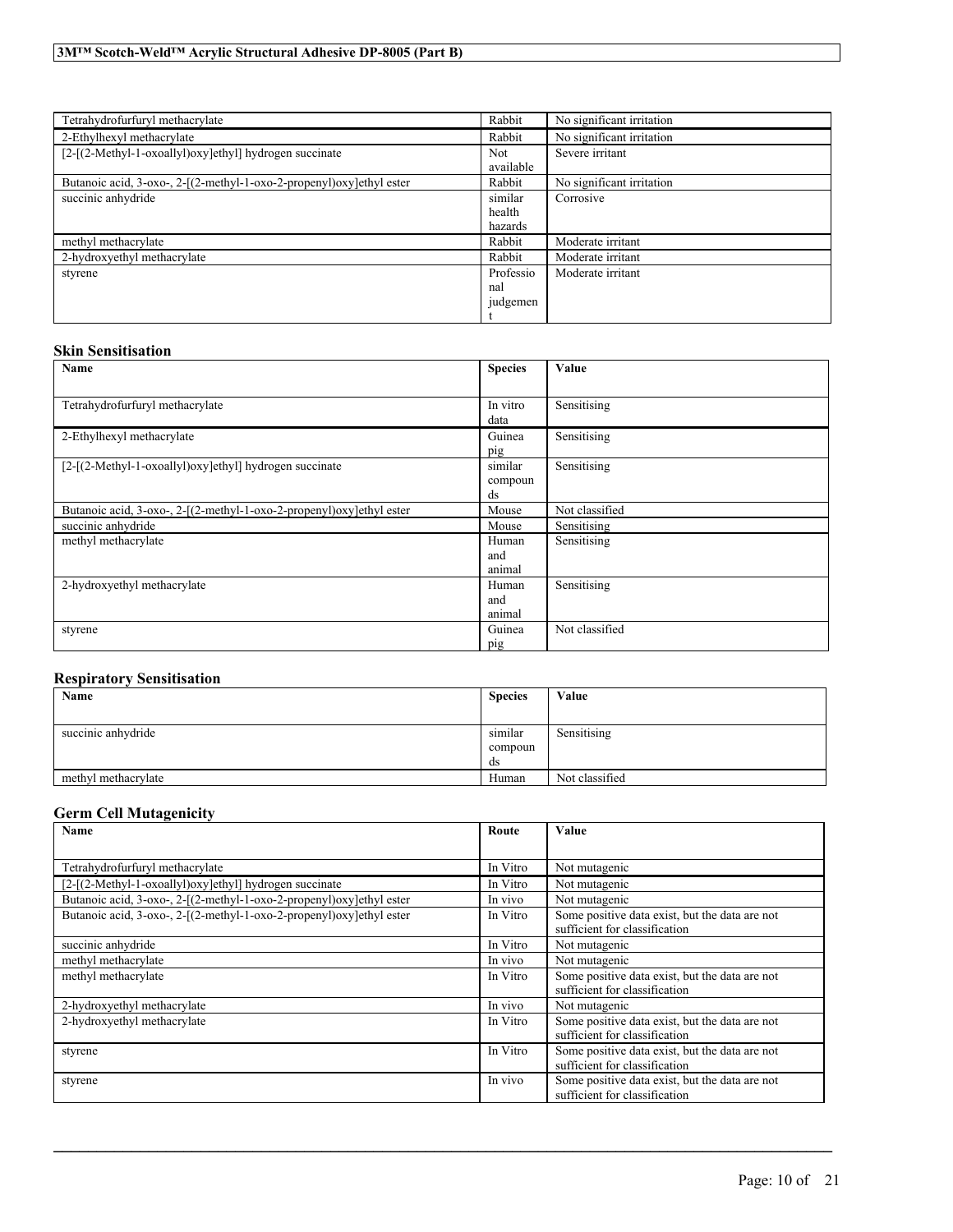### **Carcinogenicity**

| Name                | Route      | <b>Species</b> | Value            |
|---------------------|------------|----------------|------------------|
| succinic anhydride  | Ingestion  | Multiple       | Not carcinogenic |
|                     |            | animal         |                  |
|                     |            | species        |                  |
| methyl methacrylate | Ingestion  | Rat            | Not carcinogenic |
| methyl methacrylate | Inhalation | Human          | Not carcinogenic |
|                     |            | and            |                  |
|                     |            | animal         |                  |
| styrene             | Ingestion  | Mouse          | Carcinogenic.    |
| styrene             | Inhalation | Human          | Carcinogenic.    |
|                     |            | and            |                  |
|                     |            | animal         |                  |

#### **Reproductive Toxicity**

#### **Reproductive and/or Developmental Effects**

| <b>Name</b>                                                                | Route      | Value                                  | <b>Species</b>                | <b>Test result</b>                 | <b>Exposure</b><br><b>Duration</b>    |
|----------------------------------------------------------------------------|------------|----------------------------------------|-------------------------------|------------------------------------|---------------------------------------|
| Tetrahydrofurfuryl methacrylate                                            | Ingestion  | Not classified for male reproduction   | Rat                           | <b>NOAEL 300</b><br>mg/kg/day      | 29 days                               |
| Tetrahydrofurfuryl methacrylate                                            | Ingestion  | Toxic to female reproduction           | Rat                           | <b>NOAEL 120</b><br>mg/kg/day      | premating<br>into lactation           |
| Tetrahydrofurfuryl methacrylate                                            | Ingestion  | Toxic to development                   | Rat                           | <b>NOAEL 120</b><br>mg/kg/day      | premating<br>into lactation           |
| Butanoic acid, 3-oxo-, 2-[(2-methyl-1-oxo-<br>2-propenyl) oxy lethyl ester | Ingestion  | Not classified for female reproduction | Rat                           | <b>NOAEL 500</b><br>mg/kg/day      | premating<br>into lactation           |
| Butanoic acid, 3-oxo-, 2-[(2-methyl-1-oxo-<br>2-propenyl)oxy]ethyl ester   | Ingestion  | Not classified for male reproduction   | Rat                           | <b>NOAEL 500</b><br>mg/kg/day      | 56 days                               |
| Butanoic acid, 3-oxo-, 2-[(2-methyl-1-oxo-<br>2-propenyl) oxy lethyl ester | Ingestion  | Not classified for development         | Rat                           | <b>NOAEL</b><br>1.000<br>mg/kg/day | during<br>gestation                   |
| methyl methacrylate                                                        | Inhalation | Not classified for male reproduction   | Mouse                         | <b>NOAEL 36.9</b><br>mg/l          |                                       |
| methyl methacrylate                                                        | Inhalation | Not classified for development         | Rat                           | <b>NOAEL 8.3</b><br>mg/l           | during<br>organogenesis               |
| 2-hydroxyethyl methacrylate                                                | Ingestion  | Not classified for female reproduction | Rat                           | <b>NOAEL</b><br>1,000<br>mg/kg/day | premating &<br>during<br>gestation    |
| 2-hydroxyethyl methacrylate                                                | Ingestion  | Not classified for male reproduction   | Rat                           | <b>NOAEL</b><br>1,000<br>mg/kg/day | 49 days                               |
| 2-hydroxyethyl methacrylate                                                | Ingestion  | Not classified for development         | Rat                           | <b>NOAEL</b><br>1.000<br>mg/kg/day | premating $\&$<br>during<br>gestation |
| styrene                                                                    | Ingestion  | Not classified for female reproduction | Rat                           | <b>NOAEL 21</b><br>mg/kg/day       | 3 generation                          |
| styrene                                                                    | Inhalation | Not classified for female reproduction | Rat                           | <b>NOAEL 2.1</b><br>mg/l           | 2 generation                          |
| styrene                                                                    | Inhalation | Not classified for male reproduction   | Rat                           | <b>NOAEL 2.1</b><br>mg/l           | 2 generation                          |
| styrene                                                                    | Ingestion  | Not classified for male reproduction   | Rat                           | <b>NOAEL 400</b><br>mg/kg/day      | 60 days                               |
| styrene                                                                    | Ingestion  | Not classified for development         | Rat                           | <b>NOAEL 400</b><br>mg/kg/day      | during<br>gestation                   |
| styrene                                                                    | Inhalation | Not classified for development         | Multiple<br>animal<br>species | <b>NOAEL 2.1</b><br>mg/l           | during<br>gestation                   |

### **Target Organ(s)**

#### **Specific Target Organ Toxicity - single exposure**

| $-1$<br>Route<br><b>Name</b><br><b>CONTRACTOR</b><br><b>CONTRACT</b><br>result<br>⁄ alue<br>rarget<br>Exposure<br>Species<br>Organ(s<br><b>Pε1</b><br>.<br>$\cdots$<br>and the control of the<br>m<br>Duration |
|----------------------------------------------------------------------------------------------------------------------------------------------------------------------------------------------------------------|
|----------------------------------------------------------------------------------------------------------------------------------------------------------------------------------------------------------------|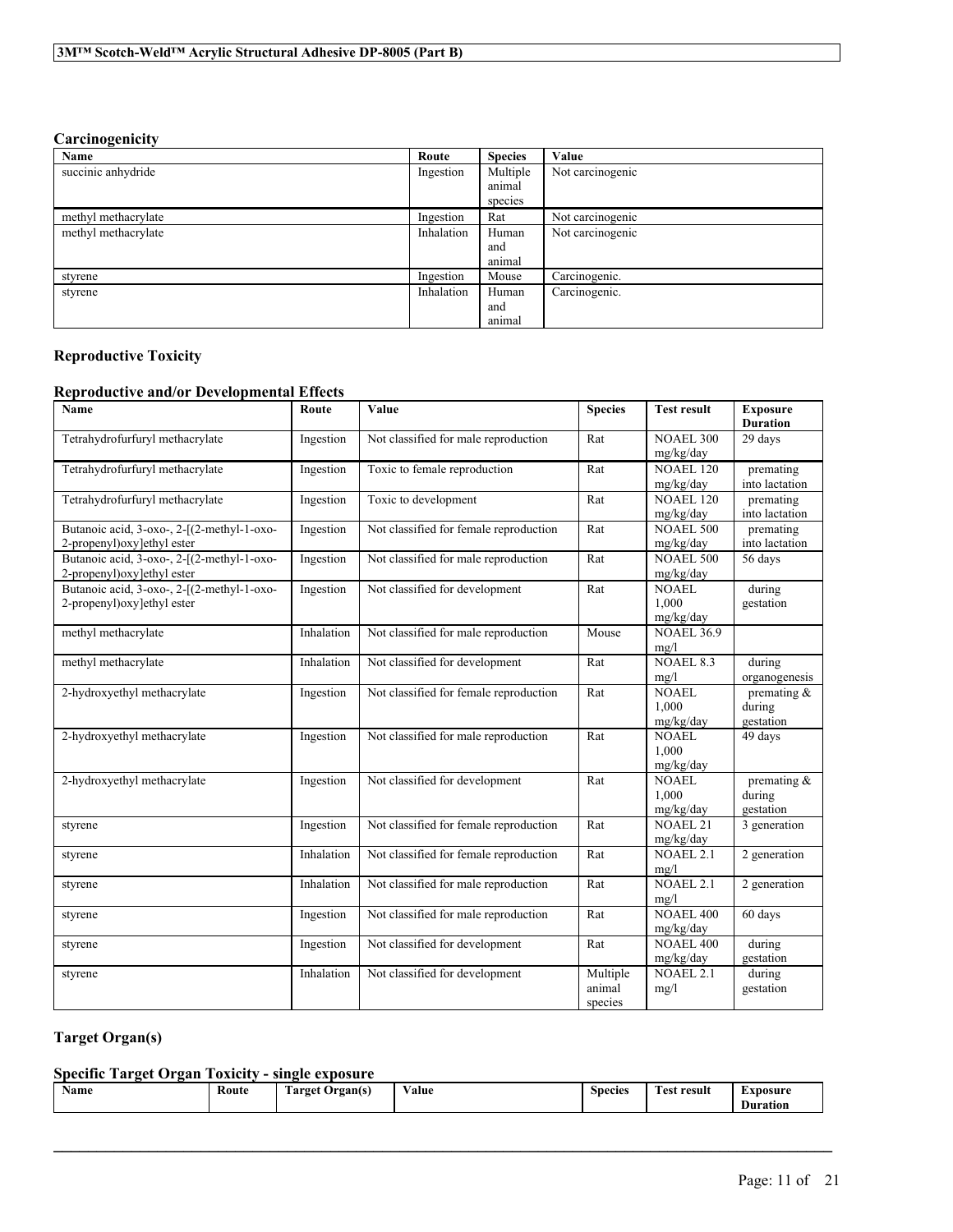| $[2-[2-Methyl-1-$<br>oxoallyl)oxy]ethyl]<br>hydrogen succinate | Inhalation | respiratory irritation               | Some positive data exist, but the<br>data are not sufficient for<br>classification |                               | <b>NOAEL Not</b><br>available |                          |
|----------------------------------------------------------------|------------|--------------------------------------|------------------------------------------------------------------------------------|-------------------------------|-------------------------------|--------------------------|
| succinic anhydride                                             | Inhalation | respiratory irritation               | May cause respiratory irritation                                                   | similar<br>health<br>hazards  | <b>NOAEL Not</b><br>available |                          |
| methyl methacrylate                                            | Inhalation | respiratory irritation               | May cause respiratory irritation                                                   | Human                         | <b>NOAEL Not</b><br>available | occupational<br>exposure |
| styrene                                                        | Inhalation | auditory system                      | Causes damage to organs                                                            | Multiple<br>animal<br>species | LOAEL 4.3<br>mg/l             | not available            |
| styrene                                                        | Inhalation | liver                                | Causes damage to organs                                                            | Mouse                         | LOAEL2.1<br>mg/l              | not available            |
| styrene                                                        | Inhalation | central nervous<br>system depression | May cause drowsiness or<br>dizziness                                               | Human                         | <b>NOAEL Not</b><br>available | occupational<br>exposure |
| styrene                                                        | Inhalation | respiratory irritation               | May cause respiratory irritation                                                   | Human<br>and<br>animal        | <b>NOAEL</b> Not<br>available |                          |
| styrene                                                        | Inhalation | endocrine system                     | Not classified                                                                     | Rat                           | <b>NOAEL Not</b><br>available | not available            |
| styrene                                                        | Inhalation | kidney and/or<br>bladder             | Not classified                                                                     | Multiple<br>animal<br>species | <b>NOAEL 2.1</b><br>mg/l      | not available            |

### **Specific Target Organ Toxicity - repeated exposure**

| Name                                                                           | Route      | <b>Target Organ(s)</b>                                                                                                                                                                                     | Value                                                                              | <b>Species</b>                | <b>Test result</b>            | <b>Exposure</b><br><b>Duration</b> |
|--------------------------------------------------------------------------------|------------|------------------------------------------------------------------------------------------------------------------------------------------------------------------------------------------------------------|------------------------------------------------------------------------------------|-------------------------------|-------------------------------|------------------------------------|
| Tetrahydrofurfuryl<br>methacrylate                                             | Ingestion  | hematopoietic<br>system   nervous<br>system                                                                                                                                                                | Not classified                                                                     | Rat                           | <b>NOAEL 300</b><br>mg/kg/day | 29 days                            |
| Butanoic acid, 3-oxo-, 2-<br>$[(2-methyl-1-oxo-2-$<br>propenyl)oxy]ethyl ester | Ingestion  | hematopoietic<br>system   nervous<br>system   eyes                                                                                                                                                         | Not classified                                                                     | Rat                           | <b>NOAEL 500</b><br>mg/kg/day | 90 days                            |
| succinic anhydride                                                             | Ingestion  | heart   skin  <br>endocrine system  <br>bone, teeth, nails,<br>and/or hair<br>hematopoietic<br>system   liver  <br>immune system  <br>nervous system  <br>kidney and/or<br>bladder   respiratory<br>system | Not classified                                                                     | Mouse                         | <b>NOAEL 300</b><br>mg/kg/day | 13 weeks                           |
| methyl methacrylate                                                            | Dermal     | peripheral nervous<br>system                                                                                                                                                                               | Not classified                                                                     | Human                         | <b>NOAEL Not</b><br>available | occupational<br>exposure           |
| methyl methacrylate                                                            | Inhalation | olfactory system                                                                                                                                                                                           | Causes damage to organs through<br>prolonged or repeated exposure                  | Human                         | NOAEL Not<br>available        | occupational<br>exposure           |
| methyl methacrylate                                                            | Inhalation | kidney and/or<br>bladder                                                                                                                                                                                   | Not classified                                                                     | Multiple<br>animal<br>species | <b>NOAEL Not</b><br>available | 14 weeks                           |
| methyl methacrylate                                                            | Inhalation | liver                                                                                                                                                                                                      | Not classified                                                                     | Mouse                         | <b>NOAEL 12.3</b><br>mg/l     | 14 weeks                           |
| methyl methacrylate                                                            | Inhalation | respiratory system                                                                                                                                                                                         | Not classified                                                                     | Human                         | NOAEL Not<br>available        | occupational<br>exposure           |
| styrene                                                                        | Inhalation | auditory system                                                                                                                                                                                            | Causes damage to organs through<br>prolonged or repeated exposure                  | Human                         | <b>NOAEL</b> not<br>available | occupational<br>exposure           |
| styrene                                                                        | Inhalation | eyes                                                                                                                                                                                                       | Causes damage to organs through<br>prolonged or repeated exposure                  | Human                         | <b>NOAEL Not</b><br>available | occupational<br>exposure           |
| styrene                                                                        | Inhalation | liver                                                                                                                                                                                                      | May cause damage to organs<br>though prolonged or repeated<br>exposure             | Mouse                         | LOAEL 0.85<br>mg/l            | 13 weeks                           |
| styrene                                                                        | Inhalation | nervous system                                                                                                                                                                                             | Some positive data exist, but the<br>data are not sufficient for<br>classification | Multiple<br>animal<br>species | LOAEL 1.1<br>mg/l             | not available                      |
| styrene                                                                        | Inhalation | hematopoietic<br>system                                                                                                                                                                                    | Not classified                                                                     | Rat                           | <b>NOAEL 0.85</b><br>mg/l     | 7 days                             |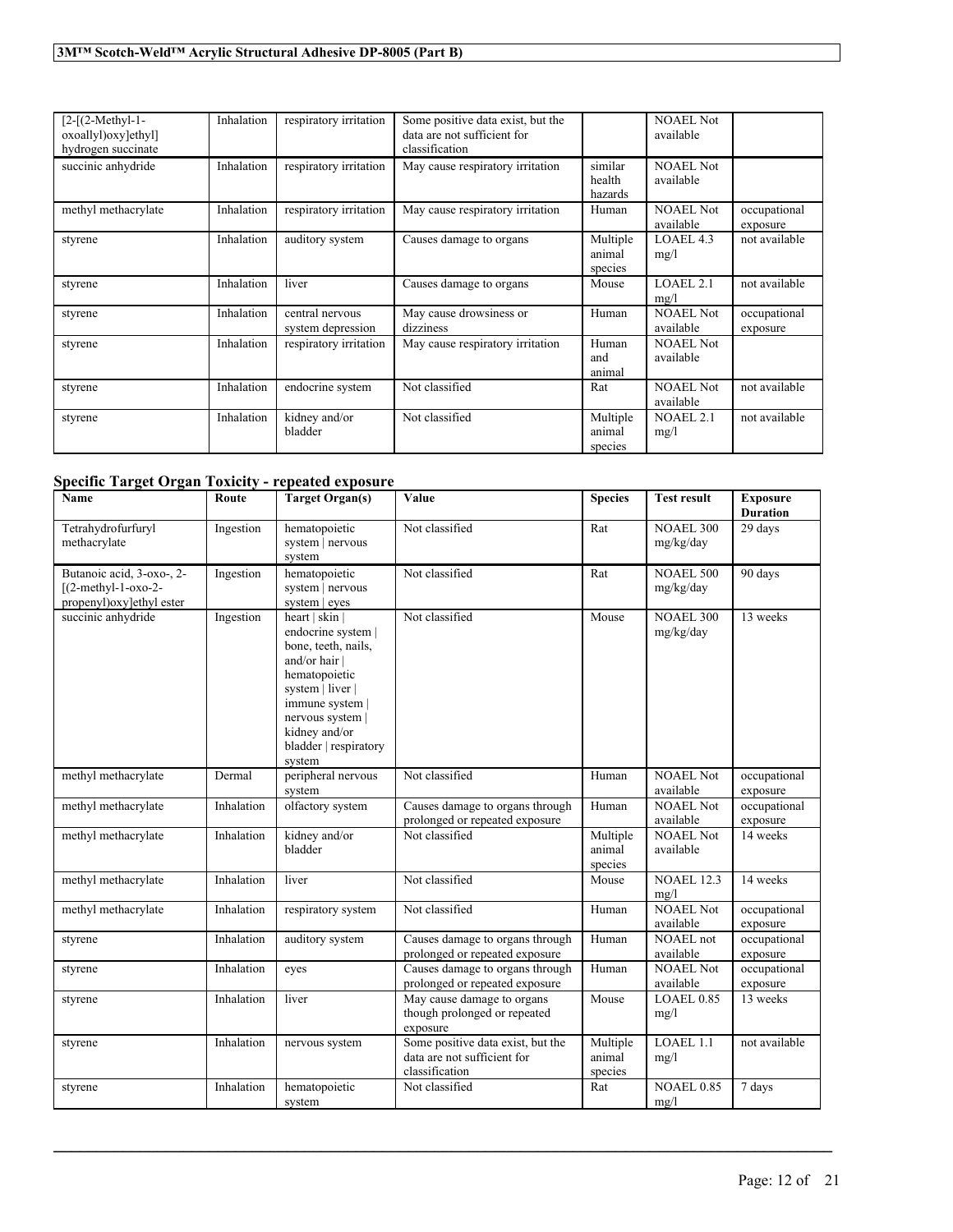| styrene | Inhalation | endocrine system                                                                                                | Not classified                                                                     | Rat                           | NOAEL 0.6<br>mg/l             | 10 days       |
|---------|------------|-----------------------------------------------------------------------------------------------------------------|------------------------------------------------------------------------------------|-------------------------------|-------------------------------|---------------|
| styrene | Inhalation | respiratory system                                                                                              | Not classified                                                                     | Multiple<br>animal<br>species | LOAEL 0.09<br>mg/l            | not available |
| styrene | Inhalation | heart  <br>gastrointestinal tract<br>bone, teeth, nails,<br>and/or hair  <br>muscles   kidney<br>and/or bladder | Not classified                                                                     | Multiple<br>animal<br>species | NOAEL 4.3<br>mg/l             | 2 years       |
| styrene | Ingestion  | nervous system                                                                                                  | Some positive data exist, but the<br>data are not sufficient for<br>classification | Rat                           | <b>LOAEL 500</b><br>mg/kg/day | 8 weeks       |
| styrene | Ingestion  | immune system                                                                                                   | Some positive data exist, but the<br>data are not sufficient for<br>classification | Multiple<br>animal<br>species | <b>NOAEL Not</b><br>available | not available |
| styrene | Ingestion  | liver   kidney and/or<br>bladder                                                                                | Not classified                                                                     | Rat                           | <b>NOAEL 677</b><br>mg/kg/day | 6 months      |
| styrene | Ingestion  | hematopoietic<br>system                                                                                         | Not classified                                                                     | Dog                           | <b>NOAEL 600</b><br>mg/kg/day | 470 days      |
| styrene | Ingestion  | heart   respiratory<br>system                                                                                   | Not classified                                                                     | Rat                           | <b>NOAEL 35</b><br>mg/kg/day  | 105 weeks     |

#### **Aspiration Hazard**

| <b>Name</b> | $\mathbf{v}$<br>√alue                           |
|-------------|-------------------------------------------------|
| ≃tvrene     | ----<br>$-$<br>-iiazaru<br>011 A.UVII<br>2.1311 |

Please contact the address or phone number listed on the first page of the SDS for additional toxicological information **on this material and/or its components.**

#### **11.2. Information on other hazards**

This material does not contain any substances that are assessed to be an endocrine disruptor for human health.

### **SECTION 12: Ecological information**

The information below may not agree with the EU material classification in Section 2 and/or the ingredient classifications in Section 3 if specific ingredient classifications are mandated by a competent authority. In addition, statements and data presented in Section 12 are based on UN GHS calculation rules and classifications derived from **3M assessments.**

#### **12.1. Toxicity**

No product test data available.

| <b>Material</b>                    | $\overline{CAS}$ #  | Organism       | Type                                                        | <b>Exposure</b> | <b>Test endpoint</b> | <b>Test result</b>  |
|------------------------------------|---------------------|----------------|-------------------------------------------------------------|-----------------|----------------------|---------------------|
| Tetrahydrofurfuryl<br>methacrylate | 2455-24-5           | Fathead minnow | Experimental                                                | 96 hours        | LC50                 | $34.7 \text{ mg}/1$ |
| Tetrahydrofurfuryl<br>methacrylate | 2455-24-5           | Green algae    | Experimental                                                | 72 hours        | EC50                 | $>100$ mg/l         |
| Tetrahydrofurfuryl<br>methacrylate | 2455-24-5           | Green algae    | Experimental                                                | 72 hours        | EC10                 | $100$ mg/l          |
| Tetrahydrofurfuryl<br>methacrylate | 2455-24-5           | Water flea     | Experimental                                                | 21 days         | <b>NOEC</b>          | $37.2 \text{ mg}/1$ |
| Acrylate polymer                   | <b>Trade Secret</b> |                | Data not available<br>or insufficient for<br>classification |                 |                      | N/A                 |
| 2-Ethylhexyl<br>methacrylate       | 688-84-6            | Green algae    | Experimental                                                | 72 hours        | EC50                 | $5.3 \text{ mg/l}$  |
| 2-Ethylhexyl<br>methacrylate       | 688-84-6            | Medaka         | Experimental                                                | 96 hours        | LC50                 | $2.8 \text{ mg}/l$  |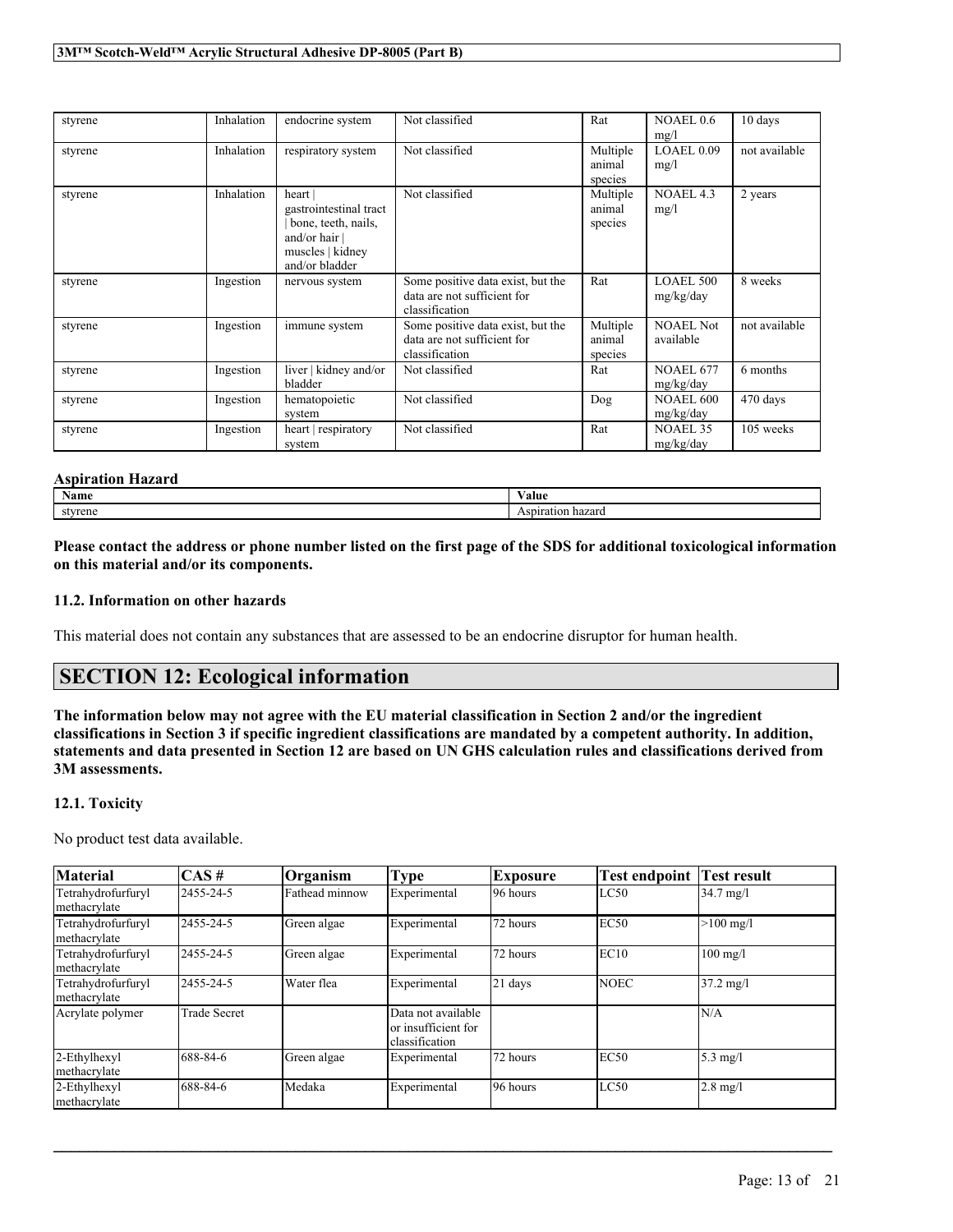| 2-Ethylhexyl                                                                       | 688-84-6       | Water flea       | Experimental          | 48 hours | <b>EC50</b> | $4.6$ mg/l          |
|------------------------------------------------------------------------------------|----------------|------------------|-----------------------|----------|-------------|---------------------|
| methacrylate<br>2-Ethylhexyl                                                       | 688-84-6       | Green algae      | Experimental          | 72 hours | <b>NOEC</b> | $0.81$ mg/l         |
| methacrylate                                                                       |                |                  |                       |          |             |                     |
| 2-Ethylhexyl<br>methacrylate                                                       | 688-84-6       | Water flea       | Experimental          | 21 days  | <b>NOEC</b> | $0.105$ mg/l        |
| $[2-(2-Methyl-1-$<br>oxoallyl)oxy]ethyl]<br>hydrogen succinate                     | 20882-04-6     | Green algae      | Estimated             | 72 hours | <b>EC50</b> | 710 mg/l            |
| $[2-[ (2-Methyl-1-$<br>oxoallyl)oxy]ethyl]<br>hydrogen succinate                   | 20882-04-6     | Medaka           | Estimated             | 96 hours | LC50        | $227$ mg/l          |
| $[2 - [(2 - Methyl-1 -$<br>oxoallyl) oxy lethyl]<br>hydrogen succinate             | 20882-04-6     | Water flea       | Estimated             | 48 hours | <b>EC50</b> | 380 mg/l            |
| $[2-[ (2-Methyl-1-$<br>oxoallyl)oxy]ethyl]<br>hydrogen succinate                   | 20882-04-6     | Green algae      | Estimated             | 72 hours | <b>NOEC</b> | $160$ mg/l          |
| $[2-[ (2-Methyl-1-$<br>oxoallyl)oxy]ethyl]<br>hydrogen succinate                   | 20882-04-6     | Water flea       | Estimated             | 21 days  | <b>NOEC</b> | $24.1$ mg/l         |
| Butanoic acid, 3-oxo-,<br>2-[(2-methyl-1-oxo-2-<br>propenyl)oxy]ethyl<br>ester     | 21282-97-3     | Activated sludge | Experimental          | 3 hours  | <b>NOEC</b> | 320 mg/l            |
| Butanoic acid, 3-oxo-,<br>$2-[2-methyl-1-oxo-2-$<br>propenyl)oxy]ethyl<br>ester    | 21282-97-3     | Green algae      | Experimental          | 72 hours | <b>EC50</b> | $>100$ mg/l         |
| Butanoic acid, 3-oxo-,<br>$2 - [(2-methyl-1-oxo-2-$<br>propenyl)oxy]ethyl<br>ester | 21282-97-3     | Rainbow trout    | Experimental          | 96 hours | LC50        | $>100$ mg/l         |
| Butanoic acid, 3-oxo-,<br>$2-[2-methyl-1-oxo-2-$<br>propenyl)oxy]ethyl<br>ester    | 21282-97-3     | Water flea       | Experimental          | 48 hours | <b>EL50</b> | $>100$ mg/l         |
| Butanoic acid, 3-oxo-,<br>$2 - [(2-methyl-1-oxo-2-$<br>propenyl)oxy]ethyl<br>ester | 21282-97-3     | Green algae      | Experimental          | 72 hours | <b>NOEC</b> | $11.1$ mg/l         |
| Ashes (residues),<br>cenospheres                                                   | 93924-19-7     | Activated sludge | Experimental          | 3 hours  | <b>NOEC</b> | $1,000$ mg/l        |
| Ashes (residues),<br>cenospheres                                                   | 93924-19-7     | Green algae      | Experimental          | 72 hours | <b>EL50</b> | $>100$ mg/l         |
| Ashes (residues),<br>cenospheres                                                   | 93924-19-7     | Guppy            | Experimental          | 96 hours | <b>LL50</b> | $>100$ mg/l         |
| Ashes (residues),<br>cenospheres                                                   | 93924-19-7     | Water flea       | Experimental          | 48 hours | EL50        | $>100 \text{ mg/l}$ |
| Ashes (residues),<br>cenospheres                                                   | 93924-19-7     | Green algae      | Experimental          | 72 hours | <b>NOEL</b> | $100$ mg/l          |
| Ashes (residues).<br>cenospheres                                                   | 93924-19-7     | Water flea       | Experimental          | 21 days  | <b>NOEL</b> | $100$ mg/l          |
| succinic anhydride                                                                 | $108 - 30 - 5$ | Green algae      | Estimated             | 72 hours | <b>EC50</b> | $>100$ mg/l         |
| succinic anhydride                                                                 | $108 - 30 - 5$ | Water flea       | Estimated             | 48 hours | <b>EC50</b> | $>100$ mg/l         |
| succinic anhydride                                                                 | $108 - 30 - 5$ | Zebra Fish       | Estimated             | 96 hours | LC50        | $>100$ mg/l         |
| succinic anhydride                                                                 | $108 - 30 - 5$ | Green algae      | Estimated             | 72 hours | <b>NOEC</b> | $100$ mg/l          |
| 2-hydroxyethyl<br>methacrylate                                                     | 868-77-9       | Turbot           | Analogous<br>Compound | 96 hours | LC50        | 833 mg/l            |
| 2-hydroxyethyl<br>methacrylate                                                     | 868-77-9       | Fathead minnow   | Experimental          | 96 hours | LC50        | $227$ mg/l          |
| 2-hydroxyethyl<br>methacrylate                                                     | $868 - 77 - 9$ | Green algae      | Experimental          | 72 hours | <b>EC50</b> | 710 mg/l            |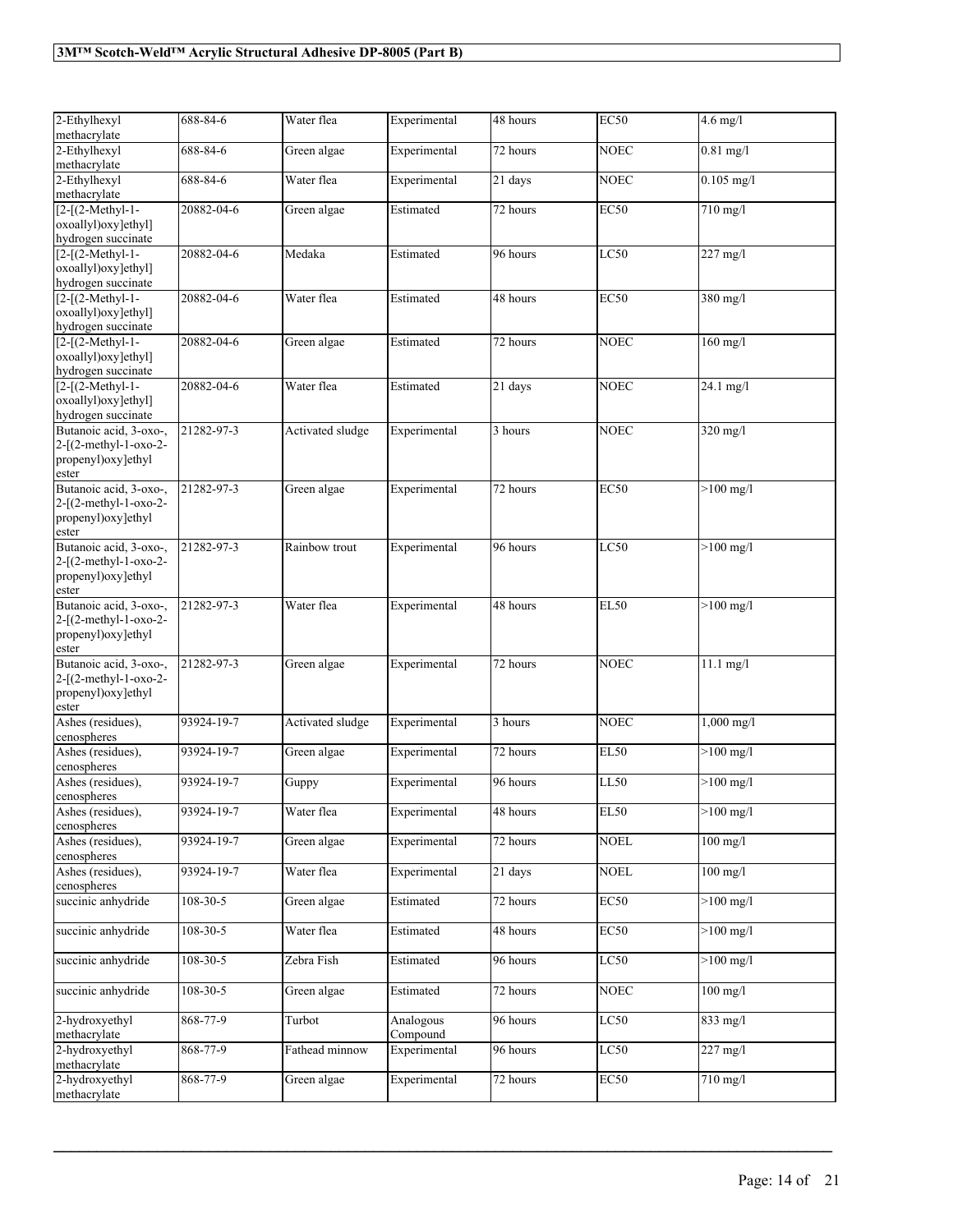| 2-hydroxyethyl<br>methacrylate | 868-77-9       | Water flea       | Experimental | 48 hours   | <b>EC50</b>     | 380 mg/l                       |
|--------------------------------|----------------|------------------|--------------|------------|-----------------|--------------------------------|
| 2-hydroxyethyl<br>methacrylate | 868-77-9       | Green algae      | Experimental | 72 hours   | <b>NOEC</b>     | $160$ mg/l                     |
| 2-hydroxyethyl<br>methacrylate | 868-77-9       | Water flea       | Experimental | 21 days    | <b>NOEC</b>     | $24.1$ mg/l                    |
| 2-hydroxyethyl<br>methacrylate | 868-77-9       |                  | Experimental | 16 hours   | EC <sub>0</sub> | $>3,000 \text{ mg/l}$          |
| 2-hydroxyethyl<br>methacrylate | 868-77-9       |                  | Experimental | 18 hours   | LD50            | <98 mg per kg of<br>bodyweight |
| methyl methacrylate            | $80 - 62 - 6$  | Green algae      | Experimental | 72 hours   | EC50            | $>110$ mg/l                    |
| methyl methacrylate            | $80 - 62 - 6$  | Rainbow trout    | Experimental | 96 hours   | LC50            | $>79$ mg/l                     |
| methyl methacrylate            | $80 - 62 - 6$  | Water flea       | Experimental | 48 hours   | <b>EC50</b>     | $69$ mg/l                      |
| methyl methacrylate            | $80 - 62 - 6$  | Green algae      | Experimental | 72 hours   | <b>NOEC</b>     | $110$ mg/l                     |
| methyl methacrylate            | 80-62-6        | Water flea       | Experimental | 21 days    | <b>NOEC</b>     | $37$ mg/l                      |
| methyl methacrylate            | $80 - 62 - 6$  | Activated sludge | Experimental | 30 minutes | EC20            | $150$ mg/l                     |
| methyl methacrylate            | $80 - 62 - 6$  | Soil microbes    | Experimental | 28 days    | <b>NOEC</b>     | $>1,000$ mg/kg (Dry<br>Weight) |
| styrene                        | $100 - 42 - 5$ | Activated sludge | Experimental | 30 minutes | <b>EC50</b>     | 500 mg/l                       |
| styrene                        | $100 - 42 - 5$ | Fathead minnow   | Experimental | 96 hours   | LC50            | $4.02$ mg/l                    |
| styrene                        | $100 - 42 - 5$ | Green algae      | Experimental | 72 hours   | <b>EC50</b>     | $4.9$ mg/l                     |
| styrene                        | $100 - 42 - 5$ | Water flea       | Experimental | 48 hours   | <b>EC50</b>     | $4.7$ mg/l                     |
| styrene                        | $100 - 42 - 5$ | Green algae      | Experimental | 96 hours   | EC10            | $0.28$ mg/l                    |
| styrene                        | $100 - 42 - 5$ | Water flea       | Experimental | 21 days    | <b>NOEC</b>     | $1.01$ mg/l                    |

### **12.2. Persistence and degradability**

| <b>Material</b>                                                                 | <b>CAS Nbr</b>      | Test type                         | <b>Duration</b> | <b>Study Type</b>                 | <b>Test result</b>        | Protocol                                           |
|---------------------------------------------------------------------------------|---------------------|-----------------------------------|-----------------|-----------------------------------|---------------------------|----------------------------------------------------|
| Tetrahydrofurfuryl<br>methacrylate                                              | 2455-24-5           | Experimental<br>Biodegradation    | 28 days         | <b>BOD</b>                        | lOD                       | 75 %BOD/ThB OECD 301F - Manometric<br>respirometry |
| Acrylate polymer                                                                | <b>Trade Secret</b> | Data not availbl-<br>insufficient | N/A             | N/A                               | N/A                       | N/A                                                |
| 2-Ethylhexyl methacrylate                                                       | 688-84-6            | Experimental<br>Biodegradation    | 28 days         | <b>BOD</b>                        | IOD                       | $88\%BOD/ThB$ OECD 301C - MITI test (I)            |
| $[2-[ (2-Methyl-1-$<br>oxoallyl) oxy lethyl]<br>hydrogen succinate              | 20882-04-6          | Estimated<br>Biodegradation       | 14 days         | <b>BOD</b>                        | 95 % weight               | OECD 301C - MITI test (I)                          |
| Butanoic acid, 3-oxo-, 2-<br>$(2-methyl-1-oxo-2-$<br>propenyl) oxy lethyl ester | 21282-97-3          | Experimental<br>Hydrolysis        |                 | Hydrolytic half-life              | 6.5 days (t $1/2$ )       | Non-standard method                                |
| Butanoic acid, 3-oxo-, 2-<br>$[(2-methyl-1-oxo-2-$<br>propenyl)oxy]ethyl ester  | 21282-97-3          | Experimental<br>Biodegradation    | 28 days         | <b>BOD</b>                        | <b>OD</b>                 | 64 %BOD/ThB OECD 301C - MITI test $(I)$            |
| Ashes (residues),<br>cenospheres                                                | 93924-19-7          | Data not availbl-<br>insufficient | N/A             | N/A                               | N/A                       | N/A                                                |
| succinic anhydride                                                              | $108 - 30 - 5$      | Experimental<br>Hydrolysis        |                 | Hydrolytic half-life              | $4.3$ minutes (t)<br>1/2) | Non-standard method                                |
| succinic anhydride                                                              | $108 - 30 - 5$      | Estimated<br>Biodegradation       | 28 days         | Dissolv. Organic<br>Carbon Deplet |                           | 96.55 % weight OECD 301E - Modif. OECD<br>Screen   |
| 2-hydroxyethyl<br>methacrylate                                                  | 868-77-9            | Experimental<br>Hydrolysis        |                 | Hydrolytic half-life<br>basic pH  | $10.9$ days (t)<br>1/2)   | OECD 111 Hydrolysis func<br>of pH                  |
| 2-hydroxyethyl<br>methacrylate                                                  | 868-77-9            | Experimental<br>Biodegradation    | 28 days         | <b>BOD</b>                        | 84 %BOD/CO<br>D           | OECD 301D - Closed bottle<br>test                  |
| methyl methacrylate                                                             | $80 - 62 - 6$       | Experimental                      | 14 days         | <b>BOD</b>                        |                           | 94 %BOD/ThB OECD 301C - MITI test (I)              |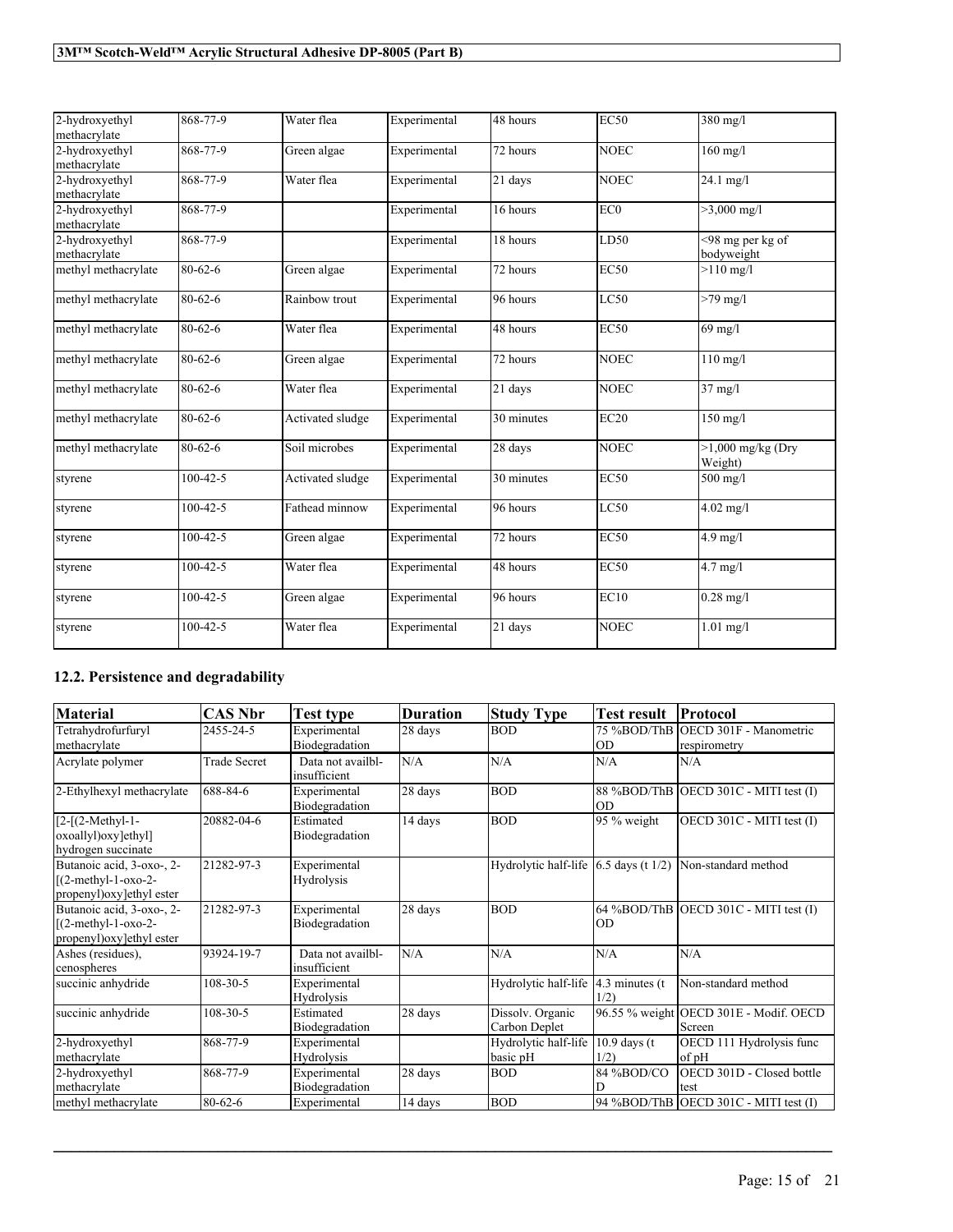|         |                | Biodegradation      |         |                                                 | IOD  |                                   |
|---------|----------------|---------------------|---------|-------------------------------------------------|------|-----------------------------------|
| styrene | $100 - 42 - 5$ | <b>Experimental</b> |         | Photolytic half-life $(6.64 \text{ hours})$ (t) |      | Non-standard method               |
|         |                | Photolysis          |         | $(in \text{ air})$                              |      |                                   |
| styrene | $100 - 42 - 5$ | <b>Experimental</b> | 28 days | <b>BOD</b>                                      |      | 170.9 %BOD/Th Non-standard method |
|         |                | Biodegradation      |         |                                                 | IBOD |                                   |

#### **12.3 : Bioaccumulative potential**

| <b>Material</b>                                                                  | Cas No.             | Test type                                                   | <b>Duration</b> | <b>Study Type</b>         | <b>Test result</b> | Protocol                              |
|----------------------------------------------------------------------------------|---------------------|-------------------------------------------------------------|-----------------|---------------------------|--------------------|---------------------------------------|
| Tetrahydrofurfuryl<br>methacrylate                                               | 2455-24-5           | Estimated<br>Bioconcentration                               |                 | Bioaccumulation<br>factor | 3.42               | Estimated: Bioconcentration<br>factor |
| Acrylate polymer                                                                 | <b>Trade Secret</b> | Data not available<br>or insufficient for<br>classification | N/A             | N/A                       | N/A                | N/A                                   |
| 2-Ethylhexyl methacrylate                                                        | 688-84-6            | Experimental<br>Bioconcentration                            | 96 hours        | Bioaccumulation<br>factor | 37                 | OECD 305C-Bioaccum<br>degree fish     |
| $[2-(2-Methyl-1-$<br>oxoallyl) oxy [ethyl]<br>hydrogen succinate                 | 20882-04-6          | Estimated<br>Bioconcentration                               |                 | Bioaccumulation<br>factor | 3.0                | Estimated: Bioconcentration<br>factor |
| Butanoic acid, 3-oxo-, 2-<br>$[(2-methyl-1-oxo-2-$<br>propenyl) oxy lethyl ester | 21282-97-3          | Experimental<br>Bioconcentration                            |                 | Log Kow                   | 0.9                | Non-standard method                   |
| Ashes (residues),<br>cenospheres                                                 | 93924-19-7          | Data not available<br>or insufficient for<br>classification | N/A             | N/A                       | N/A                | N/A                                   |
| succinic anhydride                                                               | $108 - 30 - 5$      | Experimental<br><b>Bioconcentration</b>                     |                 | Log Kow                   | 2.44               | Non-standard method                   |
| 2-hydroxyethyl<br>methacrylate                                                   | 868-77-9            | Experimental<br>Bioconcentration                            |                 | Log Kow                   | 0.42               | OECD 107 log Kow shke<br>flsk mtd     |
| methyl methacrylate                                                              | 80-62-6             | Experimental<br><b>Bioconcentration</b>                     |                 | Log Kow                   | 1.38               | OECD 107 log Kow shke<br>flsk mtd     |
| styrene                                                                          | $100 - 42 - 5$      | Experimental<br>Bioconcentration                            |                 | Log Kow                   | 2.96               | Non-standard method                   |

#### **12.4. Mobility in soil**

| <b>Material</b>                                                                | Cas No.    | Test type                        | <b>Study Type</b> | <b>Test result</b> | <b>Protocol</b>                   |
|--------------------------------------------------------------------------------|------------|----------------------------------|-------------------|--------------------|-----------------------------------|
| 2-Ethylhexyl methacrylate                                                      | 688-84-6   | Estimated<br>Mobility in Soil    | Koc               | $2,348$ $1/kg$     | Episuite™                         |
| $[2-(2-Methyl-1-$<br>oxoallyl) oxy [ethyl]<br>hydrogen succinate               | 20882-04-6 | Estimated<br>Mobility in Soil    | Koc               | $1$ $1/kg$         | ACD/Labs ChemSketch™              |
| Butanoic acid, 3-oxo-, 2-<br>$[(2-methyl-1-oxo-2-$<br>propenyl)oxy]ethyl ester | 21282-97-3 | Experimental<br>Mobility in Soil | Koc               | 51-129 l/kg        | OECD 106 Adsp-Desb Batch<br>Equil |
| 2-hydroxyethyl<br>methacrylate                                                 | 868-77-9   | Experimental<br>Mobility in Soil | Koc               | $42.7$ $1$ / $kg$  |                                   |
| methyl methacrylate                                                            | 80-62-6    | Experimental<br>Mobility in Soil | Koc               | $8.7 - 72$ l/kg    |                                   |

#### **12.5. Results of the PBT and vPvB assessment**

This material does not contain any substances that are assessed to be a PBT or vPvB

#### **12.6. Endocrine disrupting properties**

This material does not contain any substances that are assessed to be an endocrine disruptor for environmental effects

 $\mathcal{L}_\mathcal{L} = \mathcal{L}_\mathcal{L} = \mathcal{L}_\mathcal{L} = \mathcal{L}_\mathcal{L} = \mathcal{L}_\mathcal{L} = \mathcal{L}_\mathcal{L} = \mathcal{L}_\mathcal{L} = \mathcal{L}_\mathcal{L} = \mathcal{L}_\mathcal{L} = \mathcal{L}_\mathcal{L} = \mathcal{L}_\mathcal{L} = \mathcal{L}_\mathcal{L} = \mathcal{L}_\mathcal{L} = \mathcal{L}_\mathcal{L} = \mathcal{L}_\mathcal{L} = \mathcal{L}_\mathcal{L} = \mathcal{L}_\mathcal{L}$ 

#### **12.7. Other adverse effects**

No information available.

## **SECTION 13: Disposal considerations**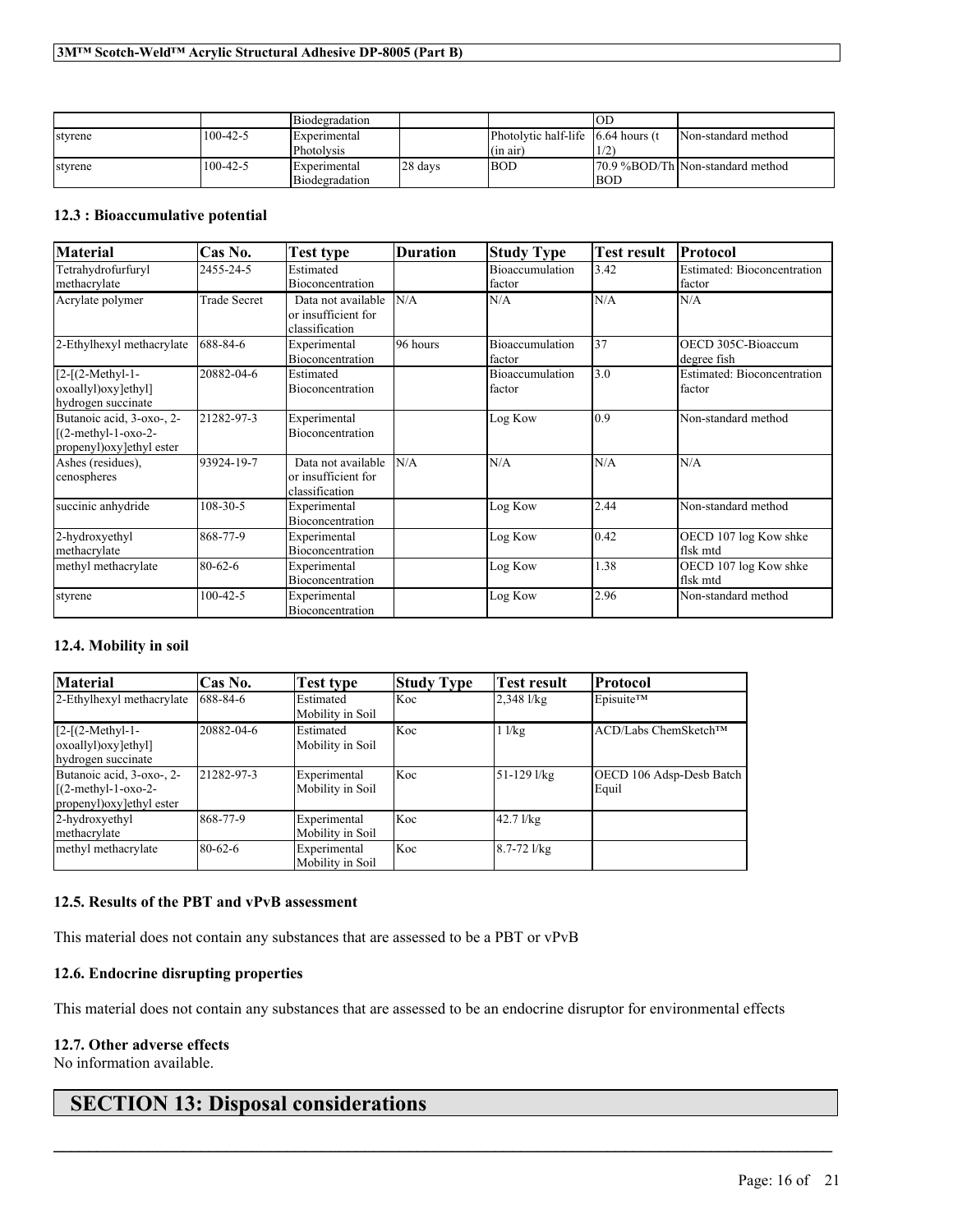#### **13.1 Waste treatment methods**

Dispose of contents/ container in accordance with the local/regional/national/international regulations.

Dispose of completely cured (or polymerized) material in a permitted industrial waste facility. As a disposal alternative, incinerate uncured product in a permitted waste incineration facility. Proper destruction may require the use of additional fuel during incineration processes. If no other disposal options are available, waste product that has been completely cured or polymerised may be placed in a landfill properly designed for industrial waste. Empty drums/barrels/containers used for transporting and handling hazardous chemicals (chemical substances/mixtures/preparations classified as Hazardous as per applicable regulations) shall be considered, stored, treated  $\&$  disposed of as hazardous wastes unless otherwise defined by applicable waste regulations. Consult with the respective regulating authorities to determine the available treatment and disposal facilities.

The coding of a waste stream is based on the application of the product by the consumer. Since this is out of the control of 3M, no waste code(s) for products after use will be provided. Please refer to the European Waste Code (EWC - 2000/532/EC and amendments) to assign the correct waste code to your waste stream. Ensure national and/or regional regulations are complied with and always use a licensed waste contractor.

# **EU waste code (product as sold)**

08 04 09\* Waste adhesives and sealants containing organic solvents or other dangerous substances<br>20 01 27\* Paint, inks, adhesives and resins containing dangerous substances Paint, inks, adhesives and resins containing dangerous substances

### **SECTION 14: Transportation information**

Not hazardous for transportation.

ADR/IMDG/IATA: Not restricted for transport.

|                                                                  | <b>Transport</b><br>Ground<br>(ADR)                                          | <b>Air Transport (IATA)</b>                                                   | <b>Marine</b><br><b>Transport</b><br>(IMDG)                                  |
|------------------------------------------------------------------|------------------------------------------------------------------------------|-------------------------------------------------------------------------------|------------------------------------------------------------------------------|
| 14.1 UN number or ID<br>humber                                   | No data available.                                                           | No data available.                                                            | No data available.                                                           |
| 14.2 UN proper shipping<br>name                                  | No data available.                                                           | No data available.                                                            | No data available.                                                           |
| 14.3 Transport hazard<br>class(es)                               | No data available.                                                           | No data available.                                                            | No data available.                                                           |
| 14.4 Packing group                                               | No data available.                                                           | No data available.                                                            | No data available.                                                           |
| <b>14.5 Environmental hazards</b>                                | No data available.                                                           | No data available.                                                            | No data available.                                                           |
| 14.6 Special precautions for<br>luser                            | Please refer to the other<br>sections of the SDS for<br>further information. | Please refer to the other<br>sections of the SDS for further<br>linformation. | Please refer to the other<br>sections of the SDS for<br>further information. |
| 14.7 Marine Transport in<br>bulk according to IMO<br>instruments | No data available.                                                           | No data available                                                             | No data available.                                                           |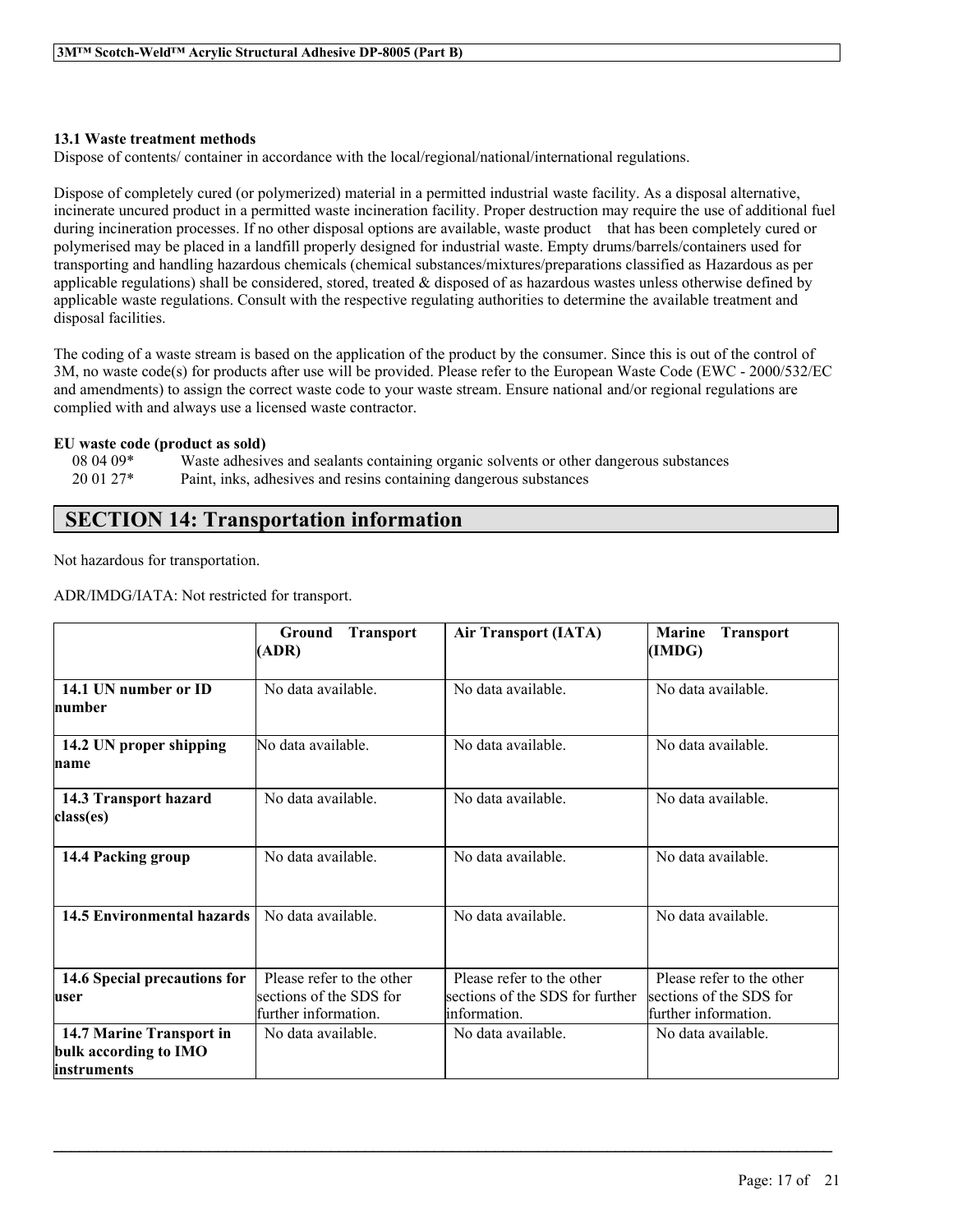| <b>Control Temperature</b>     | No data available. | No data available. | No data available. |
|--------------------------------|--------------------|--------------------|--------------------|
|                                |                    |                    |                    |
| <b>Emergency Temperature</b>   | No data available. | No data available. | No data available. |
|                                |                    |                    |                    |
| <b>ADR Classification Code</b> | No data available. | No data available. | No data available. |
|                                |                    |                    |                    |
| <b>IMDG Segregation Code</b>   | No data available. | No data available. | No data available. |
|                                |                    |                    |                    |

Please contact the address or phone number listed on the first page of the SDS for additional information on the transport/shipment of the material by rail (RID) or inland waterways (ADN).

### **SECTION 15: Regulatory information**

**15.1. Safety, health and environmental regulations/legislation specific for the substance or mixture**

| Carcinogenicity     |                |                         |                             |
|---------------------|----------------|-------------------------|-----------------------------|
| Ingredient          | <b>CAS Nbr</b> | <b>Classification</b>   | Regulation                  |
| methyl methacrylate | $80-62-6$      | Gr. 3: Not classifiable | <b>International Agency</b> |
|                     |                |                         | for Research on Cancer      |
| styrene             | $100-42-5$     | Grp. 2A: Probable       | International Agency        |
|                     |                | human carc.             | for Research on Cancer      |
| succinic anhydride  | $108 - 30 - 5$ | Gr. 3: Not classifiable | <b>International Agency</b> |
|                     |                |                         | for Research on Cancer      |

#### **Global inventory status**

Contact 3M for more information.

#### **DIRECTIVE 2012/18/EU**

Seveso hazard categories, Annex 1, Part 1 None

Seveso named dangerous substances, Annex 1, Part 2

| Dangerous Substances | Identifier(s) | Qualifying quantity (tonnes) for the application of |                         |
|----------------------|---------------|-----------------------------------------------------|-------------------------|
|                      |               | Lower-tier requirements                             | Upper-tier requirements |
| methyl methacrylate  | $80 - 62 - 6$ | 50                                                  | 200                     |
| styrene              | 100-42-5      | 10                                                  | 50                      |

#### **15.2. Chemical Safety Assessment**

A chemical safety assessment has not been carried out for this mixture. Chemical safety assessments for the contained substances may have been carried out by the registrants of the substances in accordance with Regulation (EC) No 1907/2006, as amended.

 $\mathcal{L}_\mathcal{L} = \mathcal{L}_\mathcal{L} = \mathcal{L}_\mathcal{L} = \mathcal{L}_\mathcal{L} = \mathcal{L}_\mathcal{L} = \mathcal{L}_\mathcal{L} = \mathcal{L}_\mathcal{L} = \mathcal{L}_\mathcal{L} = \mathcal{L}_\mathcal{L} = \mathcal{L}_\mathcal{L} = \mathcal{L}_\mathcal{L} = \mathcal{L}_\mathcal{L} = \mathcal{L}_\mathcal{L} = \mathcal{L}_\mathcal{L} = \mathcal{L}_\mathcal{L} = \mathcal{L}_\mathcal{L} = \mathcal{L}_\mathcal{L}$ 

### **SECTION 16: Other information**

#### **List of relevant H statements**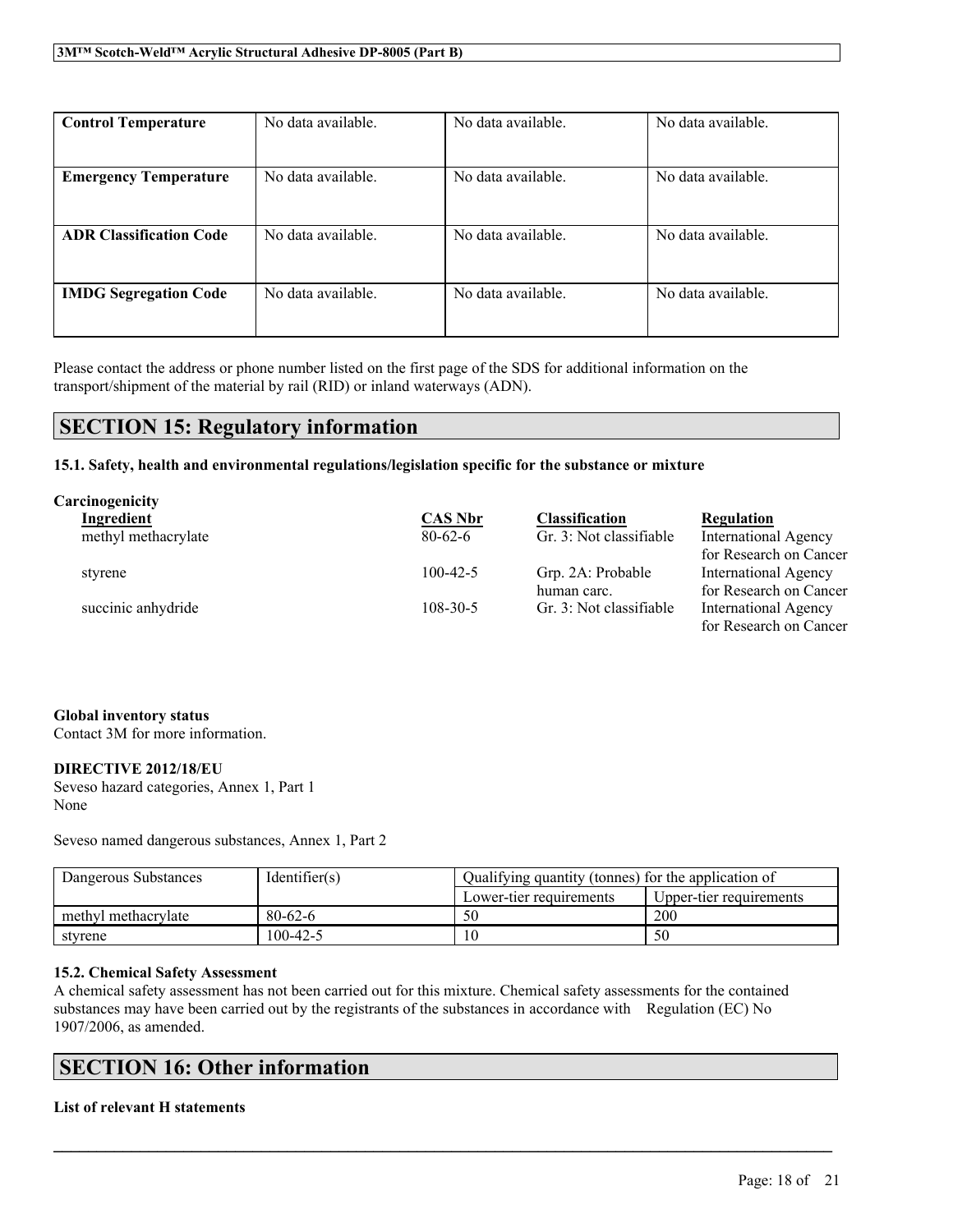| EUH071            | Corrosive to the respiratory tract.                                        |
|-------------------|----------------------------------------------------------------------------|
| H <sub>225</sub>  | Highly flammable liquid and vapour.                                        |
| H <sub>226</sub>  | Flammable liquid and vapour.                                               |
| H <sub>3</sub> 02 | Harmful if swallowed.                                                      |
| H <sub>304</sub>  | May be fatal if swallowed and enters airways.                              |
| H <sub>3</sub> 14 | Causes severe skin burns and eye damage.                                   |
| H315              | Causes skin irritation.                                                    |
| H317              | May cause an allergic skin reaction.                                       |
| H318              | Causes serious eye damage.                                                 |
| H319              | Causes serious eye irritation.                                             |
| H332              | Harmful if inhaled.                                                        |
| H334              | May cause allergy or asthma symptoms or breathing difficulties if inhaled. |
| H335              | May cause respiratory irritation.                                          |
| H360D             | May damage the unborn child.                                               |
| H361d             | Suspected of damaging the unborn child.                                    |
| H372              | Causes damage to organs through prolonged or repeated exposure.            |
| H412              | Harmful to aquatic life with long lasting effects.                         |

#### **Revision information:**

EU Section 09: pH information information was added.

Section 1: Product identification numbers information was added.

Section 01: SAP Material Numbers information was added.

Section 2: <125ml Precautionary - Response information was modified.

CLP: Ingredient table information was modified.

Label: CLP Classification information was modified.

Label: CLP Percent Unknown information was deleted.

Label: CLP Percent Unknown information was modified.

Label: CLP Precautionary - Disposal information was deleted.

Label: CLP Precautionary - Response information was modified.

Label: CLP Supplemental Precautionary Statements information was deleted.

Section 02: SDS Elements: CLP Supplemental Precautionary Statements information was added.

Section 03: Composition table % Column heading information was added.

Section 3: Composition/ Information of ingredients table information was modified.

Section 03: Substance not applicable information was added.

Section 04: First Aid - Symptoms and Effects (CLP) information was added.

Section 4: First aid for eye contact information information was modified.

Section 04: Information on toxicological effects information was modified.

Section 7: Precautions safe handling information information was modified.

Section 8: Appropriate Engineering controls information information was modified.

Section 8: Eye protection information information was added.

Section 8: Eye/face protection information information was deleted.

Section 8: Occupational exposure limit table information was added.

Section 8: Occupational exposure limit table information was modified.

OEL Reg Agency Desc information was added.

Section 8: Personal Protection - Eye information information was deleted.

Section 8: STEL key information was added.

Section 8: TWA key information was added.

Section 9: Evaporation Rate information information was deleted.

Section 9: Explosive properties information information was deleted.

Section 09: Kinematic Viscosity information information was added.

Section 9: Melting point information information was modified.

Section 9: Oxidising properties information information was deleted.

Section 9: pH information information was deleted.

Section 9: Property description for optional properties information was modified.

 $\mathcal{L}_\mathcal{L} = \mathcal{L}_\mathcal{L} = \mathcal{L}_\mathcal{L} = \mathcal{L}_\mathcal{L} = \mathcal{L}_\mathcal{L} = \mathcal{L}_\mathcal{L} = \mathcal{L}_\mathcal{L} = \mathcal{L}_\mathcal{L} = \mathcal{L}_\mathcal{L} = \mathcal{L}_\mathcal{L} = \mathcal{L}_\mathcal{L} = \mathcal{L}_\mathcal{L} = \mathcal{L}_\mathcal{L} = \mathcal{L}_\mathcal{L} = \mathcal{L}_\mathcal{L} = \mathcal{L}_\mathcal{L} = \mathcal{L}_\mathcal{L}$ 

Section 9: Vapour density value information was added.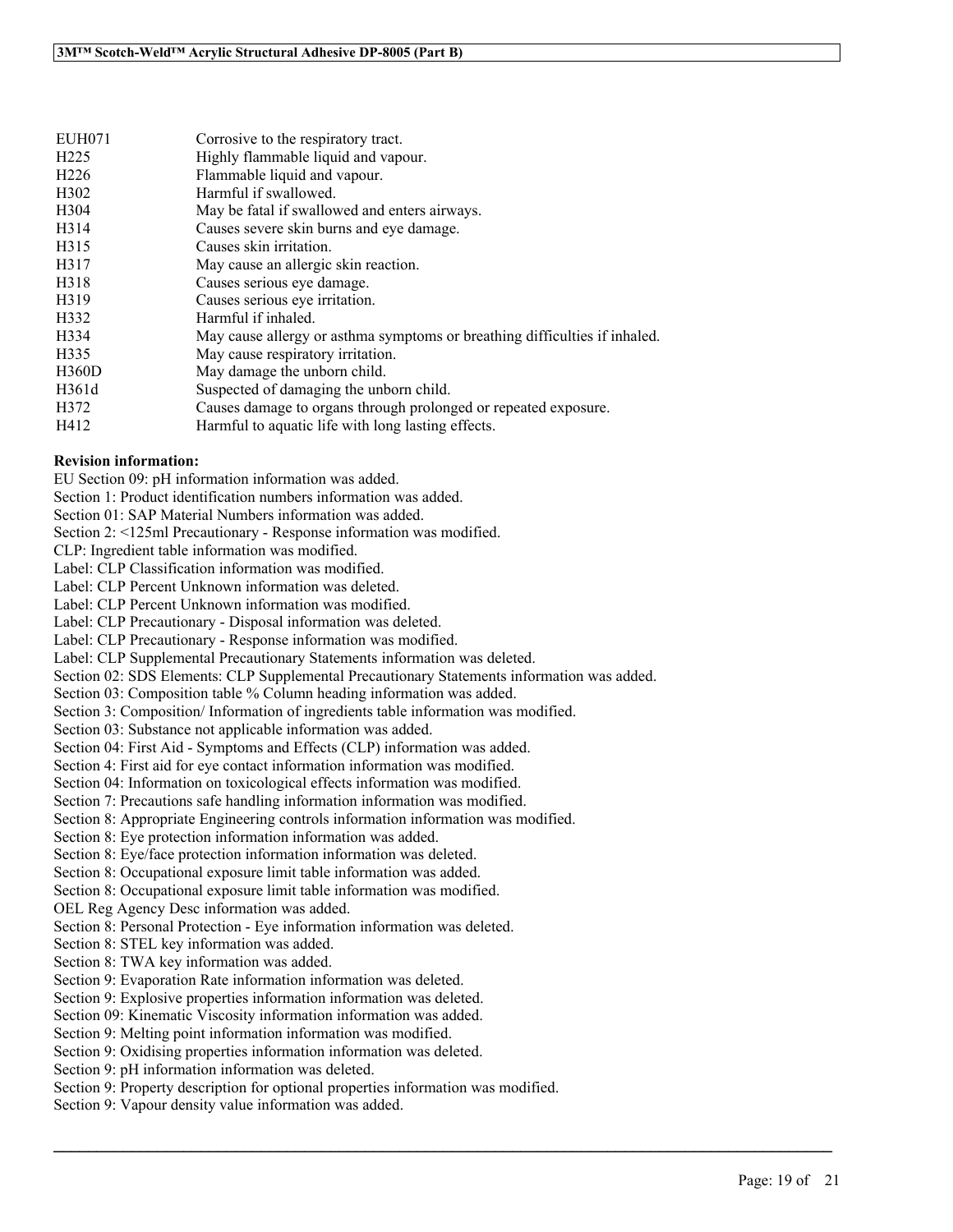Section 9: Vapour density value information was deleted. Section 9: Viscosity information information was deleted. Section 11: Acute Toxicity table information was modified. Section 11: Aspiration Hazard Table information was added. Section 11: Aspiration Hazard text information was deleted. Section 11: Cancer Hazards information information was added. Section 11: Carcinogenicity Table information was modified. Section 11: Classification disclaimer information was modified. Section 11: Germ Cell Mutagenicity Table information was modified. Section 11: Health Effects - Eye information information was modified. Section 11: Health Effects - Ingestion information information was modified. Section 11: Health Effects - Skin information information was modified. Section 11: No endocrine disruptor information available warning information was added. Section 11: Reproductive Hazards information information was deleted. Section 11: Reproductive Toxicity Table information was modified. Section 11: Reproductive/developmental effects information information was added. Section 11: Respiratory Sensitization Table information was modified. Section 11: Serious Eye Damage/Irritation Table information was modified. Section 11: Skin Corrosion/Irritation Table information was modified. Section 11: Skin Sensitization Table information was modified. Section 11: Target Organs - Repeated Table information was added. Section 11: Target Organs - Repeated Table information was deleted. Section 11: Target Organs - Single Table information was modified. Section 12: 12.6. Endocrine Disrupting Properties information was added. Section 12: 12.7. Other adverse effects information was modified. Section 12: Component ecotoxicity information information was modified. Section 12: Contact manufacturer for more detail. information was deleted. Section 12: Mobility in soil information information was added. Section 12: No endocrine disruptor information available warning information was added. Section 12: Persistence and Degradability information information was modified. Section 12:Bioccumulative potential information information was modified. Section 13: Standard Phrase Category Waste GHS information was modified. Section 14 Classification Code – Main Heading information was added. Section 14 Classification Code – Regulation Data information was added. Section 14 Control Temperature – Main Heading information was added. Section 14 Control Temperature – Regulation Data information was added. Section 14 Disclaimer Information information was added. Section 14 Emergency Temperature – Main Heading information was added. Section 14 Emergency Temperature – Regulation Data information was added. Section 14 Hazard Class + Sub Risk – Main Heading information was added. Section 14 Hazard Class + Sub Risk – Regulation Data information was added. Section 14 Hazardous/Not Hazardous for Transportation information was added. Section 14 Other Dangerous Goods – Main Heading information was added. Section 14 Other Dangerous Goods – Regulation Data information was added. Section 14 Packing Group – Main Heading information was added. Section 14 Packing Group – Regulation Data information was added. Section 14 Proper Shipping Name information was added. Section 14 Regulations – Main Headings information was added. Section 14 Segregation – Regulation Data information was added. Section 14 Segregation Code – Main Heading information was added. Section 14 Special Precautions – Main Heading information was added. Section 14 Special Precautions – Regulation Data information was added. Section 14 Transport in bulk – Regulation Data information was added. Section 14 Marine transport in bulk according to IMO instruments – Main Heading information was added. Section 14 UN Number Column data information was added. Section 14 UN Number information was added.